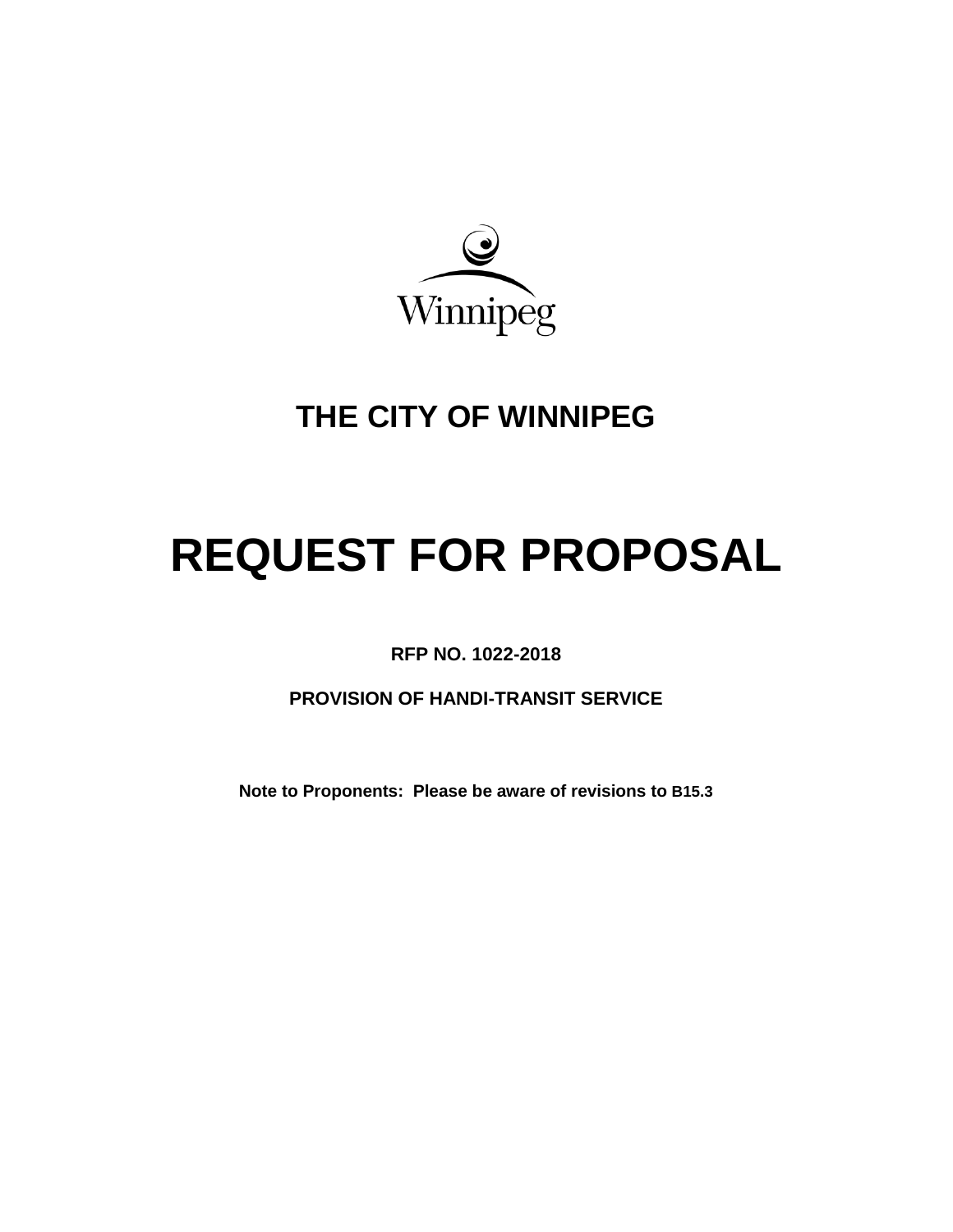# **TABLE OF CONTENTS**

| <b>PART A - PROPOSAL SUBMISSION</b>                                                                                                                                                                                                                                                                                                                                                                                                                                                                                                                                         |                                                                                                                                 |
|-----------------------------------------------------------------------------------------------------------------------------------------------------------------------------------------------------------------------------------------------------------------------------------------------------------------------------------------------------------------------------------------------------------------------------------------------------------------------------------------------------------------------------------------------------------------------------|---------------------------------------------------------------------------------------------------------------------------------|
| Form A: Proposal<br>Form B: Prices                                                                                                                                                                                                                                                                                                                                                                                                                                                                                                                                          | 1<br>4                                                                                                                          |
| <b>PART B - BIDDING PROCEDURES</b>                                                                                                                                                                                                                                                                                                                                                                                                                                                                                                                                          |                                                                                                                                 |
| <b>B1.</b> Contract Title<br><b>B2.</b> Submission Deadline<br>B3. Proponents' Conference<br>B4. Enquiries<br>B5. Confidentiality<br>B6. Addenda<br><b>B7.</b> Substitutes<br><b>B8.</b> Proposal Submission<br>B9. Proposal<br>B10. Prices<br>B11. Price Adjustment Mechanism<br>B12. Qualification<br>B13. Business Plan<br>B14. References<br>B15. Opening of Proposals and Release of Information<br>B16. Irrevocable Offer<br>B17. Withdrawal of Offers<br>B <sub>18</sub> . Interviews<br>B19. Negotiations<br>B20. Evaluation of Proposals<br>B21. Award of Contract | 1<br>1<br>1<br>1<br>1<br>$\overline{c}$<br>$\overline{c}$<br>3<br>4<br>4<br>5<br>5<br>6<br>6<br>6<br>7<br>7<br>7<br>8<br>8<br>9 |
| <b>PART C - GENERAL CONDITIONS</b>                                                                                                                                                                                                                                                                                                                                                                                                                                                                                                                                          |                                                                                                                                 |
| C0. General Conditions                                                                                                                                                                                                                                                                                                                                                                                                                                                                                                                                                      | 1                                                                                                                               |
| <b>PART D - SUPPLEMENTAL CONDITIONS</b>                                                                                                                                                                                                                                                                                                                                                                                                                                                                                                                                     |                                                                                                                                 |
| General<br>D1. General Conditions<br>D2. Scope of Services<br>D3. Definitions<br>D4. Contract Administrator<br>D5. Contractor's Supervisor<br>D6. Ownership of Information, Confidentiality and Non Disclosure<br>D7. Notices                                                                                                                                                                                                                                                                                                                                               | 1<br>1<br>1<br>$\overline{c}$<br>$\overline{c}$<br>2<br>3                                                                       |
| <b>Submissions</b><br>D8. Authority to Carry on Business<br>D9. Safe Work Plan<br>D10. Insurance<br>D11. Records<br>D12. Performance Security<br>D13. Subcontractor List<br>D14. Equipment List<br><b>Schedule of Work</b><br>D <sub>15</sub> . Commencement<br>D16. The Workplace Safety and Health Act (Manitoba) – Qualifications                                                                                                                                                                                                                                        | 3<br>3<br>3<br>4<br>4<br>4<br>5<br>5<br>5                                                                                       |
| D17. Safety<br>D18. Employee Behaviour and Supervision<br>D19. Winnipeg Climate Action Plan and Annual Reporting                                                                                                                                                                                                                                                                                                                                                                                                                                                            | 5<br>6<br>6                                                                                                                     |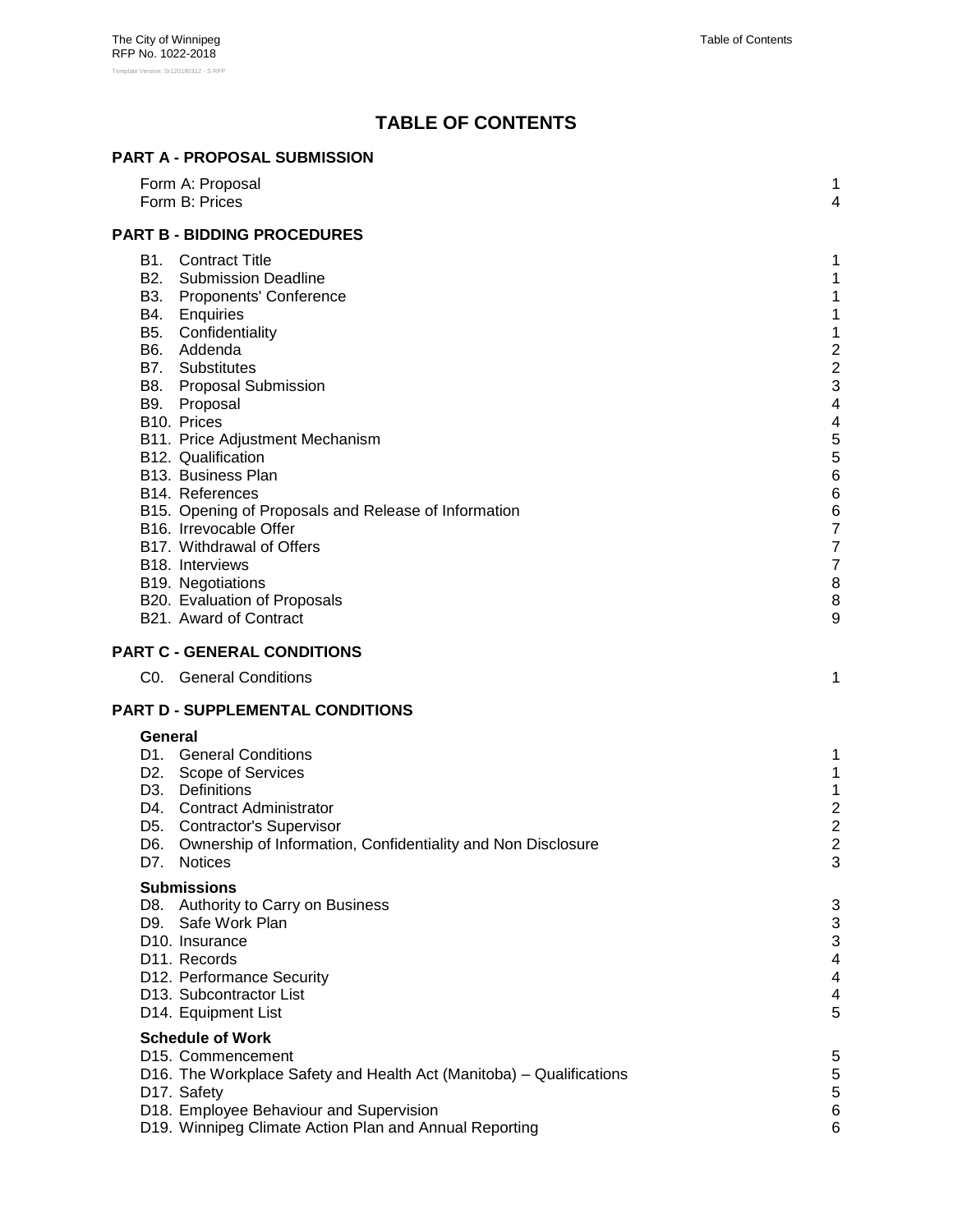## **[Measurement and Payment](#page-18-2)**

| D <sub>20</sub> . Invoices                    | 6               |
|-----------------------------------------------|-----------------|
| D21. Payment                                  |                 |
| Form H1: Performance Bond                     | 8               |
| Form H2: Irrevocable Standby Letter of Credit | 10              |
| Form J: Subcontractor List                    | 12 <sup>°</sup> |
| Form K: Equipment                             | 13              |

#### **PART E - [SPECIFICATIONS](#page-27-0)**

#### **[General](#page-27-1)**

| E1. | <b>Applicable Specifications</b> |   |
|-----|----------------------------------|---|
| E2. | Background                       |   |
| E3. | <b>Operating Hours</b>           |   |
| E4. | Service Area                     |   |
| E5. | Passenger Assignment             |   |
| E6. | Vehicles                         |   |
| E7. | <b>Drivers</b>                   | 4 |
| E8. | Scheduling                       | 5 |
| E9. | Fares                            | 6 |
|     | E10. Passenger Service           | 6 |
|     | E11. Documentation               |   |
|     | E12. Service Monitoring          |   |
|     | E13. Customer Complaints         | 8 |
|     | E14. Suspension Of Work          | 8 |
|     | E15. Estimated Quantities        | 9 |
|     |                                  |   |

#### **PART F - [SECURITY CLEARANCE](#page-37-0)**

| F1. |  | <b>Security Clearance</b> |
|-----|--|---------------------------|
|-----|--|---------------------------|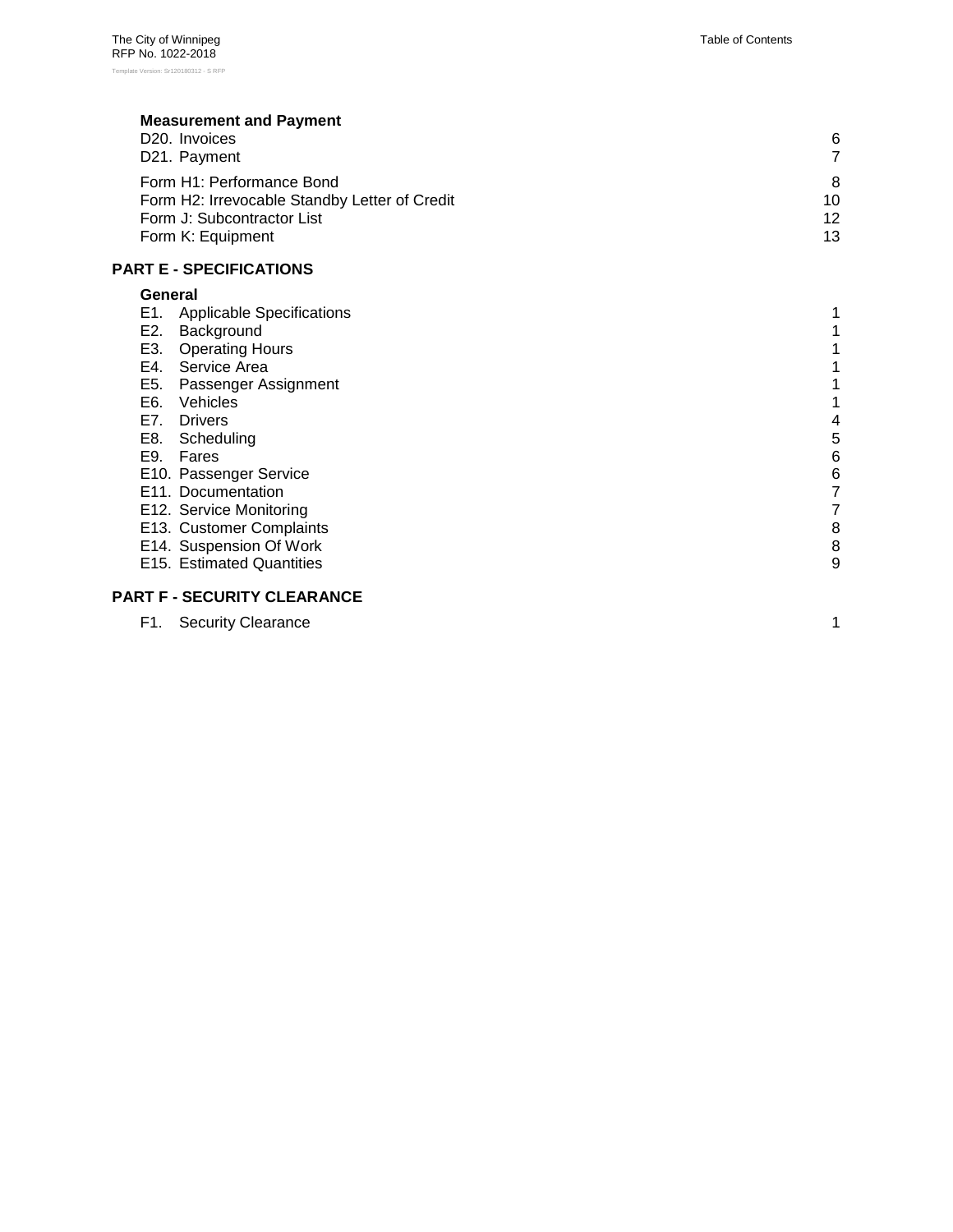## <span id="page-3-1"></span><span id="page-3-0"></span>**PART B - BIDDING PROCEDURES**

#### **B1. CONTRACT TITLE**

<span id="page-3-2"></span>B1.1 PROVISION OF HANDI-TRANSIT SERVICE

#### **B2. SUBMISSION DEADLINE**

- <span id="page-3-6"></span>B2.1 The Submission Deadline is 12:00 noon Winnipeg time, November 26, 2018.
- B2.2 Proposals determined by the Manager of Materials to have been received later than the Submission Deadline will not be accepted and will be returned upon request.
- B2.3 The Contract Administrator or the Manager of Materials may extend the Submission Deadline by issuing an addendum at any time prior to the time and date specified in [B2.1.](#page-3-6)

#### <span id="page-3-3"></span>**B3. PROPONENTS' CONFERENCE**

- B3.1 The Contract Administrator will hold a Proponents' conference at 414 Osborne Street from 10:30am to 11:00am on November 01, 2018.
- B3.2 The Proponent shall not be entitled to rely on any information or interpretation received at the Proponents' conference unless that information or interpretation is provided by the Contract Administrator in writing.

#### <span id="page-3-4"></span>**B4. ENQUIRIES**

- B4.1 All enquiries shall be directed to the Contract Administrator identified in [D4.1](#page-14-0).
- B4.2 If the Proponent finds errors, discrepancies or omissions in the Request for Proposal, or is unsure of the meaning or intent of any provision therein, the Proponent shall promptly notify the Contract Administrator of the error, discrepancy or omission at least five (5) Business Days prior to the Submission Deadline.
- B4.3 If the Proponent is unsure of the meaning or intent of any provision therein, the Proponent should request clarification as to the meaning or intent prior to the Submission Deadline.
- B4.4 Responses to enquiries which, in the sole judgment of the Contract Administrator, require a correction to or a clarification of the Request for Proposal will be provided by the Contract Administrator to all Proponents by issuing an addendum.
- B4.5 Responses to enquiries which, in the sole judgment of the Contract Administrator, do not require a correction to or a clarification of the Request for Proposal will be provided by the Contract Administrator only to the Proponent who made the enquiry.
- B4.6 The Proponent shall not be entitled to rely on any response or interpretation received pursuant to [B4](#page-3-4) unless that response or interpretation is provided by the Contract Administrator in writing.

#### <span id="page-3-5"></span>**B5. CONFIDENTIALITY**

- B5.1 Information provided to a Proponent by the City or acquired by a Proponent by way of further enquiries or through investigation is confidential. Such information shall not be used or disclosed in any way without the prior written authorization of the Contract Administrator. The use and disclosure of the confidential information shall not apply to information which:
	- (a) was known to the Proponent before receipt hereof; or
	- (b) becomes publicly known other than through the Proponent; or
	- (c) is disclosed pursuant to the requirements of a governmental authority or judicial order.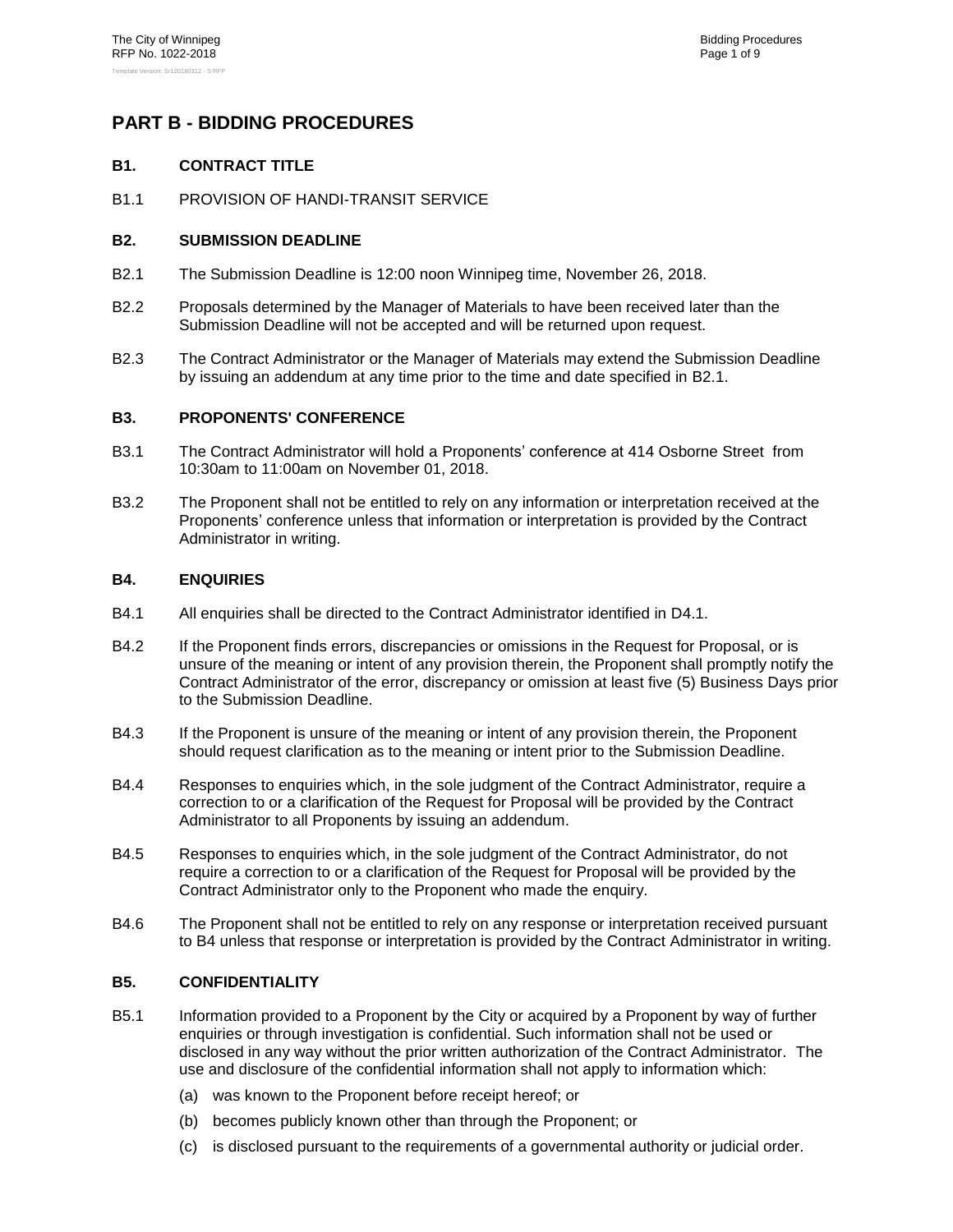B5.2 The Proponent shall not make any statement of fact or opinion regarding any aspect of the Bid Opportunity to the media or any member of the public without the prior written authorization of the Contract Administrator.

#### <span id="page-4-0"></span>**B6. ADDENDA**

- B6.1 The Contract Administrator may, at any time prior to the Submission Deadline, issue addenda correcting errors, discrepancies or omissions in the Request for Proposal, or clarifying the meaning or intent of any provision therein.
- B6.2 The Contract Administrator will issue each addendum at least two (2) Business Days prior to the Submission Deadline, or provide at least two (2) Business Days by extending the Submission Deadline.
- B6.3 Addenda will be available on the Bid Opportunities page at The City of Winnipeg, Corporate Finance, Materials Management Division website at<http://www.winnipeg.ca/matmgt/bidopp.asp>
- B6.4 The Proponent is responsible for ensuring that he/she has received all addenda and is advised to check the Materials Management Division website for addenda regularly and shortly before the Submission Deadline, as may be amended by addendum.
- B6.5 The Proponent shall acknowledge receipt of each addendum in Paragraph [9](#page--1-1) of Form A: Proposal. Failure to acknowledge receipt of an addendum may render a Proposal nonresponsive.

#### <span id="page-4-1"></span>**B7. SUBSTITUTES**

- B7.1 The Work is based on the Plant, Materials and methods specified in the Request for Proposal.
- B7.2 Substitutions shall not be allowed unless application has been made to and prior approval has been granted by the Contract Administrator in writing.
- B7.3 Requests for approval of a substitute will not be considered unless received in writing by the Contract Administrator at least five (5) Business Days prior to the Submission Deadline.
- B7.4 The Proponent shall ensure that any and all requests for approval of a substitute:
	- (a) provide sufficient information and details to enable the Contract Administrator to determine the acceptability of the Plant, Material or method as either an approved equal or alternative;
	- (b) identify any and all changes required in the applicable Work, and all changes to any other Work, which would become necessary to accommodate the substitute;
	- (c) identify any anticipated cost or time savings that may be associated with the substitute;
	- (d) certify that, in the case of a request for approval as an approved equal, the substitute will fully perform the functions called for by the general design, be of equal or superior substance to that specified, is suited to the same use and capable of performing the same function as that specified and can be incorporated into the Work, strictly in accordance with the proposed work schedule and the dates specified in the Supplemental Conditions for Substantial Performance and Total Performance;
	- (e) certify that, in the case of a request for approval as an approved alternative, the substitute will adequately perform the functions called for by the general design, be similar in substance to that specified, is suited to the same use and capable of performing the same function as that specified and can be incorporated into the Work, strictly in accordance with the proposed work schedule and the dates specified in the Supplemental Conditions for Substantial Performance and Total Performance.
- B7.5 The Contract Administrator, after assessing the request for approval of a substitute, may in his/her sole discretion grant approval for the use of a substitute as an "approved equal" or as an "approved alternative", or may refuse to grant approval of the substitute.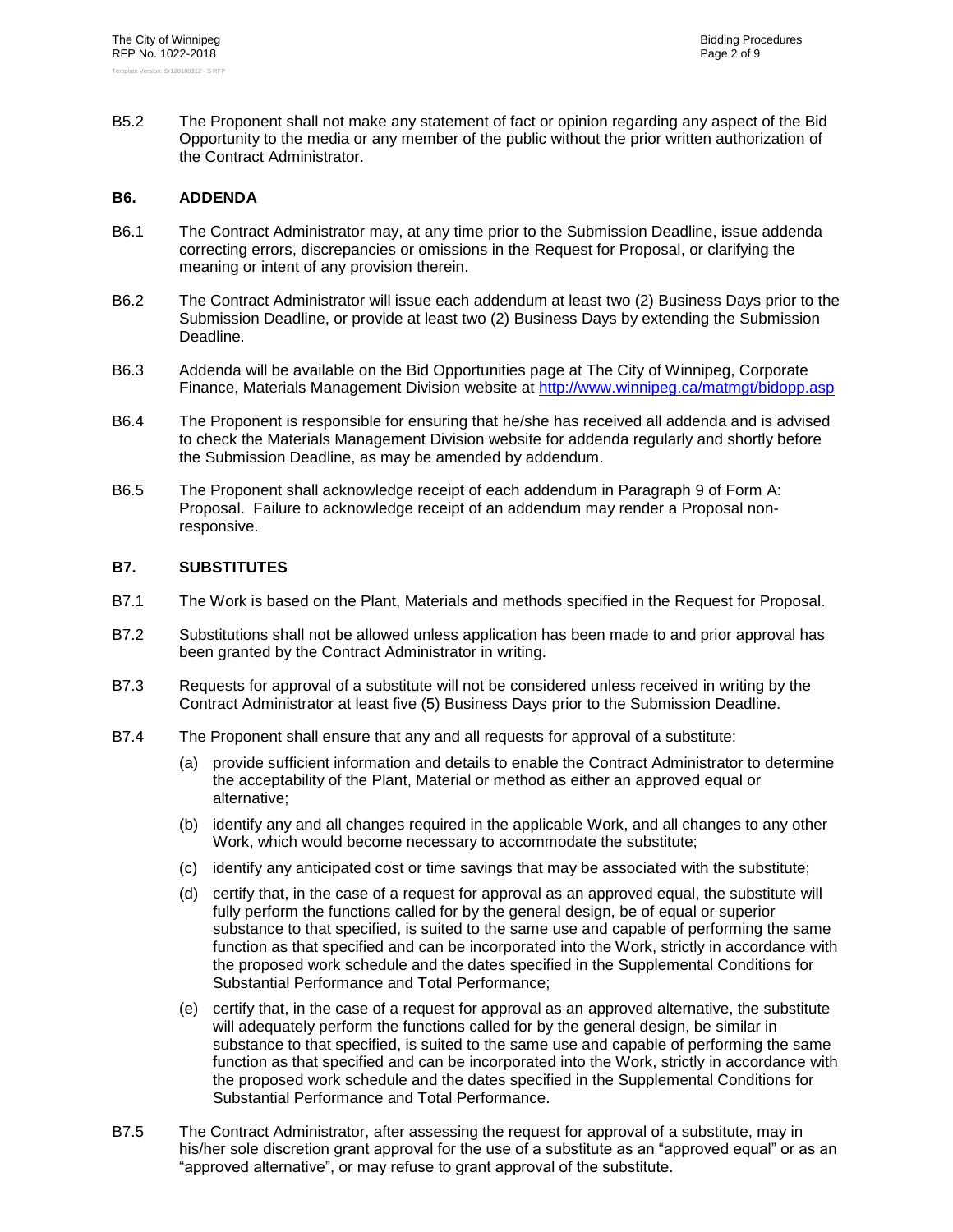- B7.6 The Contract Administrator will provide a response in writing, at least two (2) Business Days prior to the Submission Deadline, to the Proponent who requested approval of the substitute.
- B7.6.1 The Contract Administrator will issue an Addendum, disclosing the approved materials, equipment, methods and products to all potential Proponents. The Proponent requesting and obtaining the approval of a substitute shall be responsible for disseminating information regarding the approval to any person or persons he/she wishes to inform.
- B7.7 If the Contract Administrator approves a substitute as an "approved equal", any Proponent may use the approved equal in place of the specified item.
- B7.8 If the Contract Administrator approves a substitute as an "approved alternative", any Proponent bidding that approved alternative may base his/her Total Bid Price upon the specified item but may also indicate an alternative price based upon the approved alternative. Such alternatives will be evaluated in accordance with [B20.](#page-10-1)
- B7.9 No later claim by the Contractor for an addition to the Total Bid Price because of any other changes in the Work necessitated by the use of an approved equal or an approved alternative will be considered.

#### <span id="page-5-1"></span><span id="page-5-0"></span>**B8. PROPOSAL SUBMISSION**

- B8.1 The Proposal shall consist of the following components:
	- (a) Form A: Proposal;
	- (b) Form B: Prices;
	- (c) Business Plan [B13](#page-8-0)
	- (d) References [B14](#page-8-1)
- B8.2 Further to [B8.1](#page-5-1) all components of the Proposal shall be fully completed or provided in the order indicated, and submitted by the Proponent no later than the Submission Deadline, with all required entries made clearly and completely, to constitute a responsive Proposal.
- B8.3 Proponents should submit one (1) **unbound** 8.5" x 11" original (marked "original.
- B8.4 Proposal format, including type of binding, number of pages, size of pages and, font, etc., will not be regulated, except that the Proposal should contain a table of contents, page numbering and should be in the Sections identified above. Proponents are encouraged to use their creativity to submit a Proposal which provides the requested information for evaluation and other information which illustrates the strength of their team.
- B8.5 Proponents are advised that inclusion of terms and conditions inconsistent with the Request for Proposal, will be evaluated in accordance with [B20.1\(a\).](#page-10-2)
- B8.6 The Proposal shall be submitted enclosed and sealed in an envelope/package clearly marked with the RFP number and the Proponent's name and address.
- B8.7 Proposals submitted by facsimile transmission (fax) or internet electronic mail (e-mail) will not be accepted.
- B8.8 Proposals shall be submitted to:

The City of Winnipeg Corporate Finance Department Materials Management Division 185 King Street, Main Floor Winnipeg MB R3B 1J1

B8.9 Any cost or expense incurred by the Proponent that is associated with the preparation of the Proposal shall be borne solely by the Proponent.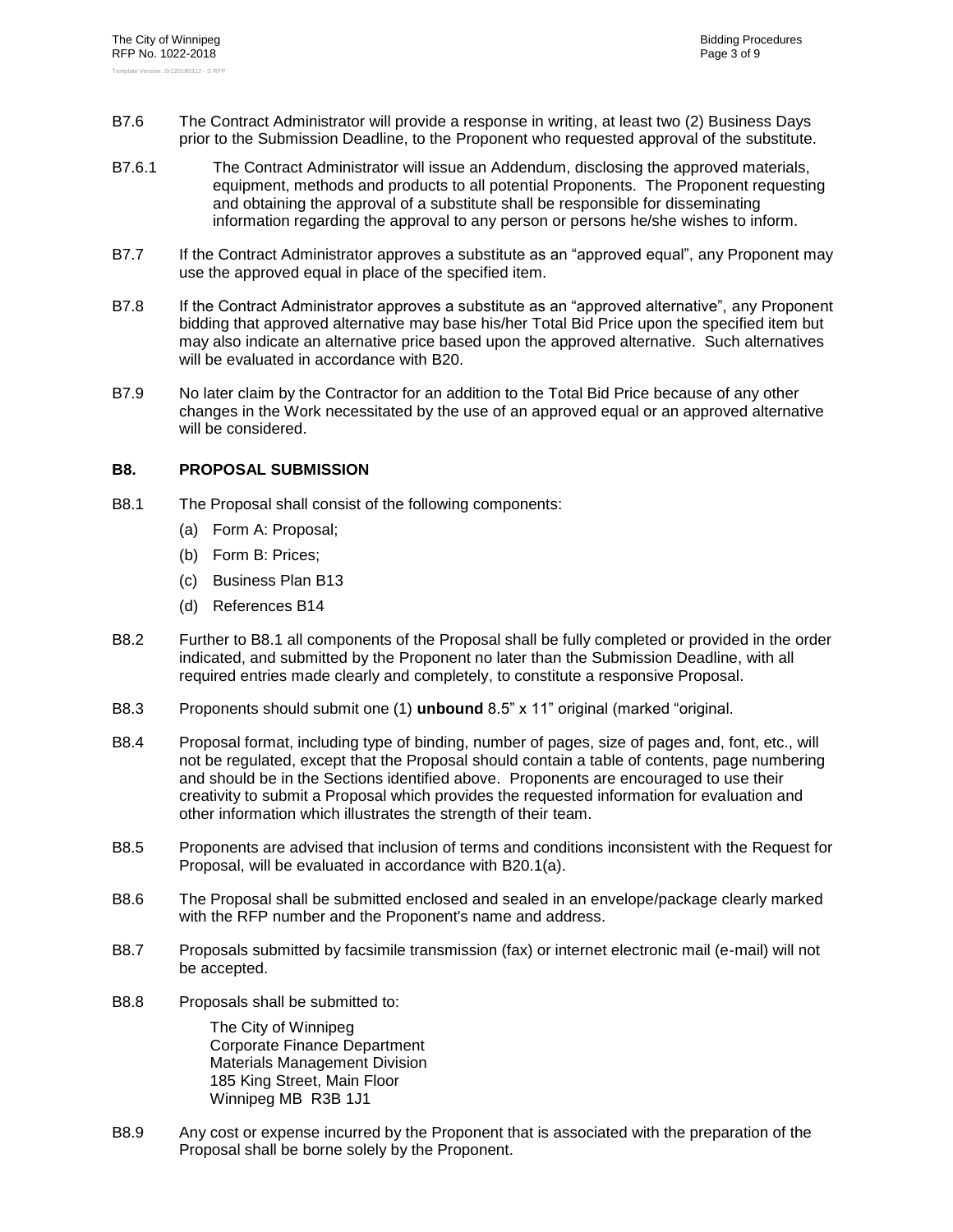#### <span id="page-6-0"></span>**B9. PROPOSAL**

- B9.1 The Proponent shall complete Form A: Proposal, making all required entries.
- <span id="page-6-2"></span>B9.2 Paragraph [2](#page--1-2) of Form A: Proposal shall be completed in accordance with the following requirements:
	- (a) if the Proponent is a sole proprietor carrying on business in his/her own name, his/her name shall be inserted;
	- (b) if the Proponent is a partnership, the full name of the partnership shall be inserted;
	- (c) if the Proponent is a corporation, the full name of the corporation shall be inserted;
	- (d) if the Proponent is carrying on business under a name other than his/her own, the business name and the name of every partner or corporation who is the owner of such business name shall be inserted.
- B9.2.1 If a Proposal is submitted jointly by two or more persons, each and all such persons shall identify themselves in accordance with [B9.2.](#page-6-2)
- B9.3 In Paragraph [3](#page--1-3) of Form A: Proposal, the Proponent shall identify a contact person who is authorized to represent the Proponent for purposes of the Proposal.
- B9.4 Paragraph [12](#page--1-0) of Form A: Proposal shall be signed in accordance with the following requirements:
	- (a) if the Proponent is a sole proprietor carrying on business in his/her own name, it shall be signed by the Proponent;
	- (b) if the Proponent is a partnership, it shall be signed by the partner or partners who have authority to sign for the partnership;
	- (c) if the Proponent is a corporation, it shall be signed by its duly authorized officer or officers and the corporate seal, if the corporation has one, should be affixed;
	- (d) if the Proponent is carrying on business under a name other than his/her own, it shall be signed by the registered owner of the business name, or by the registered owner's authorized officials if the owner is a partnership or a corporation.
- B9.4.1 The name and official capacity of all individuals signing Form A: Proposal should be printed below such signatures.
- B9.5 If a Proposal is submitted jointly by two or more persons, the word "Proponent" shall mean each and all such persons, and the undertakings, covenants and obligations of such joint Proponents in the Proposal and the Contract, when awarded, shall be both joint and several.

#### <span id="page-6-1"></span>**B10. PRICES**

- B10.1 The Proponent shall state a price in Canadian funds for each item of the Work identified on Form B: Prices.
- B10.1.1 Notwithstanding C11.1.3, prices on Form B: Prices shall not include the Goods and Services Tax (GST) or Manitoba Retail Sales Tax (MRST, also known as PST), which shall be extra where applicable.
- B10.2 The quantities listed on Form B: Prices are to be considered approximate only. The City will use said quantities for the purpose of comparing Proposals.
- B10.3 The quantities for which payment will be made to the Contractor are to be determined by the Work actually performed and completed by the Contractor, to be measured as specified in the applicable Specifications.
- B10.4 Payments to Non-Resident Contractors are subject to Non-Resident Withholding Tax pursuant to the Income Tax Act (Canada).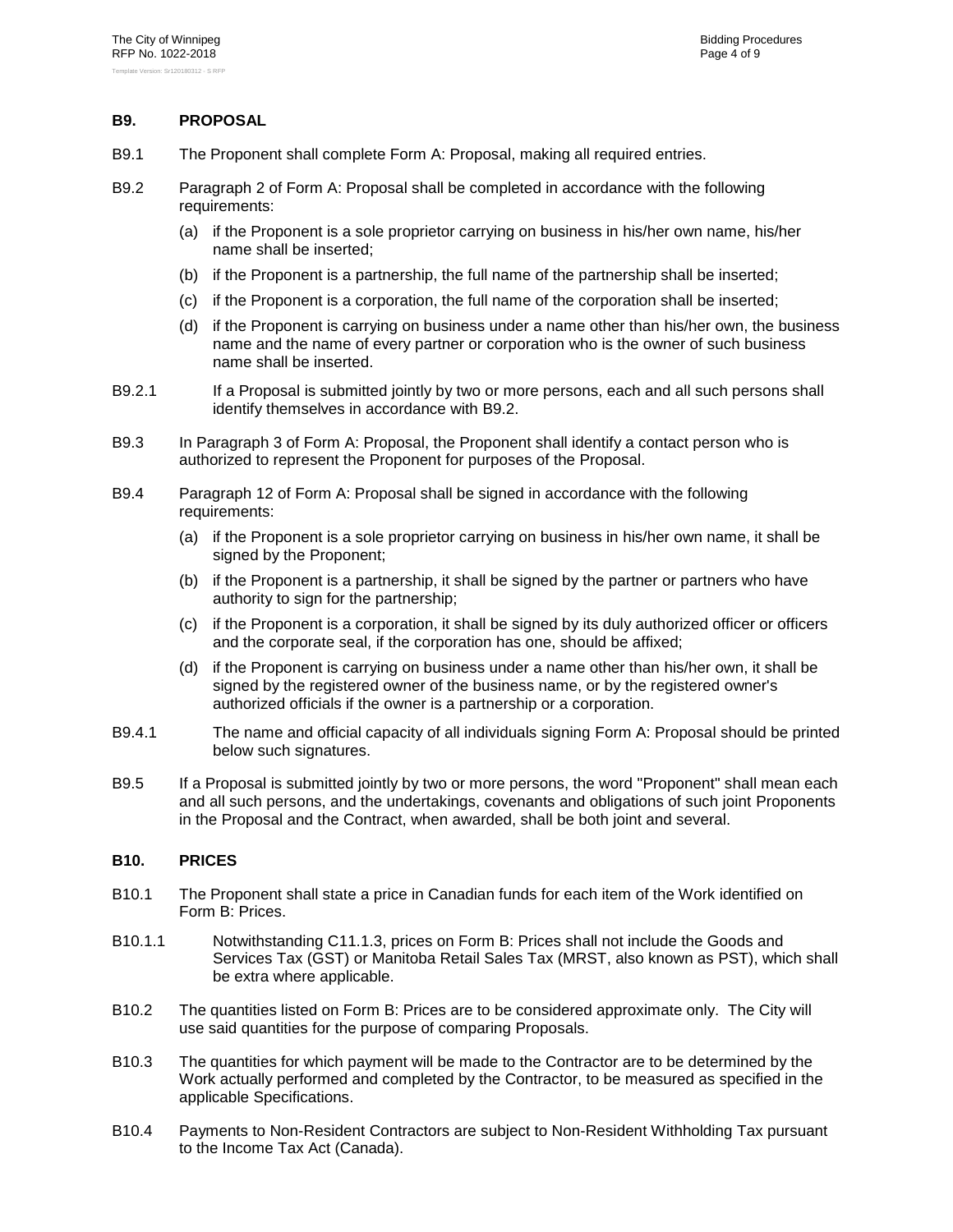#### <span id="page-7-0"></span>**B11. PRICE ADJUSTMENT MECHANISM**

- B11.1 Prices shall be fixed for the duration of the Contract except that:
- B11.2 The Prices for year one (1) of the Contract will be as stated on Form B: Prices and will be in effect until January 31, 2020.
- <span id="page-7-2"></span>B11.3 Notwithstanding C.7.3, the prices for year two (2), year three (3), year four (4), year five (5), will be adjusted by the percentage change in the Statistics Canada Consumer Price Index for Transportation for Manitoba from the previous year applied to fifteen percent (15%) of the unit price. The unit price adjustment will be effective on February 01, 2020 and every year after that. [\(http://www40.statcan.gc.ca/101/cst01/cpis01h-eng.htm\)](http://www40.statcan.gc.ca/101/cst01/cpis01h-eng.htm).
- <span id="page-7-3"></span>B11.4 If there is a percentage decrease in the Statistics Canada Consumer Price Index for Transportation for Manitoba from the previous year, the City of Winnipeg will adjust fifteen percent (15%) of the unit price downward for that upcoming year. All price adjustment calculations will be rounded to the nearest hundredth of a dollar (\$0.0001).
- B11.5 The Contract Administrator shall notify the Contractor in writing of the change in Unit Price, based on [B11.3](#page-7-2) or [B11.4,](#page-7-3) within ten (10) Calendar Days of the Unit Price taking effect.

#### <span id="page-7-1"></span>**B12. QUALIFICATION**

- B12.1 The Proponent shall:
	- (a) undertake to be in good standing under The Corporations Act (Manitoba), or properly registered under The Business Names Registration Act (Manitoba), or otherwise properly registered, licensed or permitted by law to carry on business in Manitoba, or if the Proponent does not carry on business in Manitoba, in the jurisdiction where the Proponent does carry on business; and
	- (b) be financially capable of carrying out the terms of the Contract; and
	- (c) have all the necessary experience, capital, organization, and equipment to perform the Work in strict accordance with the terms and provisions of the Contract.
- B12.2 The Proponent and any proposed Subcontractor (for the portion of the Work proposed to be subcontracted to them) shall:
	- (a) be responsible and not be suspended, debarred or in default of any obligations to the City. A list of suspended or debarred individuals and companies is available on the Information Connection page at The City of Winnipeg, Corporate Finance, Materials Management Division website at<http://www.winnipeg.ca/matmgt/debar.stm>
- <span id="page-7-4"></span>B12.3 The Proponent and/or any proposed Subcontractor (for the portion of the Work proposed to be subcontracted to them) shall:
	- (a) have successfully carried out work similar in nature, scope and value to the Work; and
	- (b) be fully capable of performing the Work required to be in strict accordance with the terms and provisions of the Contract; and
	- (c) have a written workplace safety and health program, if required, pursuant to The Workplace Safety and Health Act (Manitoba);
	- (d) upon request of the Contract Administrator , provide the Security Clearances in accordance with [PART F -](#page-37-0)
- <span id="page-7-5"></span>B12.4 Further to [B12.3\(c\),](#page-7-4) the Proponent shall, within five (5) Business Days of a request by the Contract Administrator, provide proof satisfactory to the Contract Administrator that the Proponent/Subcontractor has a workplace safety and health program meeting the requirements of The Workplace Safety and Health Act (Manitoba), by providing:
	- (a) Written confirmation of a safety and health certification meeting SAFE Work Manitoba's SAFE Work Certified Standard (e.g., COR™ and SECOR™) or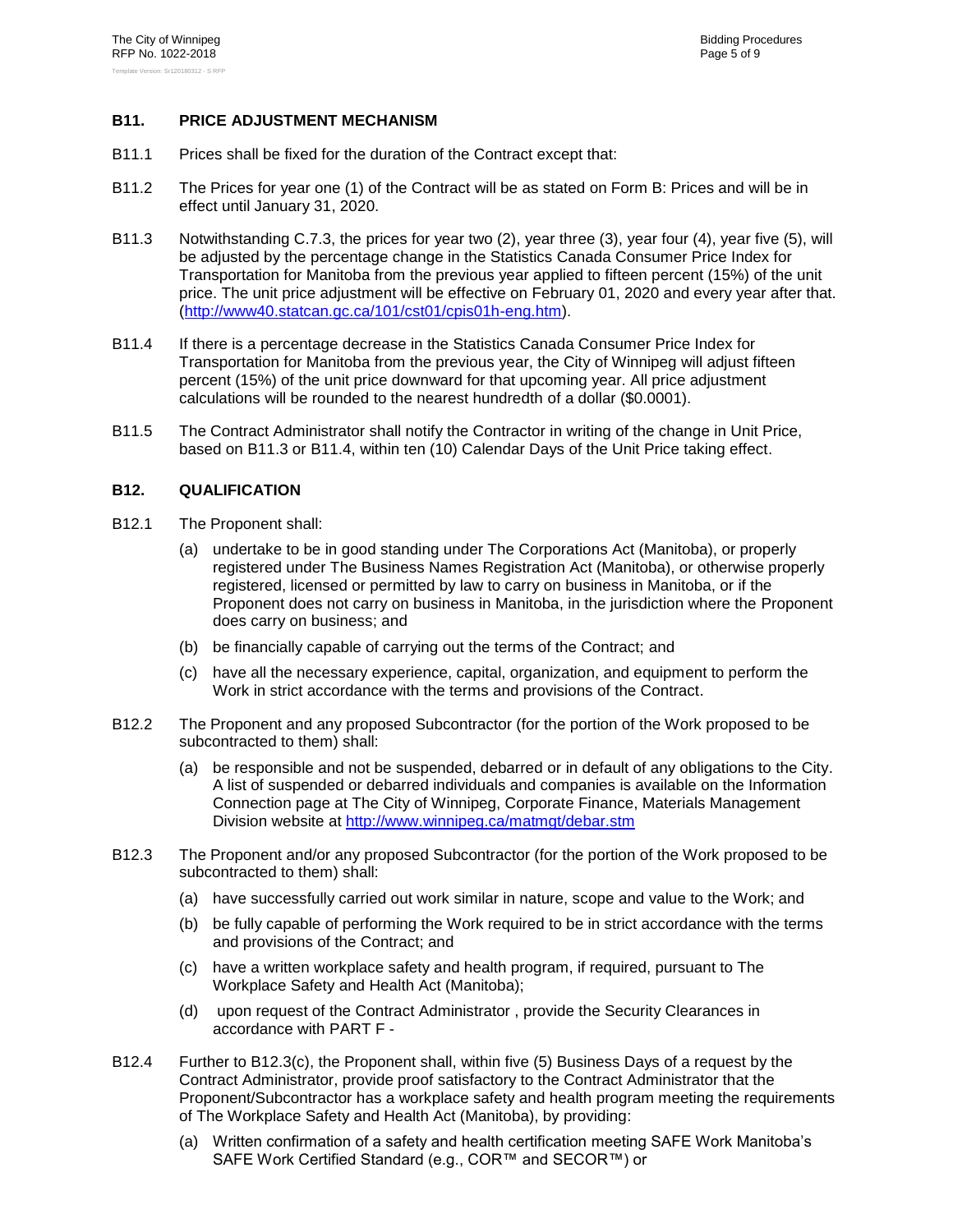- (i) a copy of their valid Manitoba COR certificate and Letter of Good Standing (or Manitoba equivalency) as issued under the Certificate of Recognition (COR) Program administered by the Construction Safety Association of Manitoba or by the Manitoba Heavy Construction Association's WORKSAFELY™ COR™ Program; or
- (ii) a copy of their valid Manitoba SECOR™ certificate and Letter of Good Standing (or Manitoba equivalency) as issued under the Small Employer Certificate of Recognition Program (SECOR™) administered by the Construction Safety Association of Manitoba or by the Manitoba Heavy Construction Association's WORKSAFELY™ COR™ Program or
- (b) a report or letter to that effect from an independent reviewer acceptable to the City. (A list of acceptable reviewers and the review template are available on the Information Connection page at The City of Winnipeg, Corporate Finance, Materials Management Division website at [http://www.winnipeg.ca/matmgt/.](http://www.winnipeg.ca/matmgt/)
- B12.5 The Proponent shall submit, within three (3) Business Days of a request by the Contract Administrator, proof satisfactory to the Contract Administrator of the qualifications of the Proponent and of any proposed Subcontractor.
- B12.6 The Proponent shall provide, on the request of the Contract Administrator, full access to any of the Proponent's equipment and facilities to confirm, to the Contract Administrator's satisfaction, that the Proponent's equipment and facilities are adequate to perform the Work.

#### <span id="page-8-0"></span>**B13. BUSINESS PLAN**

- B13.1 The Bidder shall submit a Business Plan which outlines "start-up" plans if appropriate, operational plans, financial plans, and accurately represents the Work for which the Bidder is submitting including but not limited to a consideration of the following matters where applicable:
	- (a) Management and organization structure of the Bidder including the roles and responsibilities of the staff who will have management and supervisory positions with regard to the Contract,
	- (b) Personnel data on key executives including resumes outlining relevant business experience and any other information that indicates the necessary skills.
	- (c) Financial Information to include driver wages, fuel costs, maintenance and insurance costs; vehicle costs or payments, and expected profit for each year of the contract
	- (d) Operating Plan; and
	- (e) Proposed Implementation Plan

#### <span id="page-8-1"></span>**B14. REFERENCES**

- B14.1 The Bidder shall submit References which will include the following, three (3) references from past clients including:
	- (a) length of contract;
	- (b) contract value;
	- (c) contract name; and
	- (d) telephone number.
- B14.2 References will be evaluated on issues such as complaints, unsafe vehicle operation and poor vehicle condition. If an existing contractor with Handi-Transit, points will be deducted for issues such as complaints, unsafe vehicle operation and poor vehicle condition, etc.

#### <span id="page-8-2"></span>**B15. OPENING OF PROPOSALS AND RELEASE OF INFORMATION**

B15.1 Proposals will not be opened publicly.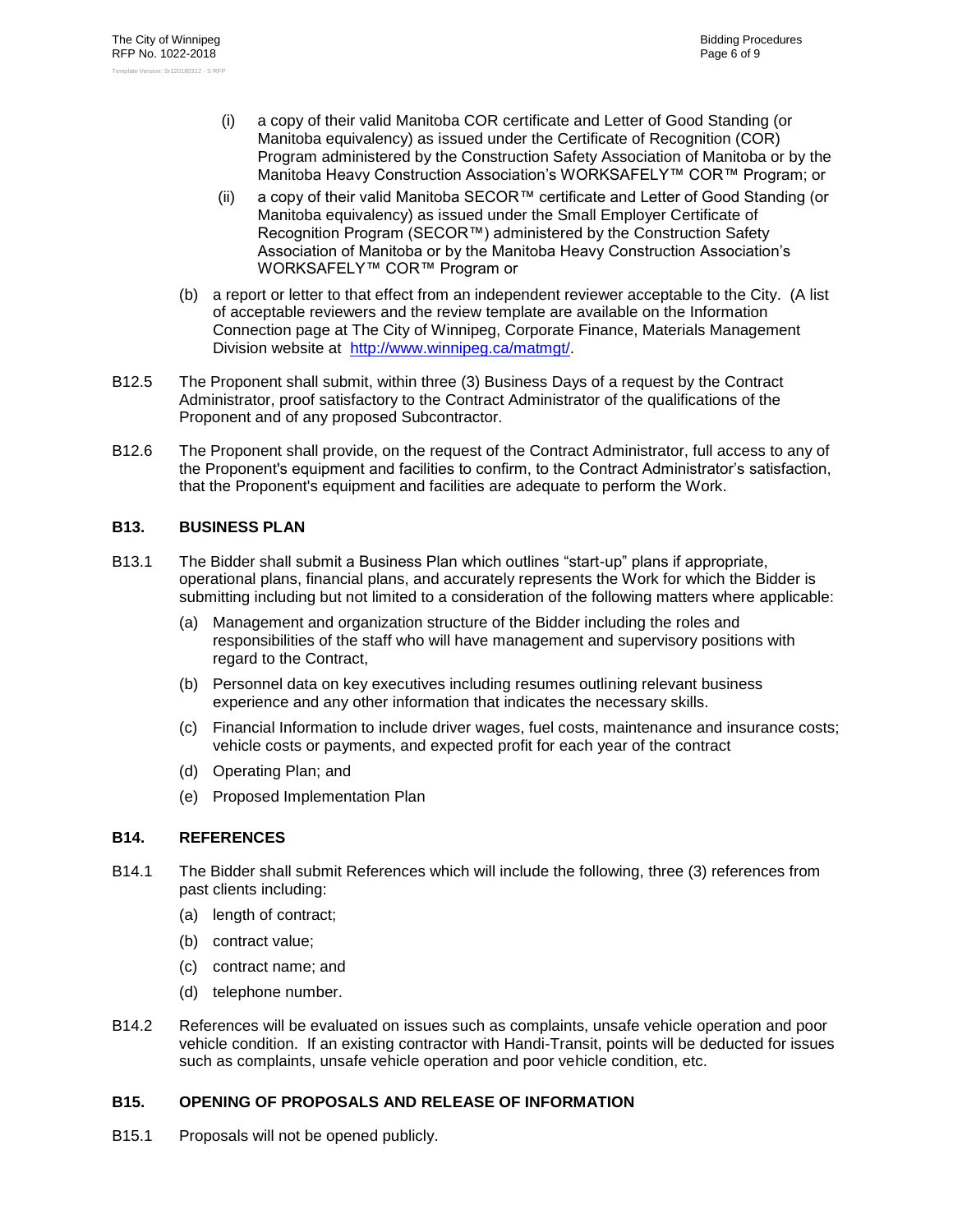- B15.2 After award of Contract, the names of the Proponents and the Contract amount of the successful Proponent and their address(es) will be available on the Closed Bid Opportunities (or Public/Posted Opening & Award Results) page at The City of Winnipeg, Corporate Finance, Materials Management Division website at<http://www.winnipeg.ca/matmgt/>
- <span id="page-9-0"></span>B15.3 The Proponent is advised any information contained in any Proposal Submission may be released if required by The Freedom of Information and Protection of Privacy Act (Manitoba), by other authorities having jurisdiction, or by law or by City policy or procedures (which may include access by members of City Council).
- B15.3.1 To the extent permitted, the City shall treat as confidential information, those aspects of a Proposal Submission identified by the Proponent as such in accordance with and by reference to Part 2, Section 17 or Section 18 or Section 26 of The Freedom of Information and Protection of Privacy Act (Manitoba), as amended.
- B15.4 Following the award of Contract, a Proponent will be provided with information related to the evaluation of his/her submission upon written request to the Contract Administrator.

#### <span id="page-9-1"></span>**B16. IRREVOCABLE OFFER**

- B16.1 The Proposal(s) submitted by the Proponent shall be irrevocable for the time period specified in Paragraph [10](#page--1-4) of Form A: Proposal.
- <span id="page-9-5"></span>B16.2 The acceptance by the City of any Proposal shall not release the Proposals of the other responsive Proponents and these Proponents shall be bound by their offers on such Work until a Contract for the Work has been duly executed and the performance security furnished as herein provided, but any offer shall be deemed to have lapsed unless accepted within the time period specified in Paragraph [10](#page--1-4) of Form A: Proposal.

#### <span id="page-9-2"></span>**B17. WITHDRAWAL OF OFFERS**

- B17.1 A Proponent may withdraw his/her Proposal without penalty by giving written notice to the Manager of Materials at any time prior to the Submission Deadline.
- B17.1.1 Notwithstanding C22.5, the time and date of receipt of any notice withdrawing a Proposal shall be the time and date of receipt as determined by the Manager of Materials.
- B17.1.2 The City will assume that any one of the contact persons named in Paragraph [3](#page--1-3) of Form A: Proposal or the Proponent's authorized representatives named in Paragraph [12](#page--1-0) of Form A: Proposal, and only such person, has authority to give notice of withdrawal.
- <span id="page-9-4"></span>B17.1.3 If a Proponent gives notice of withdrawal prior to the Submission Deadline, the Manager of Materials will:
	- (a) retain the Proposal until after the Submission Deadline has elapsed;
	- (b) open the Proposal to identify the contact person named in Paragraph [3](#page--1-3) of Form A: Proposal and the Proponent's authorized representatives named in Paragraph [12](#page--1-0) of Form A: Proposal; and
	- (c) if the notice has been given by any one of the persons specified in [B17.1.3\(b\),](#page-9-4) declare the Proposal withdrawn.
- B17.2 A Proponent who withdraws his/her Proposal after the Submission Deadline but before his/her offer has been released or has lapsed as provided for in [B16.2](#page-9-5) shall be liable for such damages as are imposed upon the Proponent by law and subject to such sanctions as the Chief Administrative Officer considers appropriate in the circumstances. The City, in such event, shall be entitled to all rights and remedies available to it at law.

#### <span id="page-9-3"></span>**B18. INTERVIEWS**

B18.1 The Contract Administrator may, in his/her sole discretion, interview Proponents during the evaluation process.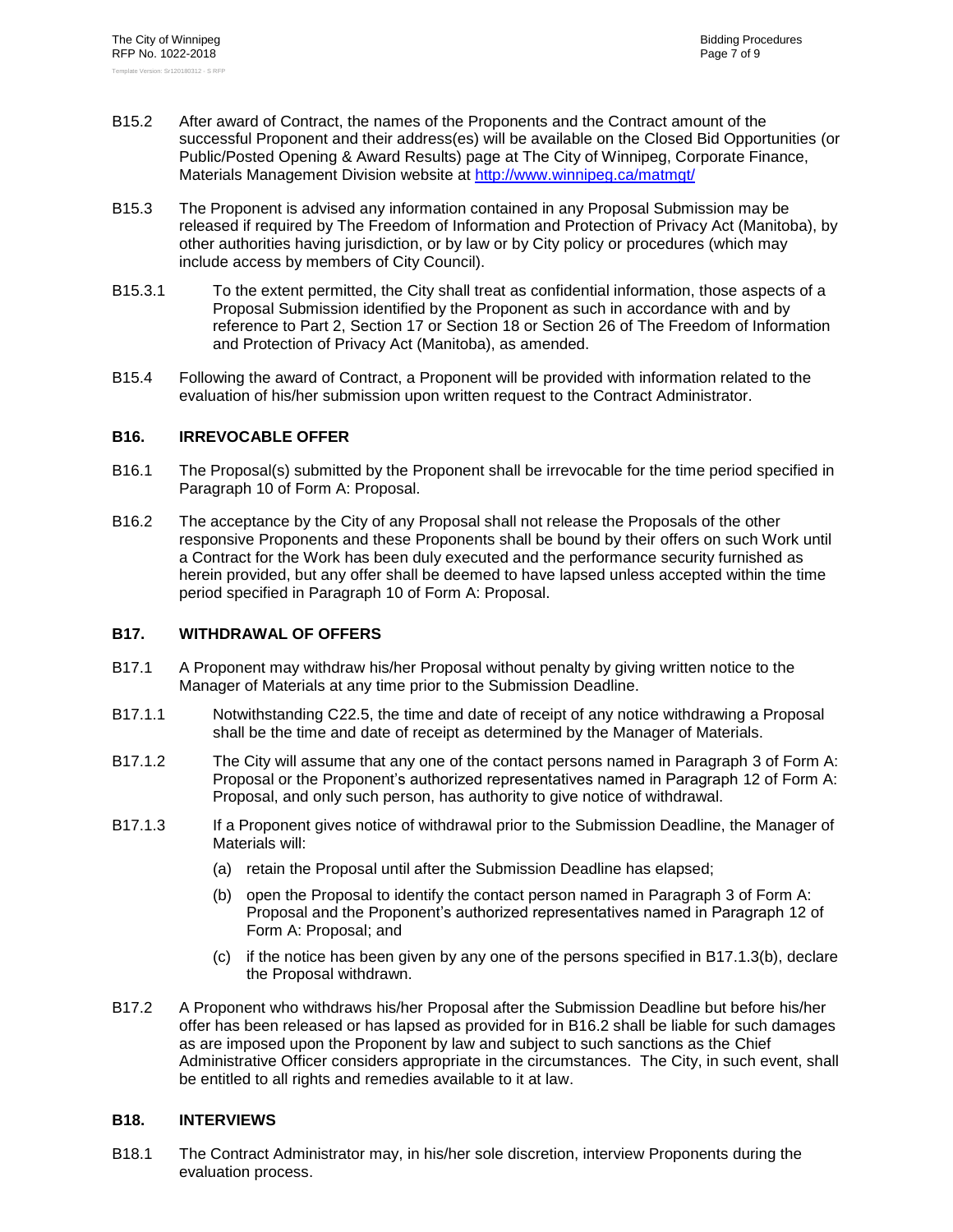#### <span id="page-10-0"></span>**B19. NEGOTIATIONS**

- B19.1 The City reserves the right to negotiate details of the Contract with any Proponent. Proponents are advised to present their best offer, not a starting point for negotiations in their Proposal Submission.
- <span id="page-10-3"></span>B19.2 The City may negotiate with the Proponents submitting, in the City's opinion, the most advantageous Proposals. The City may enter into negotiations with one or more Proponents without being obligated to offer the same opportunity to any other Proponents. Negotiations may be concurrent and will involve each Proponent individually. The City shall incur no liability to any Proponent as a result of such negotiations.
- B19.3 If, in the course of negotiations pursuant to [B19.2,](#page-10-3) the Proponent amends or modifies a Proposal after the Submission Deadline, the City may consider the amended Proposal as an alternative to the Proposal already submitted without releasing the Proponent from the Proposal as originally submitted.

#### <span id="page-10-1"></span>**B20. EVALUATION OF PROPOSALS**

<span id="page-10-4"></span><span id="page-10-2"></span>B20.1 Award of the Contract shall be based on the following evaluation criteria:

| (a) | compliance by the Proponent with the requirements of the Request for Proposal or<br>acceptable deviation therefrom:<br>(pass/fail) |             |  |
|-----|------------------------------------------------------------------------------------------------------------------------------------|-------------|--|
| (b) | qualifications of the Proponent and the Subcontractors, if any, pursuant to B11:                                                   | (pass/fail) |  |
| (c) | Evaluated Bid Price;                                                                                                               | 65%         |  |
| (d) | <b>Business Plan</b>                                                                                                               | <b>20%</b>  |  |
| (e) | References                                                                                                                         | 15%         |  |

- <span id="page-10-7"></span><span id="page-10-6"></span><span id="page-10-5"></span>B20.2 Further to [B20.1\(a\)](#page-10-2) the Award Authority may reject a Proposal as being non-responsive if the Proposal Submission is incomplete, obscure or conditional, or contains additions, deletions, alterations or other irregularities. The Award Authority may reject all or any part of any Proposal, or waive technical requirements or minor informalities or irregularities if the interests of the City so require.
- B20.3 Further to [B20.1\(b\),](#page-10-4) the Award Authority shall reject any Proposal submitted by a Proponent who does not demonstrate, in its Proposal or in other information required to be submitted, that it is responsible and qualified.
- B20.4 Further to [B20.1\(c\),](#page-10-5) the Evaluated Bid Price shall be the sum of the quantities multiplied by the unit prices for each item shown on Form B: Prices.
- B20.5 Further to [B20.1\(d\),](#page-10-6) the Business Plan will be evaluated based on the information provided in the Proposal or in other information required to be submitted and will be evaluated upon completeness and reasonableness of the plan. If a business plan does not achieve a score of fifteen (15) points or greater it will not be further evaluated.
- B20.6 Further to [B20.1\(e\)](#page-10-7) references will be evaluated based upon a standard format of questions that will be asked of all references. Reference checks will not be restricted to only those submitted by the Proponent, and may include organizations representing persons with disabilities, the Handi-Transit Policy Advisory Committee, companies or individuals known to have done business with the Proponent. Points will be allocated for the following general criteria:
	- (a) positive recommendation based on experience with the Bidder in the type of work described herein, cleanliness of vehicles, driver behaviour and schedule adherence.
	- (b) Points will be deducted for issues such as complaints, unsafe vehicle operation and poor vehicle condition, etc. If an existing Handi-Transit contractor, their overall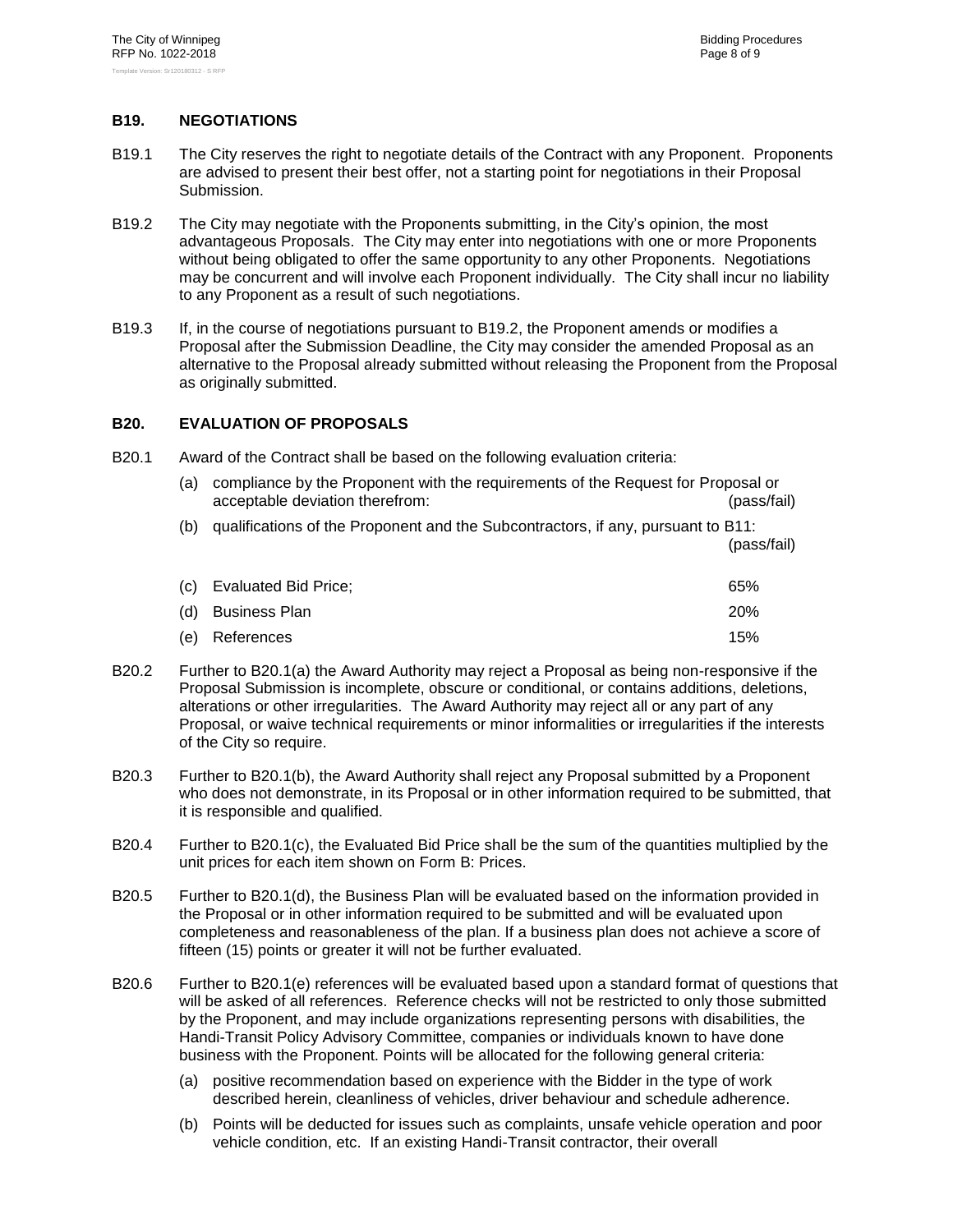complaint/compliment record will be reviewed and points assessed (added/deducted) based on performance.

- B20.7 Proposals will be evaluated considering the information in the Proposal Submission and any interviews held in accordance with [B20.](#page-10-1)
- B20.8 If, in the sole opinion of the City, a Proposal does not achieve a pass rating for [B20.1\(a\)](#page-10-2) and, [B20.1\(b\)](#page-10-4) the Proposal will be determined to be non-responsive and will not be further evaluated.
- <span id="page-11-0"></span>B20.9 This Contract will be awarded as a whole.

#### **B21. AWARD OF CONTRACT**

- B21.1 The City will give notice of the award of the Contract, or will give notice that no award will be made.
- <span id="page-11-1"></span>B21.2 The City will have no obligation to award a Contract to a Proponent, even though one or all of the Proponents are determined to be responsible and qualified, and the Proposals are determined to be responsive.
- B21.2.1 Without limiting the generality of [B21.2,](#page-11-1) the City will have no obligation to award a Contract where:
	- (a) the prices exceed the available City funds for the Work;
	- (b) the prices are materially in excess of the prices received for similar work in the past;
	- (c) the prices are materially in excess of the City's cost to perform the Work, or a significant portion thereof, with its own forces;
	- (d) only one Proposal is received; or
	- (e) in the judgment of the Award Authority, the interests of the City would best be served by not awarding a Contract.
- B21.3 Where an award of Contract is made by the City, the award shall be made to the responsible and qualified Proponent submitting the most advantageous offer.
- B21.3.1 Following the award of contract, a Proponent will be provided with information related to the evaluation of his/her Proposal upon written request to the Contract Administrator.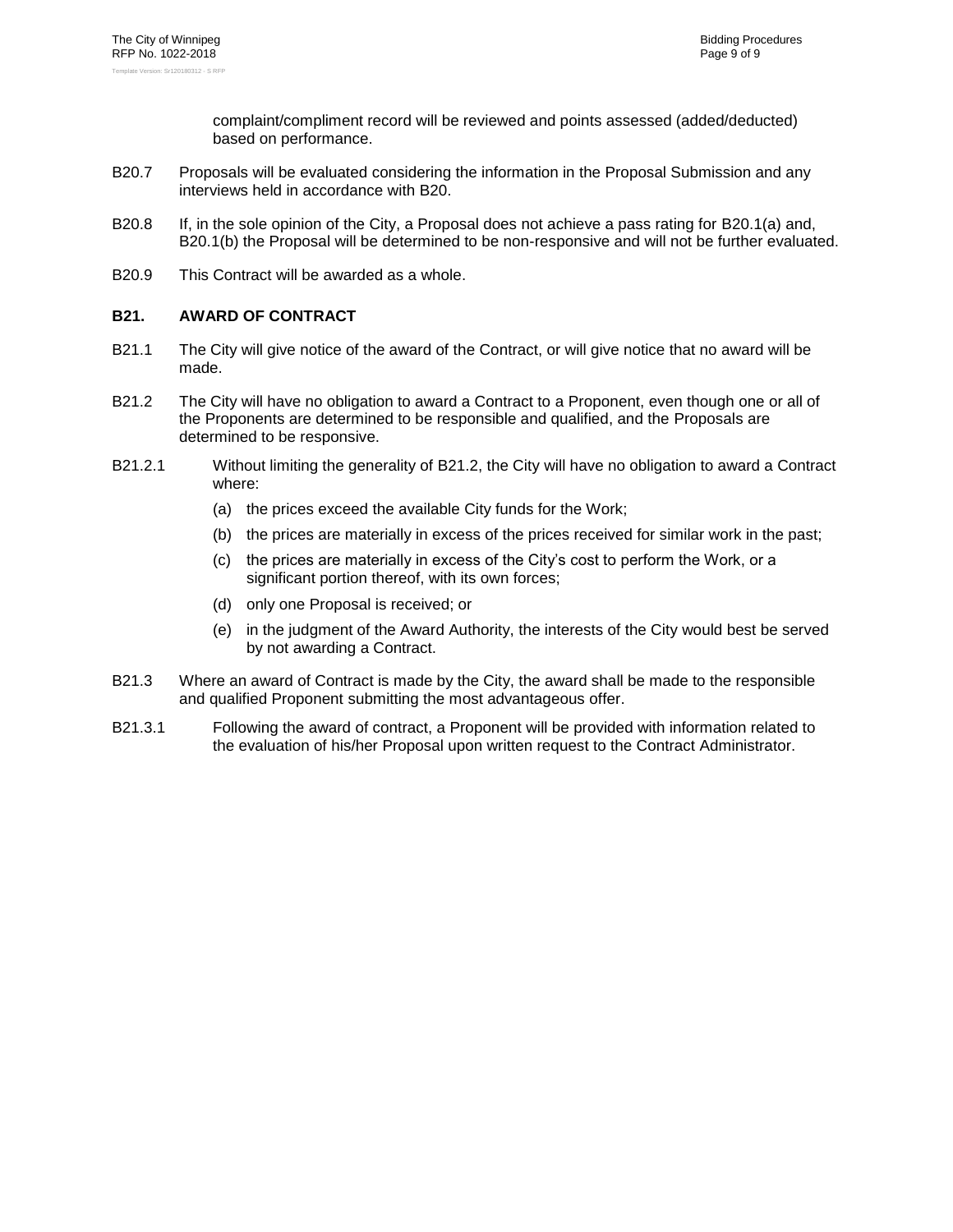# <span id="page-12-1"></span><span id="page-12-0"></span>**PART C - GENERAL CONDITIONS**

#### **C0. GENERAL CONDITIONS**

- C0.1 The *General Conditions for Supply of Services* (Revision 2007 04 12) are applicable to the ork of the Contract.
- C0.1.1 The *General Conditions for Supply of Services* are available on the Information Connection page at The City of Winnipeg, Corporate Finance, Materials Management Division website at [http://www.winnipeg.ca/matmgt/gen\\_cond.stm](http://www.winnipeg.ca/matmgt/gen_cond.stm)
- C0.2 A reference in the Request for Proposal to a section, clause or subclause with the prefix "**C**" designates a section, clause or subclause in the *General Conditions for Supply of Services*.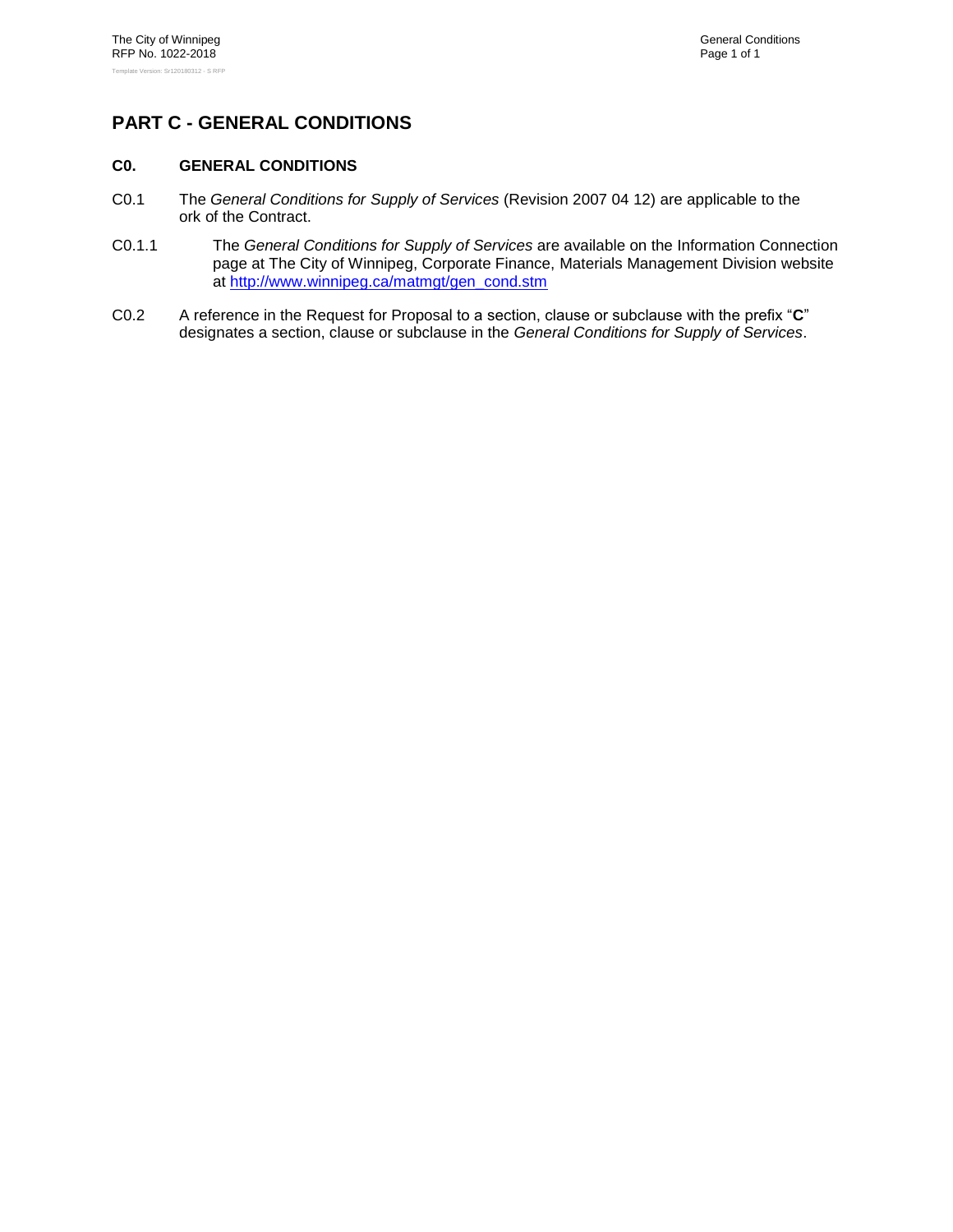# <span id="page-13-1"></span><span id="page-13-0"></span>**PART D - SUPPLEMENTAL CONDITIONS**

#### <span id="page-13-2"></span>**GENERAL**

#### **D1. GENERAL CONDITIONS**

D1.1 In addition to the *General Conditions for Supply of Services*, these Supplemental Conditions are applicable to the Work of the Contract.

#### <span id="page-13-3"></span>**D2. SCOPE OF SERVICES**

- <span id="page-13-5"></span>D2.1 The Work to be done under the Contract shall consist of shall consist of public transportation services for persons with physical and / or cognitive disabilities or legally blind for the period of February 01, 2019 to January 31, 2024.
- D2.2 If the contract start date is delayed through no fault of the Contractor the Contract period will be 5 (five) years from actual start date of the Work
- D2.3 The major components of the Work are as follows:
	- (a) Providing transportation for persons with disabilities who require assistance to / from and into / out of the vehicle who may travel in a wheelchair.
	- (b) Providing transportation for persons with disabilities who require assistance to / from and into / out of the vehicle who are ambulatory and may use a mobility device such as a cane or walker.
- D2.4 The Work shall be done on an "as required" basis during the term of the Contract.
- D2.4.1 The type and quantity of Work to be performed under this Contract shall be as authorized from time to time by the Contract Administrator and / or Users.
- D2.4.2 Subject to C7.2, the City shall have no obligation under the Contract to purchase any quantity of any item in excess of its actual operational requirements.
- D2.5 Notwithstanding [D2.1i](#page-13-5)n the event that operational changes result in substantial changes to the requirements for Work, the City reserves the right to alter the type or quantity of work performed under this Contract, or to terminate the Contract, upon thirty (30) Calendar Days written notice by the Contract Administrator. In such an event, no claim may be made for damages on the ground of loss of anticipated profit on Work

#### <span id="page-13-4"></span>**D3. DEFINITIONS**

- D3.1 When used in this Request for Proposal:
	- (a) "**Proponent**" means any Person or Persons submitting a Proposal for Services;
	- (b) **Accessible Building Entrance Door** " means a door at a building entrance accessible without negotiating stairs in excess of three (3) risers, unless otherwise approved by the Supervisor of Handi-Transit ;
	- (c) "**Ambulatory** " means a person with a disability able to walk with or without assistance but who does not use a wheelchair or scooter;;
	- (d) "**Budget** " means the annual budget of the City for the Provision of Handi-Transit Services which includes the supplementary "Service" to be provided ;
	- (e) **"Business Day**" means a day when the Handi-Transit office is open from 8:30 am to 4:30 pm.
	- (f) "**Cancellation** " means a scheduled trip cancelled with notification to the Contractor, by telephone or electronically .
	- (g) **"Contract"** means the combined documents consisting of the Request for Proposal package and any documents and drawings referred to and incorporated therein together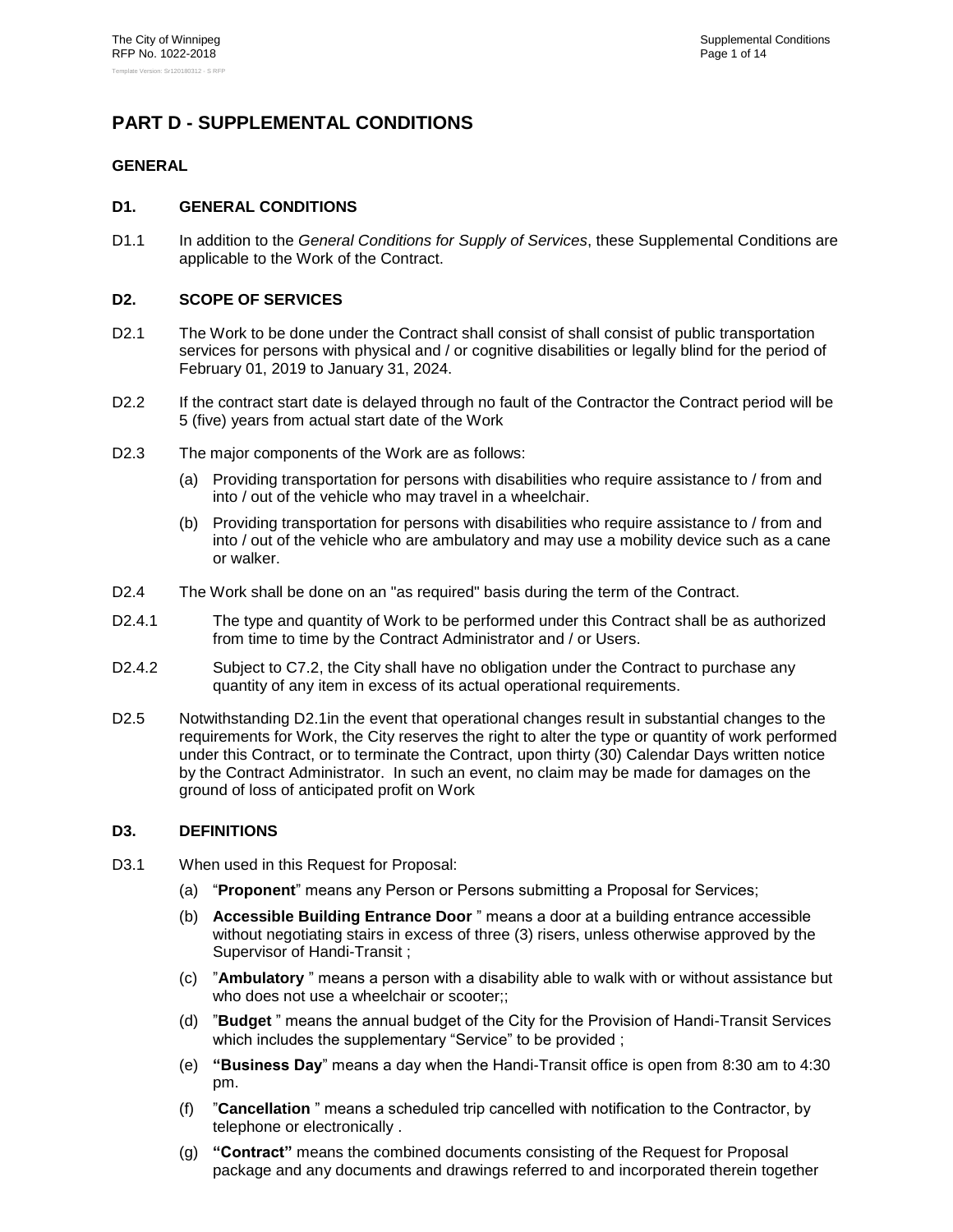with any submissions required to be made by the Contractor after award, and all amendments to the foregoing;

- (h) **"Dispatch"** means a person employed by the City who dispatches vehicles to meet the schedule requirements of the City;
- (i) **"Handi-Transit Vehicle"** is defined under this Contract as a full-sized four-door car with a minimum seating capacity of three (3) ambulatory passengers in addition to the driver. Each passenger seating space shall be adequate for an adult person of average height and weight to be seated without having to contact a forward, lateral or overhead surface approved by the Contract Administrator, eligible vehicle is a Toyota Prius V;
- (j) **"No Show"** means a scheduled trip cancelled *without* telephone notification to the Hand-Transit Contact Centre at least thirty (30) minutes before the scheduled pick-up time;
- (k) **Passenger Trip"** means one (1) passenger transported from an origin point to a destination point. In the case of a route request with one (1) or more intermediate destinations, each stage of the route shall be a "Passenger Trip";
- (l) **"run"** means one (1) vehicle scheduled and available for or performing the Work for one (1) day;
- (m) **"Statutory Holiday"** means a statutory holiday as observed by the City except Easter Monday;
- (n) **"Vehicle Hour"** means one (1) vehicle scheduled and available for or performing the Work for one (1) hour.

#### <span id="page-14-0"></span>**D4. CONTRACT ADMINISTRATOR**

D4.1 The Contract Administrator is:

Josie Fernandes Manager of Client Services

Telephone No. 204- 986-5329 Email Address.: [jfernandes@winnipeg.ca](mailto:jfernandes@winnipeg.ca)

- D4.2 At the pre-commencement meeting, the Contract Administrator will identify additional personnel representing the Contract Administrator and their respective roles and responsibilities for the Work.
- <span id="page-14-1"></span>D4.3 Bids Submissions must be submitted to the address in [B8.](#page-5-0)

#### **D5. CONTRACTOR'S SUPERVISOR**

- D5.1 Further to C6.19, the Contractor shall employ and keep on the Work, at all times during the performance of the Work, a competent supervisor and assistants, if necessary, acceptable to the Contract Administrator. The supervisor shall represent the Contractor on the Site. The supervisor shall not be replaced without the prior consent of the Contract Administrator unless the supervisor proves to be unsatisfactory to the Contractor and ceases to be in his/her employ.
- D5.2 Before commencement of Work, the Contractor shall identify his/her designated supervisor and any additional personnel representing the Contractor and their respective roles and responsibilities for the Work.
- D5.2.1 Further to C5.5 Contract Administrator may give instructions or orders to the Contractor's supervisor and such instructions or orders shall be deemed to have been given to the Contractor.

#### <span id="page-14-2"></span>**D6. OWNERSHIP OF INFORMATION, CONFIDENTIALITY AND NON DISCLOSURE**

D6.1 The Contract, all deliverables produced or developed, and information provided to or acquired by the Contractor are the property of the City and shall not be appropriated for the Contractors own use, or for the use of any third party.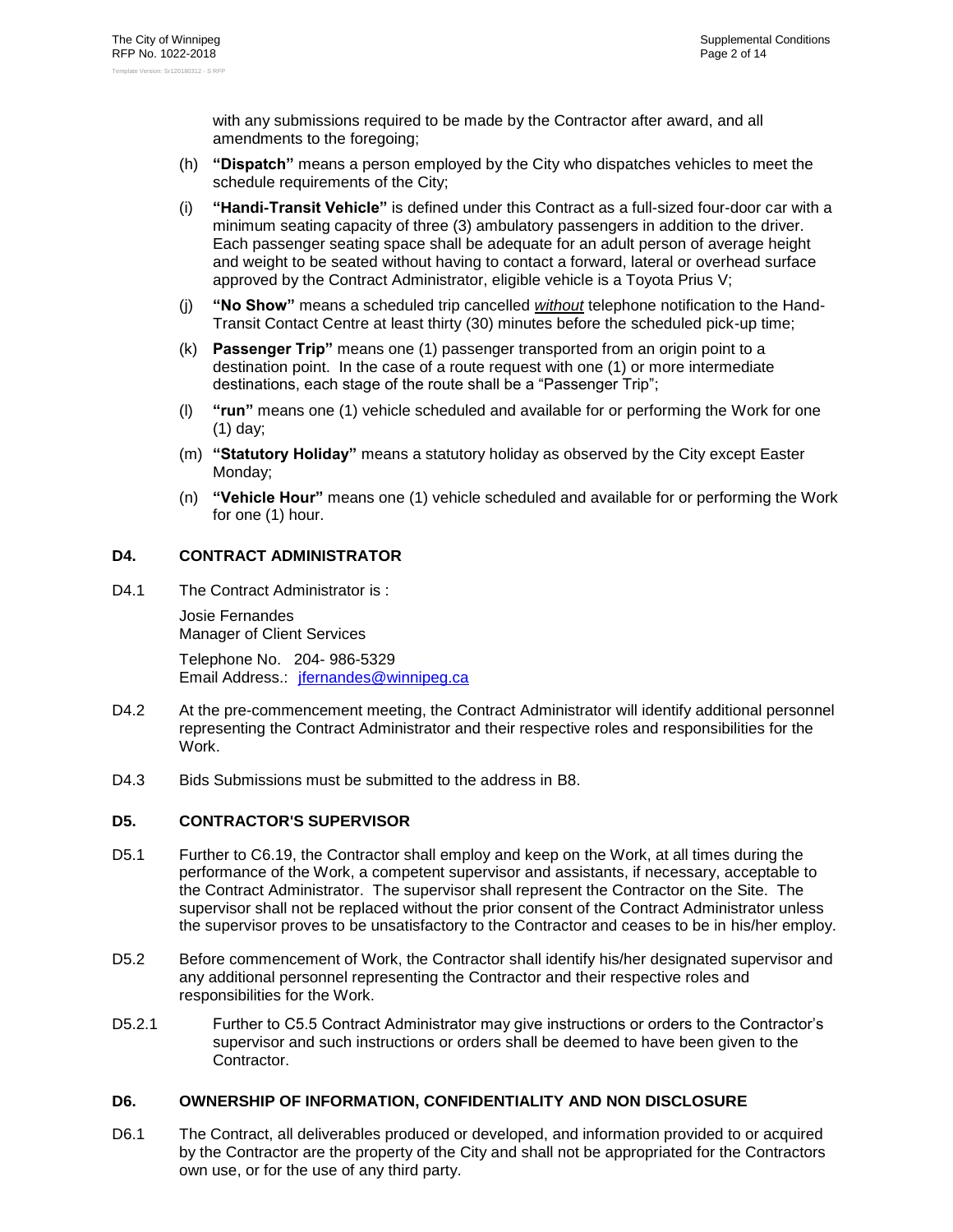- D6.2 The Contractor shall not make any public announcements or press releases regarding the Contract, without the prior written authorization of the Contract Administrator.
- D6.3 The following shall be confidential and shall not be disclosed by the Contractor to the media or any member of the public without the prior written authorization of the Contract Administrator;
	- (a) information provided to the Contractor by the City or acquired by the Contractor during the course of the Work;
	- (b) the Contract, all deliverables produced or developed; and
	- (c) any statement of fact or opinion regarding any aspect of the Contract.
- <span id="page-15-0"></span>D6.4 A Contractor who violates any provision of [D6](#page-14-2) may be determined to be in breach of Contract.

#### **D7. NOTICES**

D7.1 Notwithstanding C22.3, all notices of appeal to the Chief Administrative Officer shall be sent to the attention of the Chief Financial Officer.

#### <span id="page-15-2"></span><span id="page-15-1"></span>**SUBMISSIONS**

#### **D8. AUTHORITY TO CARRY ON BUSINESS**

D8.1 The Contractor shall be in good standing under The Corporations Act (Manitoba), or properly registered under The Business Names Registration Act (Manitoba), or otherwise properly registered, licensed or permitted by law to carry on business in Manitoba, or if the Contractor does not carry on business in Manitoba, in the jurisdiction where the Contractor does carry on business, throughout the term of the Contract, and shall provide the Contract Administrator with evidence thereof upon request.

#### <span id="page-15-3"></span>**D9. SAFE WORK PLAN**

- D9.1 The Contractor shall provide the Contract Administrator with a Safe Work Plan at least five (5) Business Days prior to the commencement of any Work on the Site but in no event later than the date specified in C4.1 for the return of the executed Contract.
- D9.2 The Safe Work Plan should be prepared and submitted in the format shown in the City's template which is available on the Information Connection page at The City of Winnipeg, Corporate Finance, Materials Management Division website at <http://www.winnipeg.ca/matmgt/safety/default.stm>

#### <span id="page-15-4"></span>**D10. INSURANCE**

- D10.1 The Contractor shall provide and maintain the following insurance coverage:
	- (a) commercial general liability insurance, in the amount of at least two million dollars (\$5,000,000.00) inclusive, with The City of Winnipeg added as an additional insured; such liability policy to also contain a cross-liability clause, non-owned automobile liability and products and completed operations cover, to remain in place at all times during the performance of the Work;
	- (b) if applicable, Automobile Liability Insurance covering all motor vehicles, owned and operated and used or to be used by the Contractor directly or indirectly in the performance of the Service. The Limit of Liability shall not be less than \$5,000,000 inclusive for loss or damage including personal injuries and death resulting from any one accident or occurrence;
- D10.2 Deductibles shall be borne by the Contractor.
- D10.3 The Contractor shall provide the Contract Administrator with a certificate(s) of insurance, in a form satisfactory to the City Solicitor, at least two (2) Business Days prior to the commencement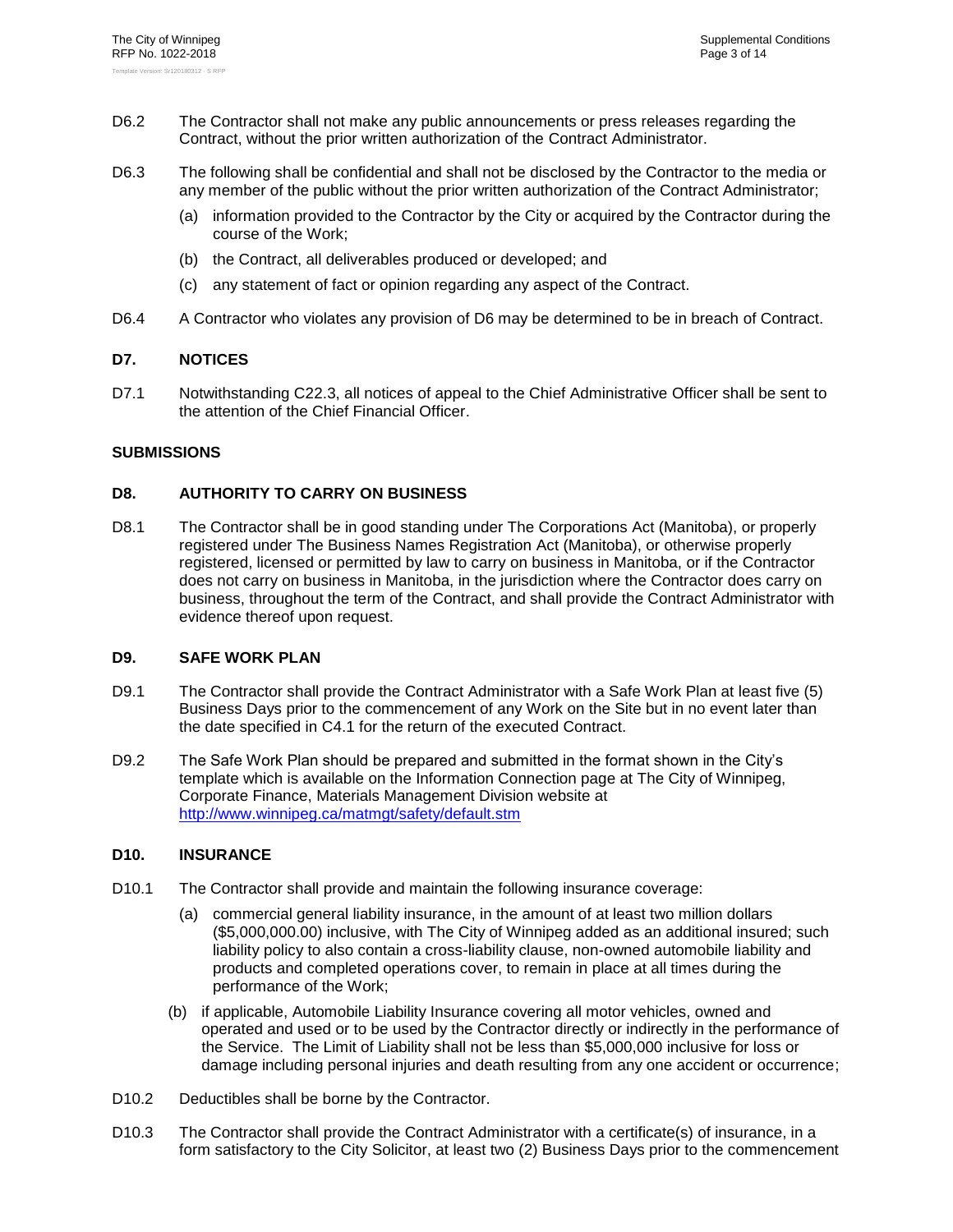of any Work on the Site but in no event later than the date specified in C4.1 for the return of the executed Contract.

- D10.4 The Contractor shall not cancel, materially alter, or cause the policy to lapse without providing at least thirty (30) Calendar Days prior written notice to the Contract Administrator.
- D10.5 The City shall have the right to alter the limits and/or coverages as reasonably required from time to time during the continuance of this agreement.

#### <span id="page-16-0"></span>**D11. RECORDS**

- D11.1 The Contractor shall keep detailed records of the services supplied under the Contract.
- D11.2 The Contractor shall record, as a minimum, for each item listed on Form B: Prices:
	- (a) user name(s) and addresses;
	- (b) order date(s);
	- (c) service date(s);
	- (d) description and quantity of services provided
	- (e) amount of fare collected

#### <span id="page-16-1"></span>**D12. PERFORMANCE SECURITY**

- D12.1 The Contractor shall provide and maintain performance security until the expiration of the warranty period in the form of:
	- (a) a performance bond of a company registered to conduct the business of a surety in Manitoba, in the form attached to these Supplemental Conditions (Form H1: Performance Bond), in the amount of fifty percent (50%) of the Contract Price; or
	- (b) an irrevocable standby letter of credit issued by a bank or other financial institution registered to conduct business in Manitoba and drawn on a branch located in Winnipeg, in the form attached to these Supplemental Conditions (Form H2: Irrevocable Standby Letter of Credit), in the amount of fifty percent (50%) of the Contract Price; or
	- (c) a certified cheque or draft payable to "The City of Winnipeg", drawn on a bank or other financial institution registered to conduct business in Manitoba, in the amount of fifty percent (50%) of the Contract Price.
	- (d) Proponents will have the option of either providing the necessary Performance Security or having the required equivalent withheld by the City from their Contract payments. If Performance Security is not provided, and the Proponent has requested in writing to have amounts withheld, a fifteen percent (15%) withholding for the value of the first year of the contract will be made from all payments to the Contractor until the amount required has been accumulated. A letter of direction in this regard is required from the Proponent prior to beginning the Work
- D12.1.1 Where the performance security is in the form of a certified cheque or draft, it will be deposited by the City. The City will not pay any interest on certified cheques or drafts furnished as performance security.
- D12.2 The Contractor shall provide the City Solicitor with the required performance security within seven (7) Calendar Days of notification of the award and prior to the commencement of any Work on the Site.

#### <span id="page-16-2"></span>**D13. SUBCONTRACTOR LIST**

D13.1 The Contractor shall provide the Contract Administrator with a complete list of the Subcontractors whom the Contractor proposes to engage (Form J: Subcontractor List) at least two (2) Business Days prior to the commencement of any Work on the Site.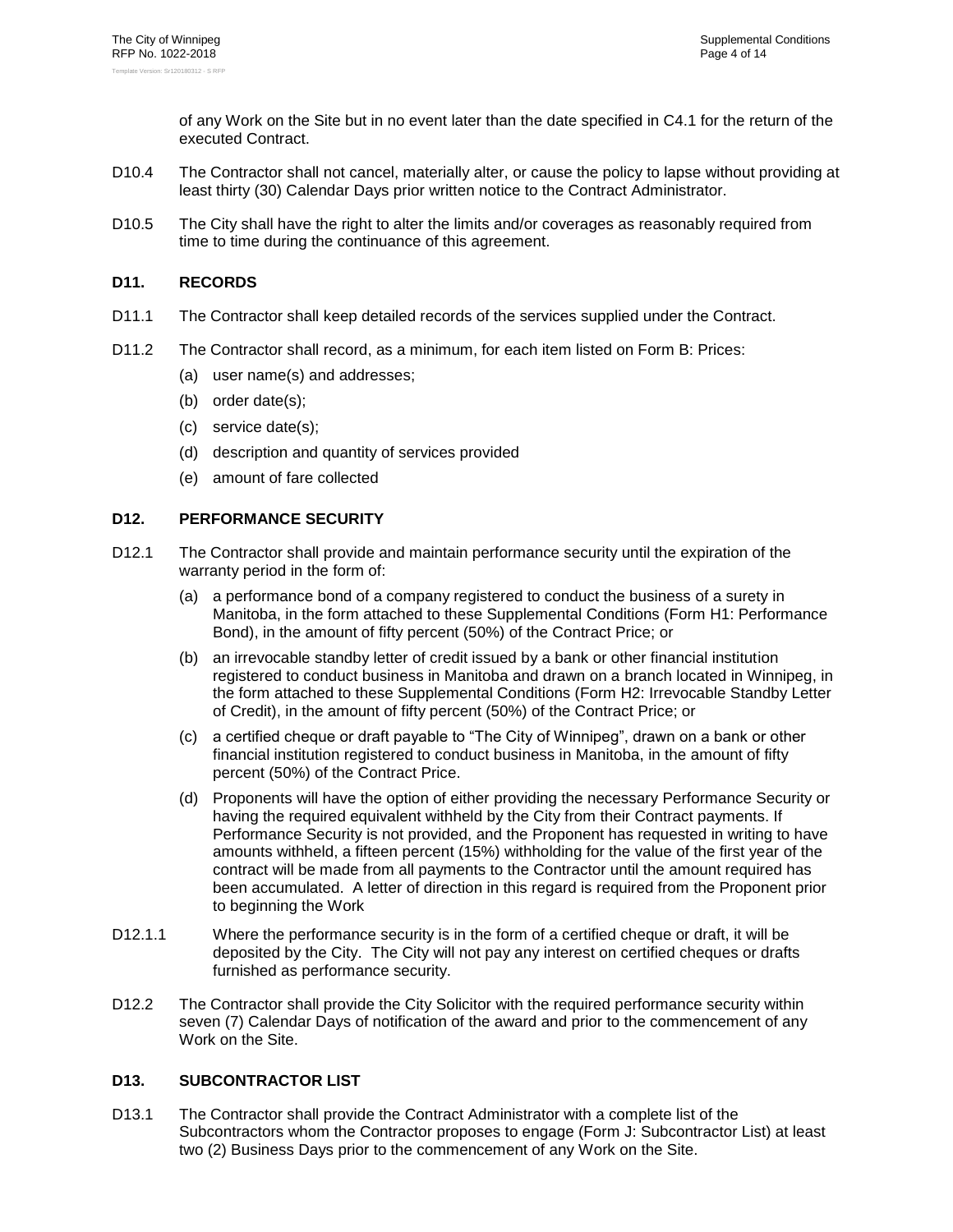#### <span id="page-17-0"></span>**D14. EQUIPMENT LIST**

D14.1 The Contractor shall provide the Contract Administrator with a complete list of the equipment which the Contractor proposes to utilize (Form K: Equipment List) at least two (2) Business Days prior to the commencement of any Work on the Site.

#### <span id="page-17-2"></span><span id="page-17-1"></span>**SCHEDULE OF WORK**

#### **D15. COMMENCEMENT**

- D15.1 The Contractor shall not commence any Work until he/she is in receipt of a notice of award from the City authorizing the commencement of the Work.
- D15.2 The Contractor shall not commence any Work on the Site until:
	- (a) the Contract Administrator has confirmed receipt and approval of:
		- (i) evidence of authority to carry on business specified in [D8;](#page-15-2)
		- (ii) evidence of the workers compensation coverage specified in C6.14;
		- (iii) the Safe Work Plan specified in [D9;](#page-15-3)
		- (iv) evidence of the insurance specified in [D10;](#page-15-4)
		- (v) the performance security specified in [D12;](#page-16-1)
		- (vi) the Subcontractor list specified in [D13;](#page-16-2)
		- (vii) the equipment list specified in [D14;](#page-17-0)
	- (b) the Contractor has attended a meeting with the Contract Administrator, or the Contract Administrator has waived the requirement for a meeting.
- D15.3 The Contractor shall commence the Work on the Site within seven (7) Working Days of receipt of the notice of award.

#### <span id="page-17-3"></span>**D16. THE WORKPLACE SAFETY AND HEALTH ACT (MANITOBA) – QUALIFICATIONS**

D16.1 Further to [B12.4,](#page-7-5) the Contractor/Subcontractor must, throughout the term of the Contract, have a Workplace Safety and Health Program meeting the requirements of The Workplace Safety and Health Act (Manitoba). At any time during the term of the Contract, the City may, at its sole discretion and acting reasonably, require updated proof of compliance, as set out in [B12.4.](#page-7-5)

#### <span id="page-17-4"></span>**D17. SAFETY**

- D17.1 The Contractor shall be solely responsible for safety at the Site and for compliance with all laws, rules, regulations and practices required by the applicable safety legislation.
- D17.2 The Contractor shall be solely responsible for securing the Site, and any existing facility thereon, and for the proper care and protection of the Work already performed.
- D17.3 The Contractor shall do whatever is necessary to ensure that:
	- (a) no person, property, right, easement or privilege is injured, damaged or infringed by reason of the Contractor's activities in performing the Work;
	- (b) the health and safety of all persons employed in the performance of the Work or otherwise is not endangered by the method or means of its performance;
	- (c) adequate medical services are available to all persons employed on the Work and at all times during the performance of the Work;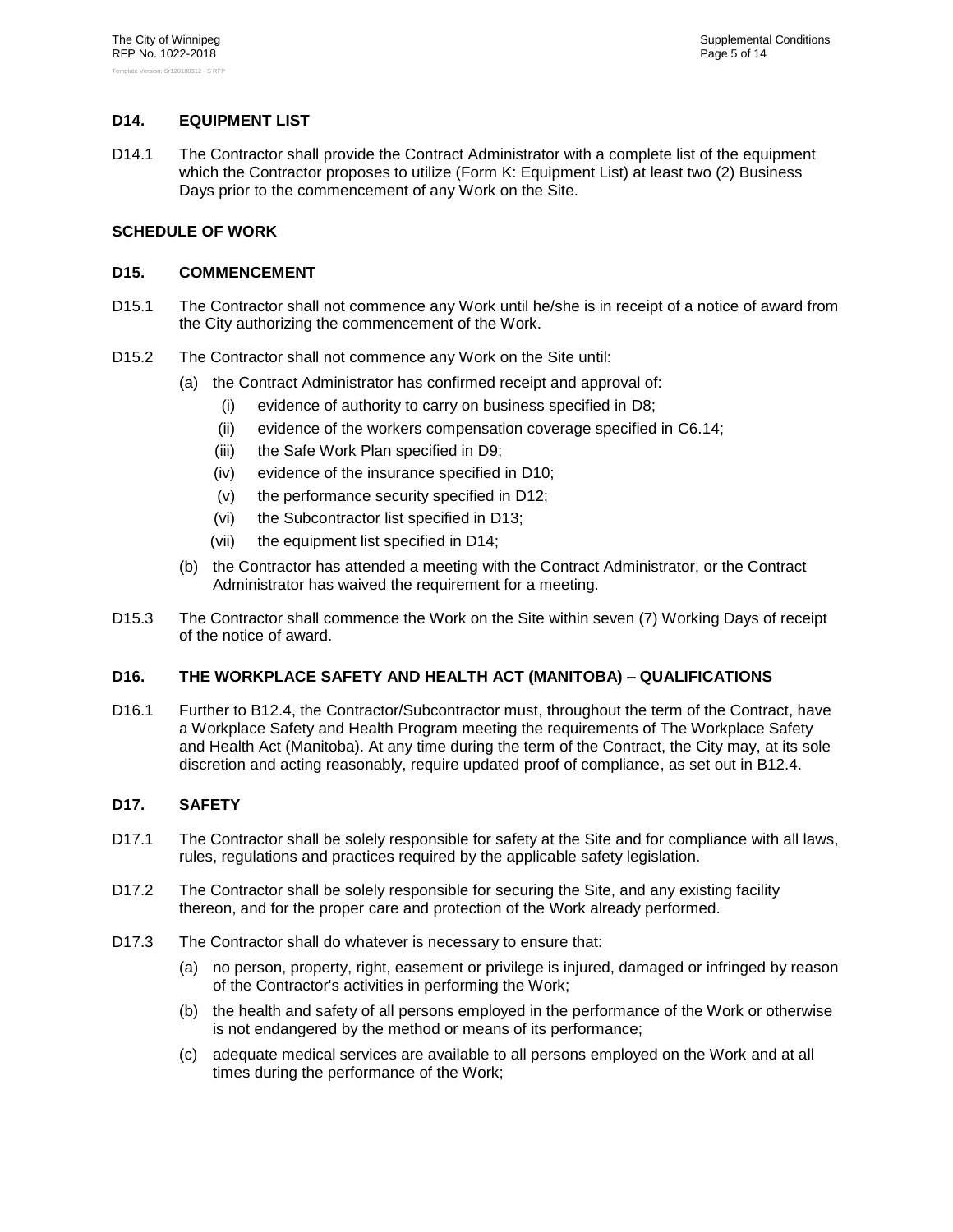#### <span id="page-18-0"></span>**D18. EMPLOYEE BEHAVIOUR AND SUPERVISION**

- D18.1 The Contractor shall provide adequate supervision of its employees and shall ensure that all such employees conduct themselves in a manner appropriate to people and shall without limitation ensure that employees:
	- (a) behave in a courteous and polite manner (no profanity or excess noise) to City staff and clients;
	- (b) obey all posted safety rules;
	- (c) use their own two-way (2) radio(s) or telephones or cellular telephones necessary for on-site communication;

#### <span id="page-18-1"></span>**D19. WINNIPEG CLIMATE ACTION PLAN AND ANNUAL REPORTING**

- D19.1 The Contractor shall submit to the Contract Administrator for approval, not later than March 31<sup>st</sup> of each year of the Contract, a detailed report (for reporting period January 1<sup>st</sup> to December 31<sup>st</sup> of each calendar year) that includes the following;
	- (a) accurate quantities of each type of fuel consumed for motor vehicles used performing the work;
	- (b) total fuel use (in litres) for each fuel type consumed;
	- (c) total vehicle usage (in hours), sorted by fuel type;
	- (d) simple calculation of average fuel efficiency (in litres/hour) sorted by fuel type;
	- (e) composition for each fuel type (e.g. average percentage of biodiesel and ethanol volume of compressed natural gas (CNG);
	- (f) total number of vehicles, sorted by weight class and fuel type; and
	- (g) any other information requested by the Contract Administrator
- D19.2 The City will use the reports to track and report on total greenhouse gas production from vehicle use in both City operations and City contracted services. This initiative aims to reduce air pollution and the production of greenhouse gas emissions while demonstrating the City's commitment to environmental sustainability and climate action.

#### <span id="page-18-3"></span><span id="page-18-2"></span>**MEASUREMENT AND PAYMENT**

#### **D20. INVOICES**

D20.1 Further to C11, the Contractor shall submit an invoice for each portion of work performed to:

The City of Winnipeg Client Services Division (Handi-Transit) Administrative Clerk – Contracts and Scheduling Unit B 414 Osborne Winnipeg MB R3B 1B9

- D20.2 Invoices must clearly indicate, as a minimum:
	- (a) the City's purchase order number;
	- (b) date of delivery;
	- (c) delivery address;
	- (d) type and quantity of work performed;
	- (e) the amount payable with GST and MRST shown as separate amounts; and
	- (f) the Contractor's GST registration number.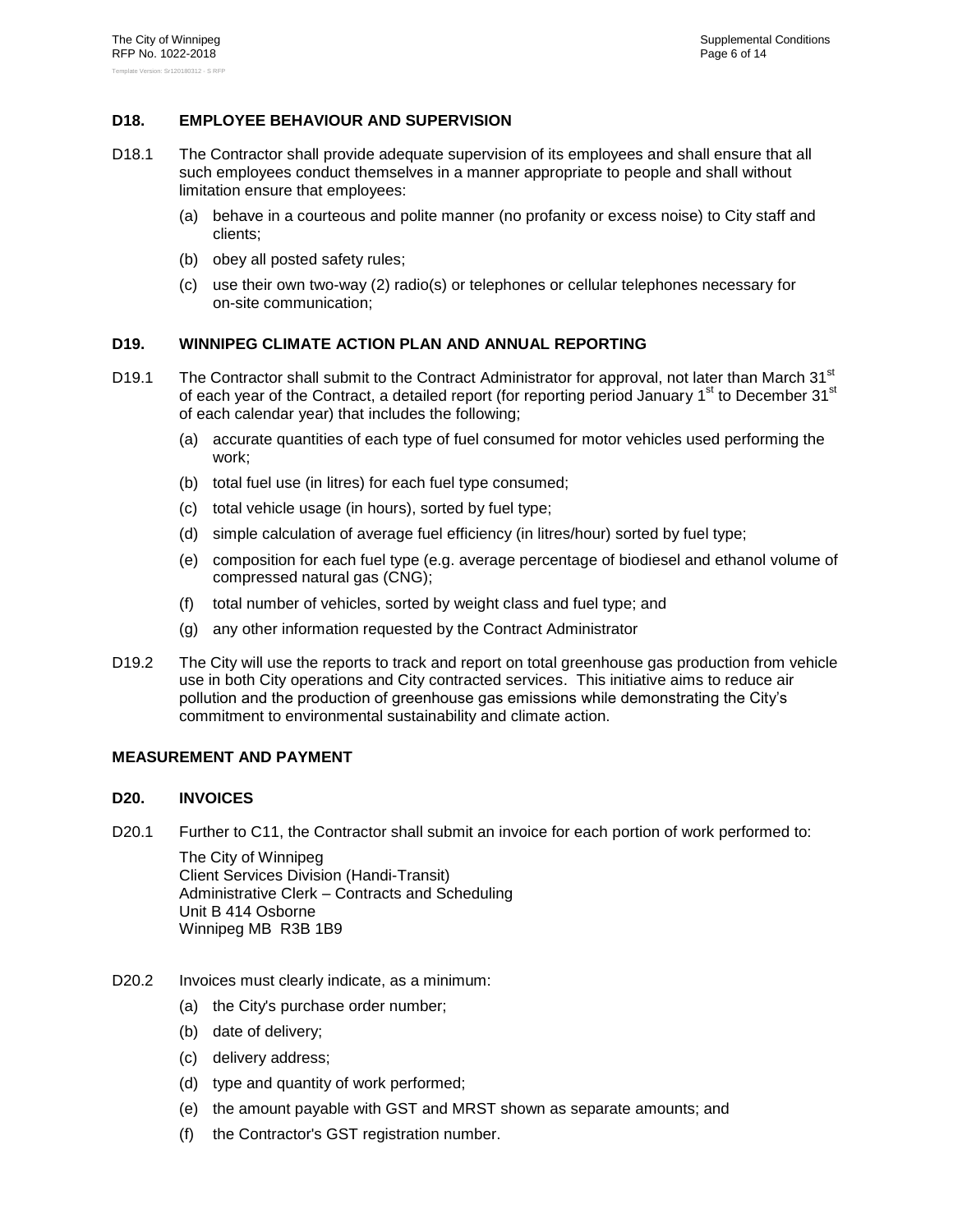- D20.3 The City will bear no responsibility for delays in approval of invoices which are improperly submitted.
- D20.4 **Bid Submissions must not be submitted to the above facsimile number. Bids must be submitted in accordance with [B8.](#page-5-0)**

#### <span id="page-19-0"></span>**D21. PAYMENT**

- D21.1 Further to C11, payment shall be in Canadian funds net thirty (30) Calendar Days after receipt and approval of the Contractor's invoice.
- D21.2 Further to C11, the City may at its option pay the Contractor by direct deposit to the Contractor's banking institution.
- D21.3 Work under this Contract shall be measured on an hourly, per unit basis.
- D21.4 The number of units to be paid for shall be the total number of Vehicle Hours scheduled and acceptably provided. No payment will be made for unscheduled time required to complete a trip commencing or assigned to commence during the normal operating hours that in the opinion of the Contract Administrator should have been completed during the normal service operating time defined under the Contract.
- D21.5 The Contractor shall submit a bi-monthly invoice to the Contract Administrator indicated in [D4s](#page-14-0)howing the total number of Vehicle Hours provided in the month; and the total number of "No Shows" encountered in the month.
- D21.6 The payment of the final invoice of this Contract will not be made until a Certificate has been filed with the City from the Worker's Compensation Board certifying that all assessments due by the Contractor have been paid and a Statutory Declaration has been filed.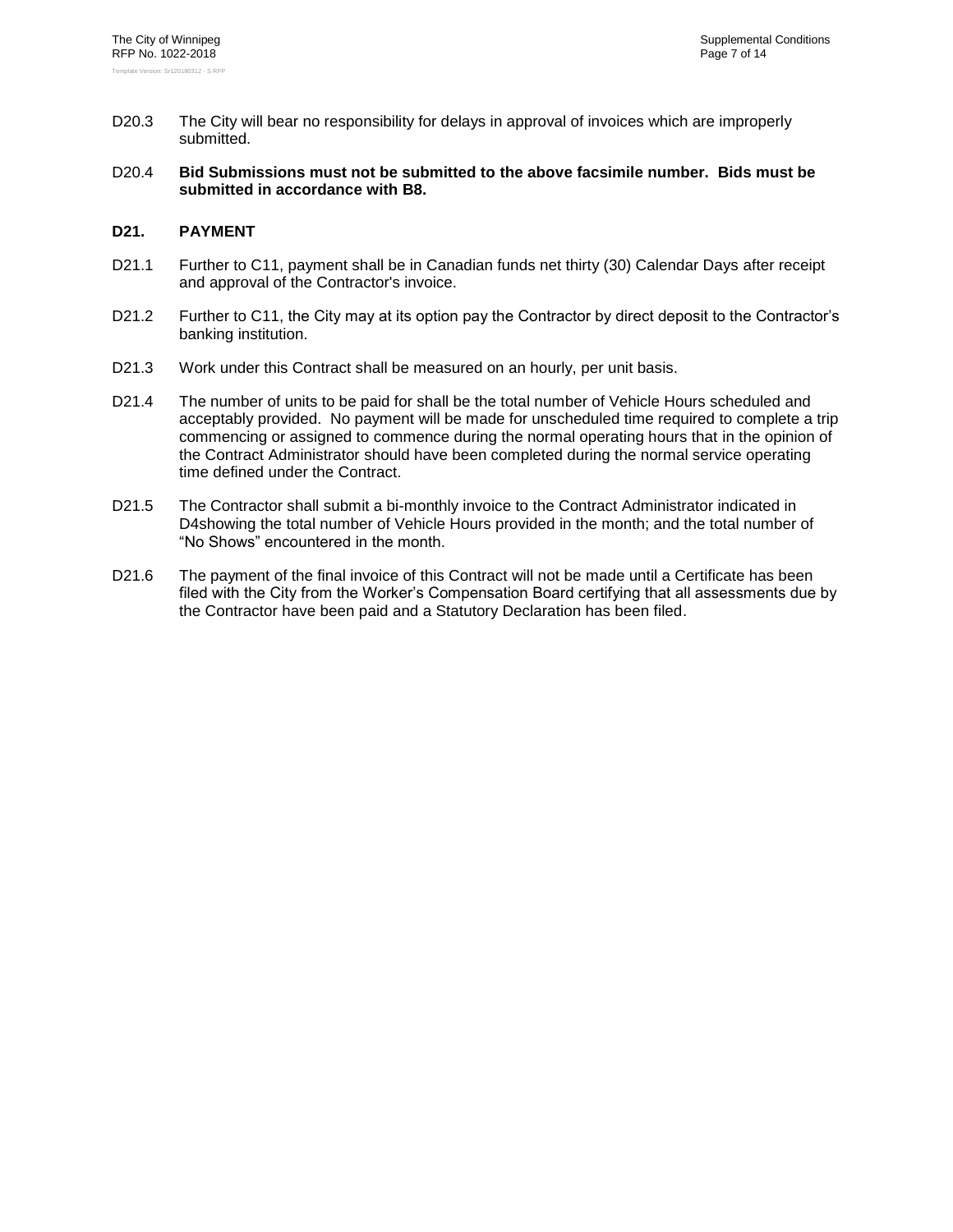#### **FORM H1: PERFORMANCE BOND**

(See [D12\)](#page-16-1)

\_\_\_\_\_\_\_\_\_\_\_\_\_\_\_\_\_\_\_\_\_\_\_\_\_\_\_\_\_\_\_\_\_\_\_\_\_\_\_\_\_\_\_\_\_\_\_\_\_\_\_\_\_\_\_\_\_\_\_\_\_\_\_\_\_\_\_\_\_\_\_\_\_\_\_\_\_\_\_\_\_\_\_\_\_

#### <span id="page-20-0"></span>KNOW ALL MEN BY THESE PRESENTS THAT

(hereinafter called the "Principal"), and

\_\_\_\_\_\_\_\_\_\_\_\_\_\_\_\_\_\_\_\_\_\_\_\_\_\_\_\_\_\_\_\_\_\_\_\_\_\_\_\_\_\_\_\_\_\_\_\_\_\_\_\_\_\_\_\_\_\_\_\_\_\_\_\_\_\_\_\_\_\_\_\_\_\_\_\_\_\_\_\_\_\_\_\_ , (hereinafter called the "Surety"), are held and firmly bound unto **THE CITY OF WINNIPEG** (hereinafter called the "Obligee"), in the sum of

\_\_\_\_\_\_\_\_\_\_\_\_\_\_\_\_\_\_\_\_\_\_\_\_\_\_\_\_\_\_\_\_\_\_\_\_\_\_\_\_\_\_\_\_\_\_\_\_\_\_\_\_\_\_\_\_\_\_\_\_\_\_\_\_\_\_\_\_\_\_\_\_\_\_\_\_\_\_\_\_\_\_\_\_\_

\_\_\_\_\_\_\_\_\_\_\_\_\_\_\_\_\_\_\_\_\_\_\_\_\_\_\_\_\_\_\_\_\_\_\_\_\_\_\_\_\_\_\_\_\_\_\_\_ dollars (\$\_\_\_\_\_\_\_\_\_\_\_\_\_\_\_\_\_\_\_\_\_\_\_\_.\_\_\_\_)

of lawful money of Canada to be paid to the Obligee, or its successors or assigns, for the payment of which sum the Principal and the Surety bind themselves, their heirs, executors, administrators, successors and assigns, jointly and severally, firmly by these presents.

WHEREAS the Principal has entered into a written contract with the Obligee for

RFP NO. [1022-2018](#page-0-0)

PROVISION OF HANDI-TRANSIT SERVICE

which is by reference made part hereof and is hereinafter referred to as the "Contract".

NOW THEREFORE the condition of the above obligation is such that if the Principal shall:

- (a) carry out and perform the Contract and every part thereof in the manner and within the times set forth in the Contract and in accordance with the terms and conditions specified in the Contract;
- (b) perform the Work in a good, proper, workmanlike manner;
- (c) make all the payments whether to the Obligee or to others as therein provided;
- (d) in every other respect comply with the conditions and perform the covenants contained in the Contract; and
- (e) indemnify and save harmless the Obligee against and from all loss, costs, damages, claims, and demands of every description as set forth in the Contract, and from all penalties, assessments, claims, actions for loss, damages or compensation whether arising under "The Workers Compensation Act", or any other Act or otherwise arising out of or in any way connected with the performance or non-performance of the Contract or any part thereof during the term of the Contract and the warranty period provided for therein;

THEN THIS OBLIGATION SHALL BE VOID, but otherwise shall remain in full force and effect. The Surety shall not, however, be liable for a greater sum than the sum specified above.

AND IT IS HEREBY DECLARED AND AGREED that the Surety shall be liable as Principal, and that nothing of any kind or matter whatsoever that will not discharge the Principal shall operate as a discharge or release of liability of the Surety, any law or usage relating to the liability of Sureties to the contrary notwithstanding.

IN WITNESS WHEREOF the Principal and Surety have signed and sealed this bond the

 $\frac{1}{2}$  day of  $\frac{1}{2}$  , 20  $\frac{1}{2}$  .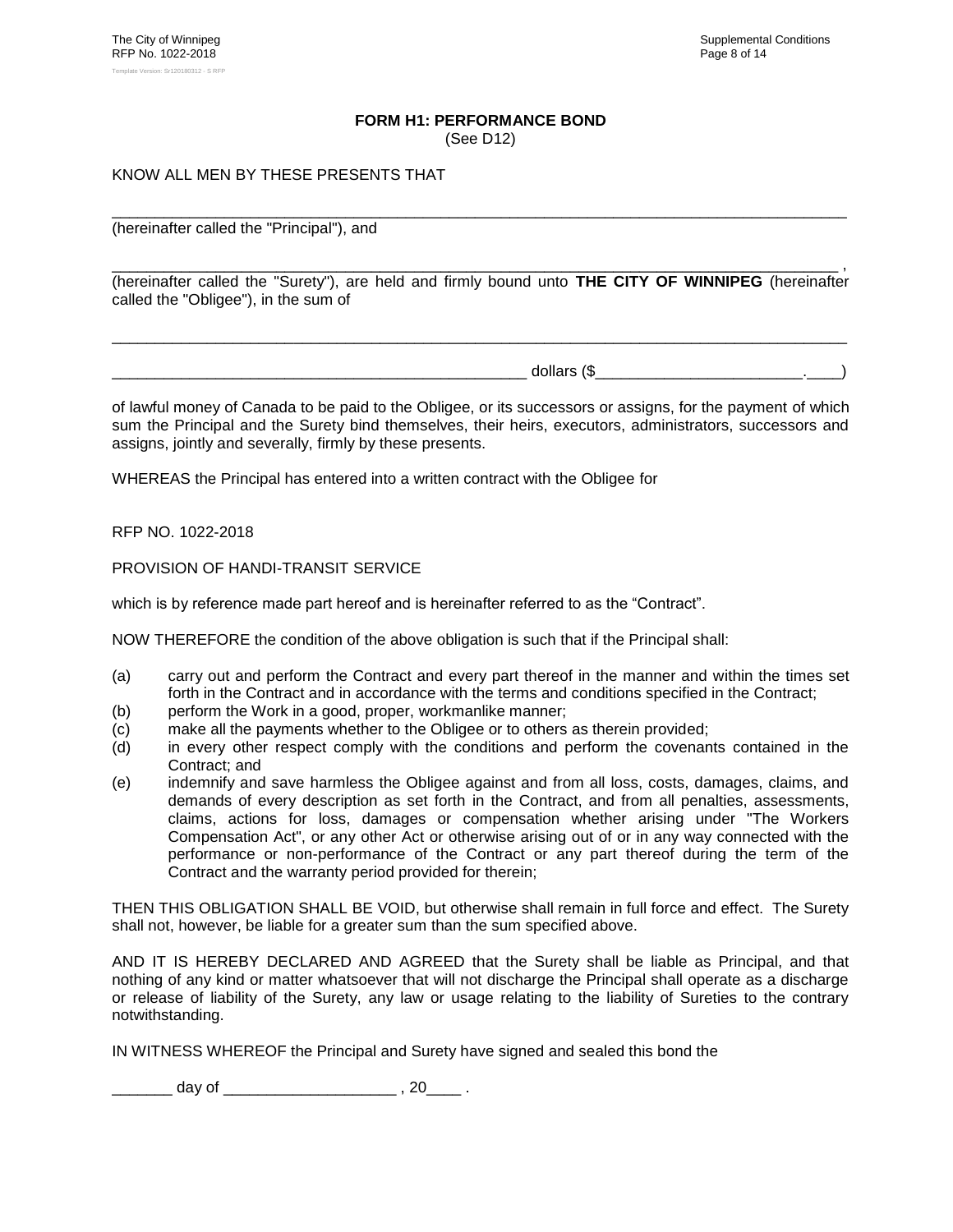#### SIGNED AND SEALED in the presence of:

(Witness as to Principal if no seal)

\_\_\_\_\_\_\_\_\_\_\_\_\_\_\_\_\_\_\_\_\_\_\_\_\_\_\_\_\_\_\_

| (Name of Principal)       |        |
|---------------------------|--------|
|                           | (Seal) |
|                           |        |
|                           |        |
| (Name of Surety)          |        |
| By:<br>(Attorney-in-Fact) | (Seal) |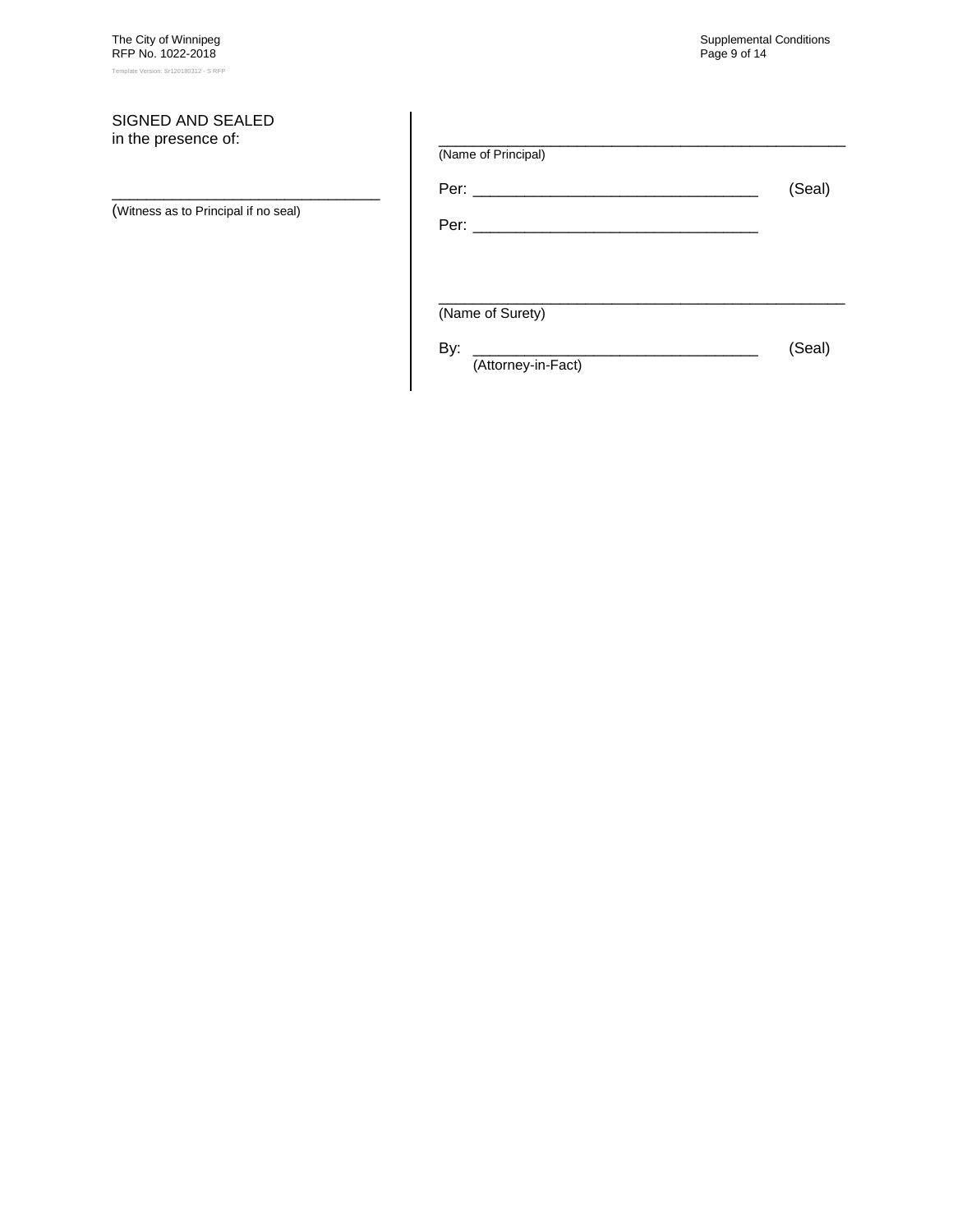#### **FORM H2: IRREVOCABLE STANDBY LETTER OF CREDIT (PERFORMANCE SECURITY)** (See [D12\)](#page-16-1)

<span id="page-22-0"></span>\_\_\_\_\_\_\_\_\_\_\_\_\_\_\_\_\_\_\_\_\_\_ (Date)

The City of Winnipeg Legal Services Department 185 King Street, 3rd Floor Winnipeg MB R3B 1J1

#### RE: PERFORMANCE SECURITY – RFP NO. [1022-2018](#page-0-0)

PROVISION OF HANDI-TRANSIT SERVICE

Pursuant to the request of and for the account of our customer,

(Name of Contractor)

\_\_\_\_\_\_\_\_\_\_\_\_\_\_\_\_\_\_\_\_\_\_\_\_\_\_\_\_\_\_\_\_\_\_\_\_\_\_\_\_\_\_\_\_\_\_\_\_\_\_\_\_\_\_\_\_\_\_\_\_\_\_\_\_\_\_\_\_\_\_\_\_\_\_\_\_\_\_\_\_\_\_\_\_\_ (Address of Contractor)

WE HEREBY ESTABLISH in your favour our irrevocable Standby Letter of Credit for a sum not exceeding in the aggregate

\_\_\_\_\_\_\_\_\_\_\_\_\_\_\_\_\_\_\_\_\_\_\_\_\_\_\_\_\_\_\_\_\_\_\_\_\_\_\_\_\_\_\_\_\_\_\_\_\_\_\_\_\_\_\_\_\_\_\_\_\_\_\_\_\_\_\_\_\_\_\_\_\_\_\_\_\_\_\_\_\_\_\_\_\_

\_\_\_\_\_\_\_\_\_\_\_\_\_\_\_\_\_\_\_\_\_\_\_\_\_\_\_\_\_\_\_\_\_\_\_\_\_\_\_\_\_\_\_\_\_\_\_\_\_\_\_\_\_\_\_\_\_\_\_\_\_\_\_\_\_\_\_\_\_\_\_\_\_\_\_\_\_\_\_\_\_\_\_\_ ,

Canadian dollars.

This Standby Letter of Credit may be drawn on by you at any time and from time to time upon written demand for payment made upon us by you. It is understood that we are obligated under this Standby Letter of Credit for the payment of monies only and we hereby agree that we shall honour your demand for payment without inquiring whether you have a right as between yourself and our customer to make such demand and without recognizing any claim of our customer or objection by the customer to payment by us.

The amount of this Standby Letter of Credit may be reduced from time to time only by amounts drawn upon it by you or by formal notice in writing given to us by you if you desire such reduction or are willing that it be made.

Partial drawings are permitted.

We engage with you that all demands for payment made within the terms and currency of this Standby Letter of Credit will be duly honoured if presented to us at:

\_\_\_\_\_\_\_\_\_\_\_\_\_\_\_\_\_\_\_\_\_\_\_\_\_\_\_\_\_\_\_\_\_\_\_\_\_\_\_\_\_\_\_\_\_\_\_\_\_\_\_\_\_\_\_\_\_\_\_\_\_\_\_\_\_\_\_\_\_\_\_\_\_\_\_\_\_\_\_\_\_\_\_\_\_ (Address)

and we confirm and hereby undertake to ensure that all demands for payment will be duly honoured by us.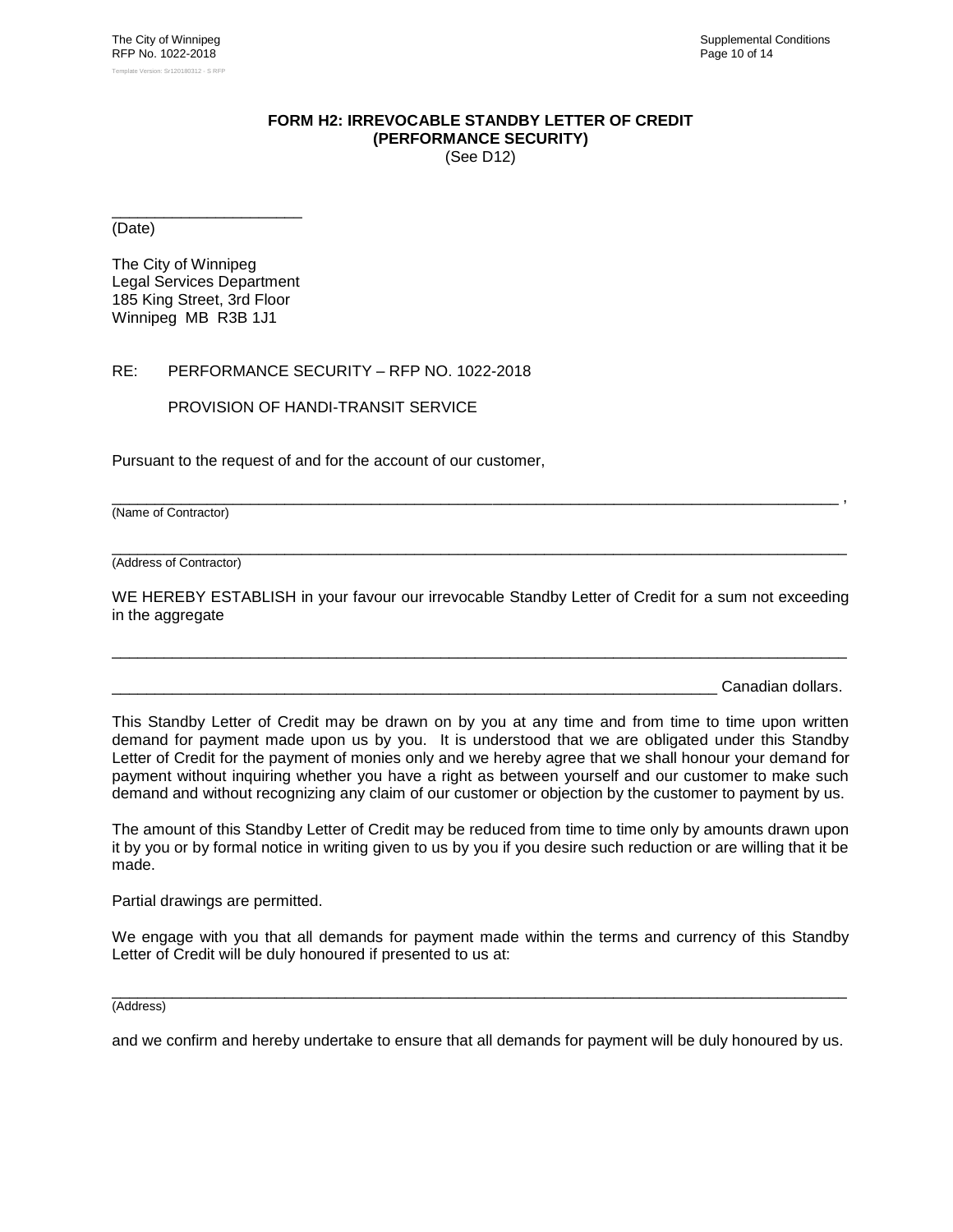All demands for payment shall specifically state that they are drawn under this Standby Letter of Credit.

Subject to the condition hereinafter set forth, this Standby Letter of Credit will expire on

\_\_\_\_\_\_\_\_\_\_\_\_\_\_\_\_\_\_\_\_\_\_\_\_\_\_\_\_\_\_\_\_\_\_\_\_\_\_\_ . (Date)

It is a condition of this Standby Letter of Credit that it shall be deemed to be automatically extended from year to year without amendment from the present or any future expiry date, unless at least 30 days prior to the present or any future expiry date, we notify you in writing that we elect not to consider this Standby Letter of Credit to be renewable for any additional period.

This Standby Letter of Credit may not be revoked or amended without your prior written approval.

This credit is subject to the Uniform Customs and Practice for Documentary Credit (2007 Revision), International Chamber of Commerce Publication Number 600.

> \_\_\_\_\_\_\_\_\_\_\_\_\_\_\_\_\_\_\_\_\_\_\_\_\_\_\_\_\_\_\_\_\_\_\_\_\_\_\_\_\_\_\_\_\_\_ (Name of bank or financial institution)

Per: \_\_\_\_\_\_\_\_\_\_\_\_\_\_\_\_\_\_\_\_\_\_\_\_\_\_\_\_\_\_\_\_\_\_\_\_\_\_\_\_\_

(Authorized Signing Officer)

Per: \_\_\_\_\_\_\_\_\_\_\_\_\_\_\_\_\_\_\_\_\_\_\_\_\_\_\_\_\_\_\_\_\_\_\_\_\_\_\_\_\_ (Authorized Signing Officer)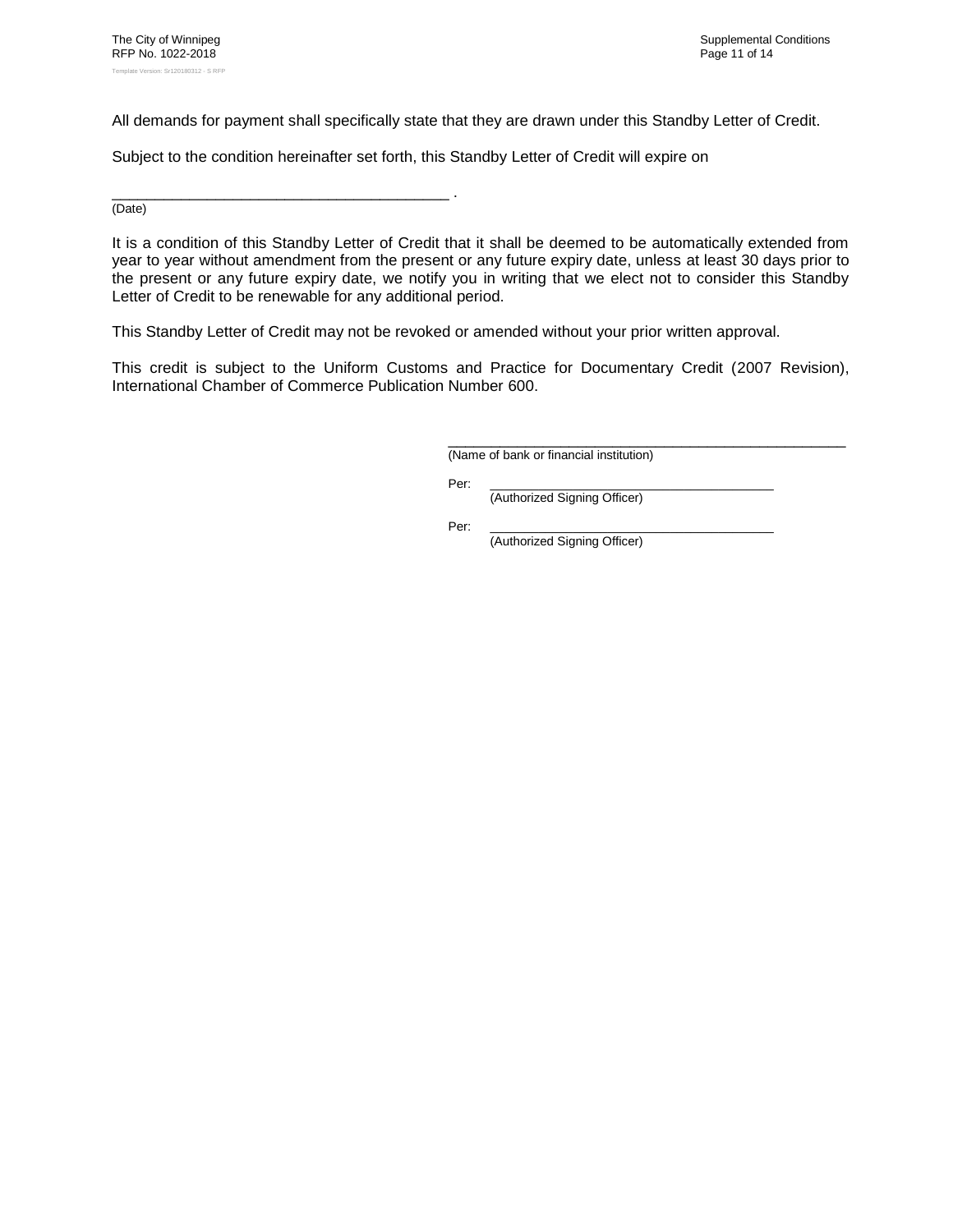# FORM J: SUBCONTRACTOR LIST

(See D13)

## PROVISION OF HANDI-TRANSIT SERVICE

<span id="page-24-0"></span>

| <b>Name</b> | Address |
|-------------|---------|
|             |         |
|             |         |
|             |         |
|             |         |
|             |         |
|             |         |
|             |         |
|             |         |
|             |         |
|             |         |
|             |         |
|             |         |
|             |         |
|             |         |
|             |         |
|             |         |
|             |         |
|             |         |
|             |         |
|             |         |
|             |         |
|             |         |
|             |         |
|             |         |
|             |         |
|             |         |
|             |         |
|             |         |
|             |         |
|             |         |
|             |         |
|             |         |
|             |         |
|             |         |
|             |         |
|             |         |
|             |         |
|             |         |
|             |         |
|             |         |
|             |         |
|             |         |
|             |         |
|             |         |
|             |         |
|             |         |
|             |         |
|             |         |
|             |         |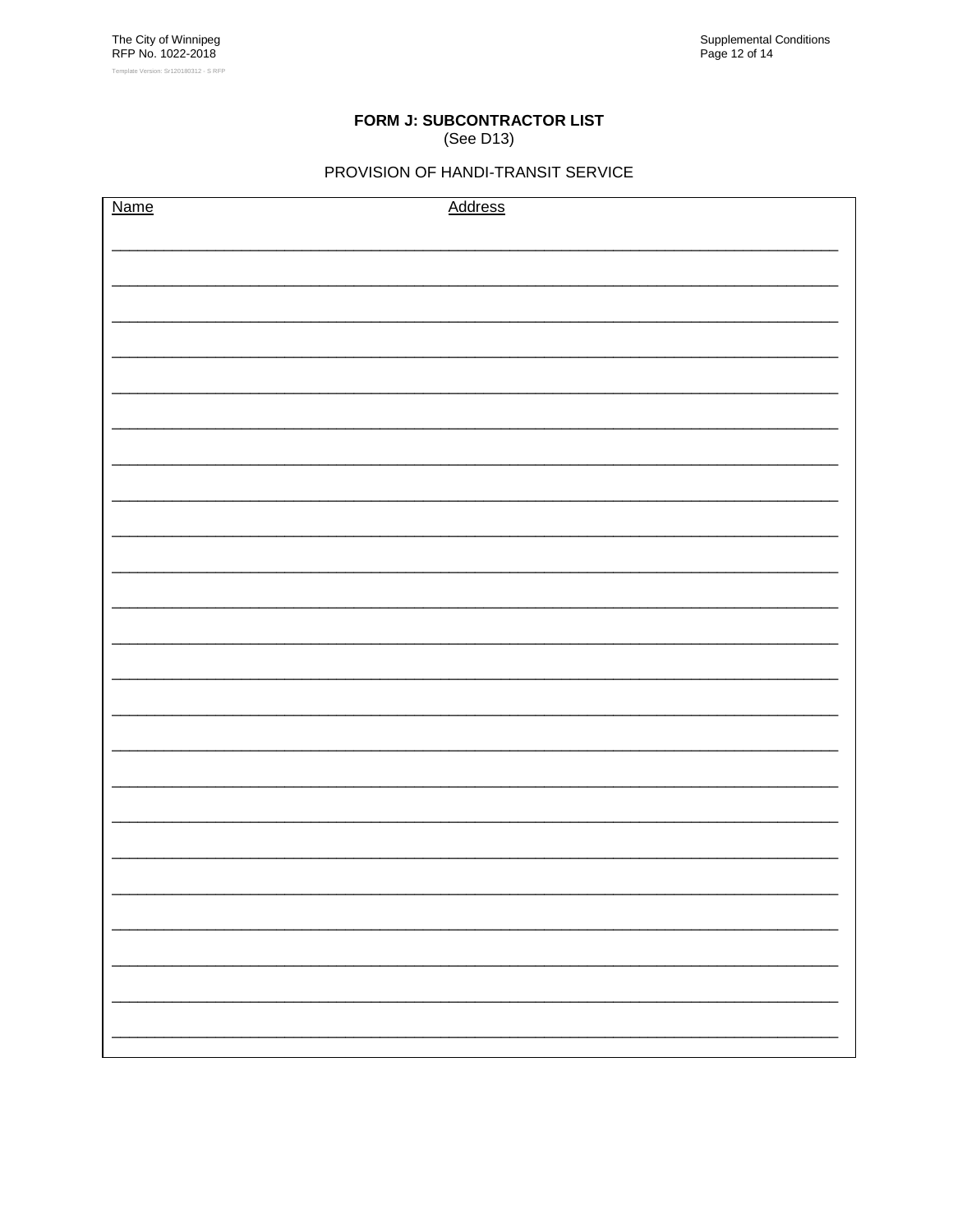#### **FORM K: EQUIPMENT** (See D14)

#### PROVISION OF HANDI-TRANSIT SERVICE

<span id="page-25-0"></span>

| 1.<br>Category/type:                                                                                                                                                                                                           |                                                             |  |
|--------------------------------------------------------------------------------------------------------------------------------------------------------------------------------------------------------------------------------|-------------------------------------------------------------|--|
|                                                                                                                                                                                                                                |                                                             |  |
|                                                                                                                                                                                                                                |                                                             |  |
|                                                                                                                                                                                                                                |                                                             |  |
|                                                                                                                                                                                                                                |                                                             |  |
|                                                                                                                                                                                                                                |                                                             |  |
|                                                                                                                                                                                                                                |                                                             |  |
| 2.<br>Category/type:                                                                                                                                                                                                           |                                                             |  |
|                                                                                                                                                                                                                                |                                                             |  |
|                                                                                                                                                                                                                                | the control of the control of the control of the control of |  |
|                                                                                                                                                                                                                                |                                                             |  |
|                                                                                                                                                                                                                                |                                                             |  |
|                                                                                                                                                                                                                                |                                                             |  |
|                                                                                                                                                                                                                                |                                                             |  |
| 3.<br>Category/type:                                                                                                                                                                                                           |                                                             |  |
| Make/Model/Year: National Account of the Contract of the Contract of the Contract of the Contract of the Contract of the Contract of the Contract of the Contract of the Contract of the Contract of the Contract of the Contr |                                                             |  |
|                                                                                                                                                                                                                                |                                                             |  |
|                                                                                                                                                                                                                                |                                                             |  |
|                                                                                                                                                                                                                                |                                                             |  |
|                                                                                                                                                                                                                                |                                                             |  |
|                                                                                                                                                                                                                                |                                                             |  |
| 4.<br>Category/type:                                                                                                                                                                                                           |                                                             |  |
|                                                                                                                                                                                                                                |                                                             |  |
|                                                                                                                                                                                                                                |                                                             |  |
| Make/Model/Year: National Accounts and Accounts and Accounts and Accounts and Accounts and Accounts and Accounts and Accounts and Accounts and Accounts and Accounts and Accounts and Accounts and Accounts and Accounts and A |                                                             |  |
|                                                                                                                                                                                                                                |                                                             |  |
|                                                                                                                                                                                                                                |                                                             |  |
| Registered owner: Neglection and the state of the state of the state of the state of the state of the state of the state of the state of the state of the state of the state of the state of the state of the state of the sta |                                                             |  |
|                                                                                                                                                                                                                                |                                                             |  |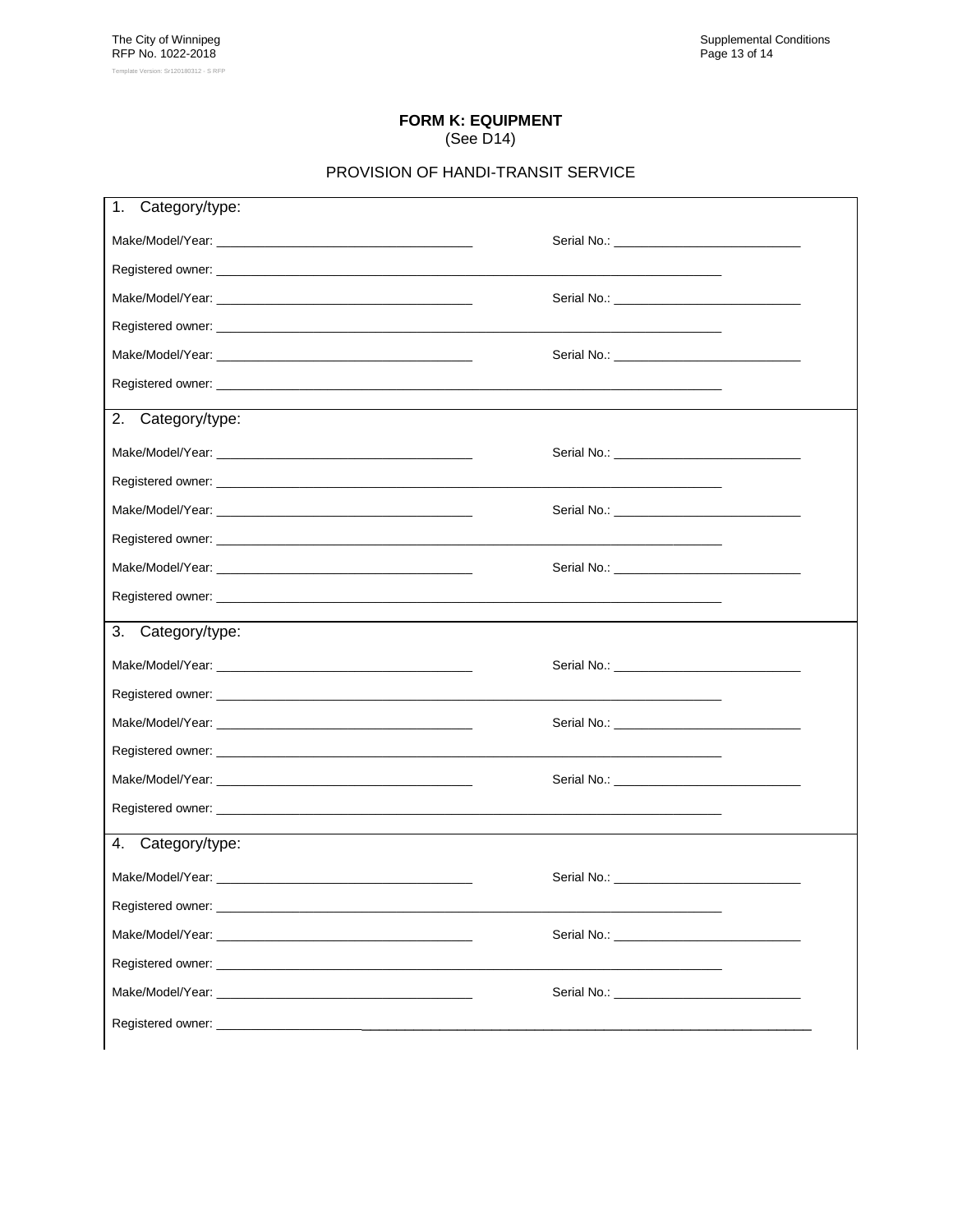# **FORM K: EQUIPMENT**

# (See [D14\)](#page-17-0)

#### PROVISION OF HANDI-TRANSIT SERVICE

| 5.<br>Category/type: |                                                |
|----------------------|------------------------------------------------|
|                      |                                                |
|                      |                                                |
|                      |                                                |
|                      |                                                |
|                      | Serial No.: __________________________________ |
|                      |                                                |
| 6. Category/type:    |                                                |
|                      |                                                |
|                      |                                                |
|                      |                                                |
|                      |                                                |
|                      |                                                |
|                      |                                                |
|                      |                                                |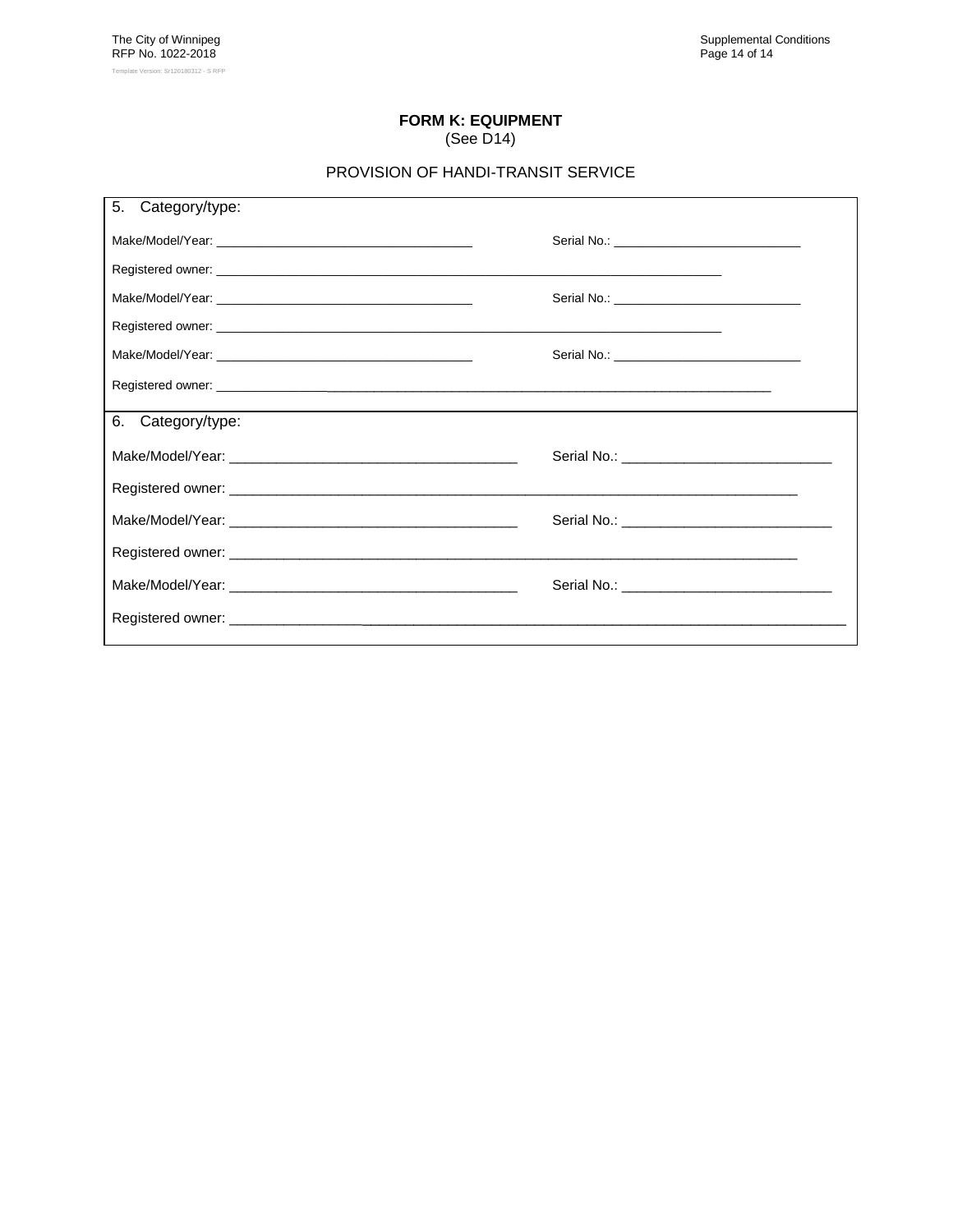## <span id="page-27-1"></span><span id="page-27-0"></span>**PART E - SPECIFICATIONS**

#### <span id="page-27-2"></span>**GENERAL**

#### **E1. APPLICABLE SPECIFICATIONS**

<span id="page-27-3"></span>E1.1 These Specifications shall apply to the Work.

#### **E2. BACKGROUND**

- E2.1 Handi-Transit is a service within the Transit Department and is responsible for the operation of a parallel to regular transit service for persons unable to regularly use the fixed route transit system because of a cognitive or physical disability that significantly restricts their mobility or are legally blind.
- E2.2 Handi-Transit provides approximately six hundred thousand (600,000) trips annually.
- E2.3 Handi-Transit's customer ridership is approximately seventy-two percent (72%) ambulatory and twenty-eight percent (28%) wheelchair users.
- E2.4 The quantity of Work offered herein constitutes approximately fifteen percent (7%) of all Handi-Transit brokerage contracts.

#### <span id="page-27-4"></span>**E3. OPERATING HOURS**

- E3.1 The Contractor shall transport passengers scheduled for pick-up during the following operating hours:
	- (a) Weekdays (excluding Statutory Holidays) 05:30 to 24:30;
	- (b) Saturdays (excluding Statutory Holidays) 06:30 to 24:30; and
	- (c) Sundays and Statutory Holidays 07:00 to 22:30.
	- (d) At the end of the operating period, the Contractor shall complete all trips in progress or scheduled to be in progress.
- E3.2 In the case of emergency conditions, such as inclement weather, the hours of service will be extended so that all passengers on board a vehicle or waiting to be picked up will be delivered to their destinations

#### <span id="page-27-5"></span>**E4. SERVICE AREA**

E4.1 All trips under this Contract shall start and end at locations within those areas of the City of Winnipeg served by the fixed route Transit service

#### <span id="page-27-6"></span>**E5. PASSENGER ASSIGNMENT**

- E5.1 Handi-Transit schedules all passenger pickups. The number of passengers assigned to a vehicle will not exceed the seating capacity of the vehicle.
- E5.2 The Contractor shall not use vehicles for any purpose other than performance of the Work under this Contract.
- E5.3 Passengers shall not be transferred from one (1) vehicle to another except in the event of a vehicle being disabled or with proper notification and approval form Handi-Transit dispatch

#### <span id="page-27-7"></span>**E6. VEHICLES**

E6.1 Contractor(s) will be required to have six (6) new vehicles to perform the Work five (5) to perform the work and one (1) spare vehicle in reserve.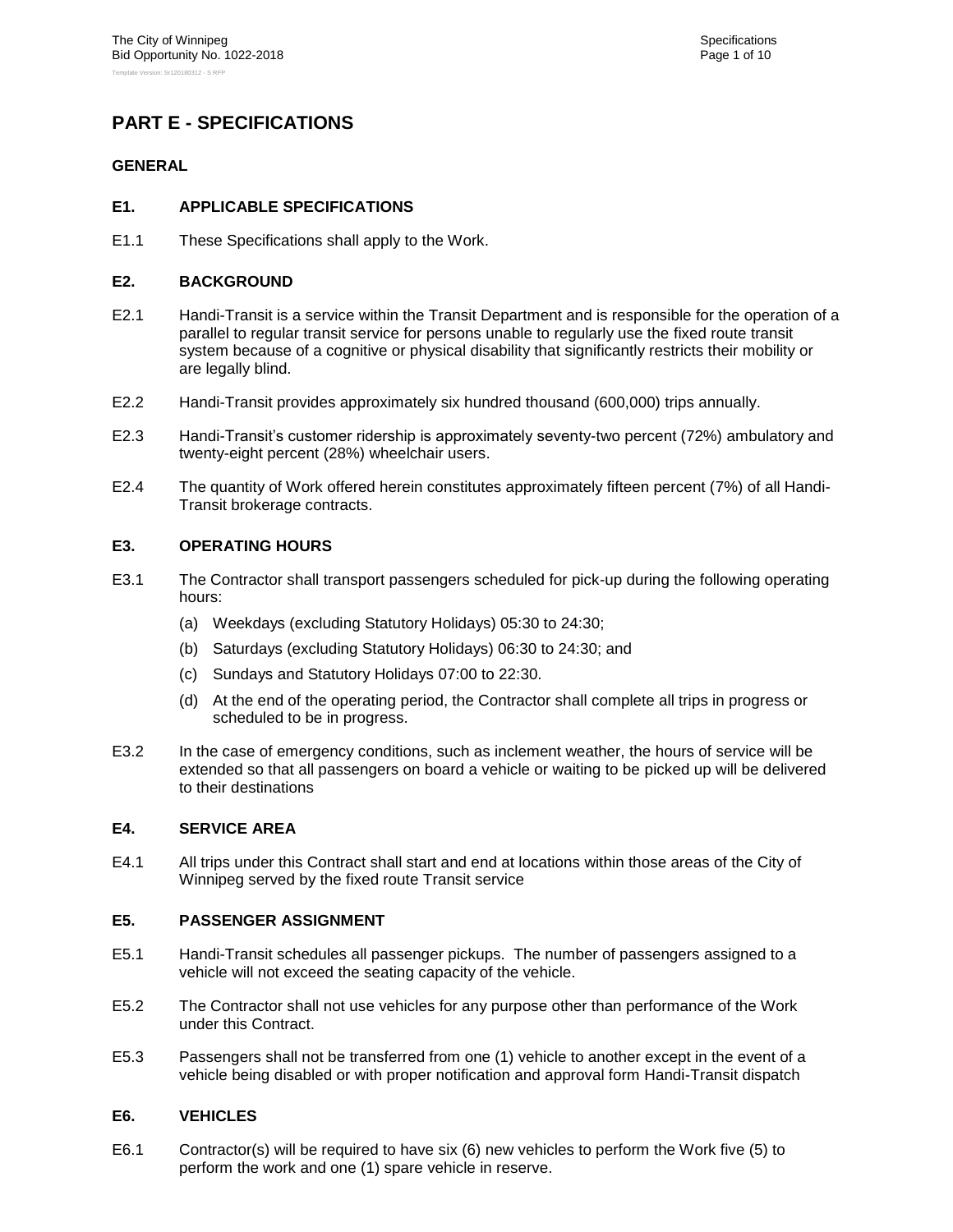- E6.2 Vehicles used to perform the Work shall not be used for services other than this Contract without the prior written approval of the Contract Administrator at any time during the Contract.
- E6.3 All vehicles will be a full-sized four-door car with a minimum seating capacity of three (3) ambulatory passengers in addition to the driver. Each passenger seating space shall be adequate for an adult person of average height and weight to be seated without having to contact a forward, lateral or overhead surface approved by the Contract Administrator, eligible vehicle is a 2018 or 2019 white Volkswagen Sportwagen.
- <span id="page-28-0"></span>E6.4 Each vehicle must meet Canadian Motor Vehicles Safety Standards (CMVSS) and the requirements set out in the regulations of the Manitoba Highway Traffic Act (and any updates to this Act) throughout the Contract.
	- (a) Each vehicle must have seatbelt extensions for all passengers which will include height adjustable shoulder belts;
	- (b) Each vehicle must have a fully charged and secured fire extinguisher onboard that meets the requirements of CAN/CSA-D409-02 (Reaffirmed 2007) Standards;
	- (c) Each vehicle must have a back-up alarm;
	- (d) Each vehicle must have a first aid kit onboard that complies with the requirements of CAN/CSA-D409-02 (Reaffirmed 2007) Standards and contains a minimum of two (2) pairs of new, individually wrapped surgical gloves;
	- (e) Each vehicle must have a functioning heating/air conditioning system which will include rear heating/air conditioning ventilation capable of maintaining an interior temperature meeting CAN/CSA-D409-02 Standards (Reaffirmed 2007) under Winnipeg winter weather conditions;
	- (f) All passenger seats are to have molded energy absorbing grab handles at the top of each forward facing seat. The handles must be securely attached to the frame structure;
	- (g) The back seats in the vehicle are to be bench seating and not individual molded seats.
	- (h) Each vehicle must have the capacity to accommodate a mobile data terminal or other reliable technology approved by the Contract Administrator able to receive messages electronically from any location in the service area at an estimated cost of one thousand (\$1,000) dollars per vehicle not including applicable taxes; the mobile data terminal will include a basic global positioning and automated vehicle locator unit to allow Handi-Transit Dispatch to know the location of each vehicle when Work is being performed under this Contract.
	- (i) The Contractor will have the monthly fee for GPS/AVL for data storage and access itemized and deducted from their first bi-monthly payment each month at the estimated cost of forty (\$ 40.00) dollars per vehicle not including applicable taxes;
	- (j) Each vehicle must have one (1) camera and audio recording system approved by the Contract Administrator installed in a location that allows for maximum capture of passenger activity at an estimated cost of six thousand (\$ 6,500.00) dollars per vehicle and a two hundred and sixty (\$ 260.00) dollars yearly service agreement fee per vehicle not including applicable taxes. The data box must remain locked and is only accessible to the Contract Administrator or his/her designate for the purpose of investigating complaints – the removable hard drive is the sole property of Handi-Transit and will be retrieved by the Contract Administrator or his/her designate at the end of the contract term. Failure to provide access to retrieve the hard drive will result in a hold back of the Contractor's performance bond;
	- (k) Further to [E6.4a](#page-28-0)nd [E6.4\(j\),](#page-28-0) replacement costs of damaged equipment shall be borne by the Contractor. The Contractor must ensure the units are operating at all times and report/repair those units which become defective or malfunction;
	- (l) Each vehicle must display posters inside and outside each vehicle (supplied by Handi-Transit) notifying clients of the audio visual equipment onboard,
	- (m) Each vehicle must have a manufacturer installed remote starter;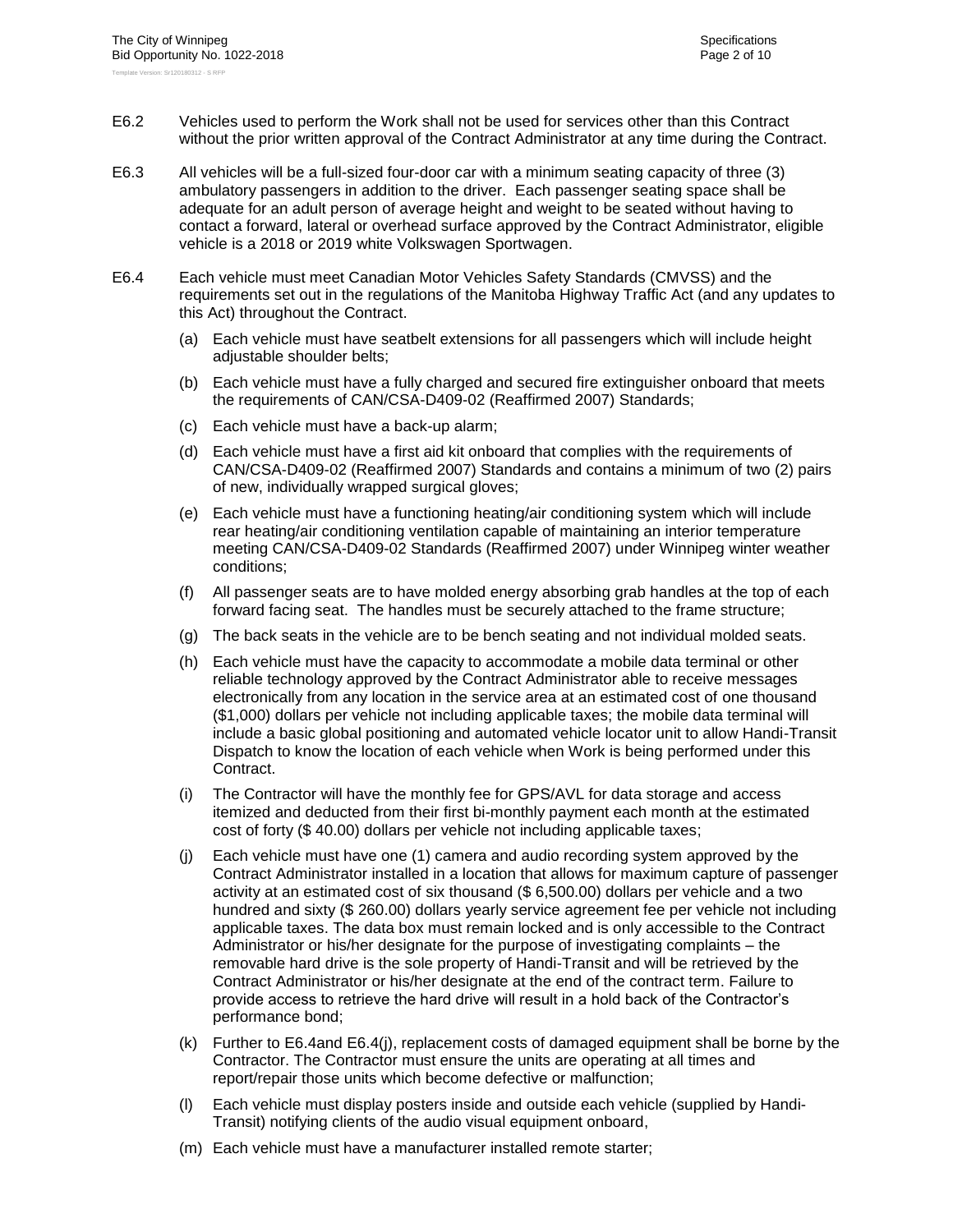- (n) Each vehicle provided by the Contractor in the performance of this Contract shall be supplied, licensed, maintained, operated and equipped in accordance with all applicable statutes, regulations and legislation of Federal, Provincial and Municipal authorities;
- (o) Each vehicle provided by the Contractor in the performance of this Contract must have a mechanical / safety inspection by a certified mechanic every six (6) months to ensure the vehicle is safe and in good running condition. A copy of the inspection report must be submitted to the Handi-Transit office five (5) Business Days after the inspection is completed. Failure to do so may result in the assessment of a service recovery fee or suspension of work;
- (p) Certification of all inspections must be signed by a certified mechanic and provided to the Contract Administrator;
- (q) Each vehicle shall be identified with the Contractor's Company name and a vehicle run number assigned by Handi-Transit. The vehicle number shall be displayed outside on the rear, right of centre and on the inside at a location to be determined by the Contract Administrator (specifications will be provided upon award of contract);
- (r) Each vehicle shall in the sole opinion of the Contract Administrator, be kept in a clean condition;
- (s) Each vehicle shall be identified with a Handi-Transit logo to be displayed outside on the rear on each side and on the rear in the centre. Handi-Transit logos must be removed and when a vehicle is no longer used to perform the Work and/or the Contract expires;
- (t) All vehicles for use in this contract shall be "No Smoking" vehicles when in or out of service.
- (u) From October 15 to April 14, all Handi-Transit vehicles engaged in performing the Work as outlined in the Contract will be equipped with tires specifically designed for winter driving and described as a "winter tire" in compliance with the Motor Vehicle Tire Safety Regulations – SOR/2013-198 (Section 5). This requirement applies to all "back-up" or "spare" vehicles which have to be placed into service. No substitutions will be accepted without Contract Administrator approval.
- E6.5 The Contractor shall notify the Contract Administrator and obtain their approval before using a substitute vehicle or a vehicle substantially modified subsequent to the initial approval. Vehicles placed into service without prior approval from the Contract Administrator shall be in breach of contract and may result in the assessment of a service recovery fee.
- E6.6 When the Contractor replaces any vehicle utilized under this Contract the replacement vehicle must meet or exceed Canadian Motor Vehicles Safety Standards (CMVSS) or the applicable standards in place at the time the vehicle is purchased.
- E6.7 Replacement vehicles more than three (3) years of age from the first registration date shall not be used for services under this Contract without the prior written approval of the Contract Administrator at any time during the Contract.
- E6.8 Replacement vehicles must meet vehicle specifications outlined in [E6.4](#page-28-0)
- E6.9 Each vehicle must be approved by the Contract Administrator before use in this Contract.
- E6.10 The Contract Administrator may, at any time before or after award of Contract, inspect any vehicle proposed for use in this Contract.
- E6.11 Any vehicles deemed, by the Contract Administrator, to not be fit for use shall be replaced with an acceptable vehicle.
- E6.12 The Contractor shall supply a list of vehicles being used for Handi-Transit Work within three (3) Business Days of a request from the Contract Administrator. This list must include the identified spare (backup) vehicle. The vehicle list will include make, model, year, license plate and registration number of each vehicle. The Contractor shall supply the same information for replacement vehicles when acquired prior to being used for Handi-Transit service.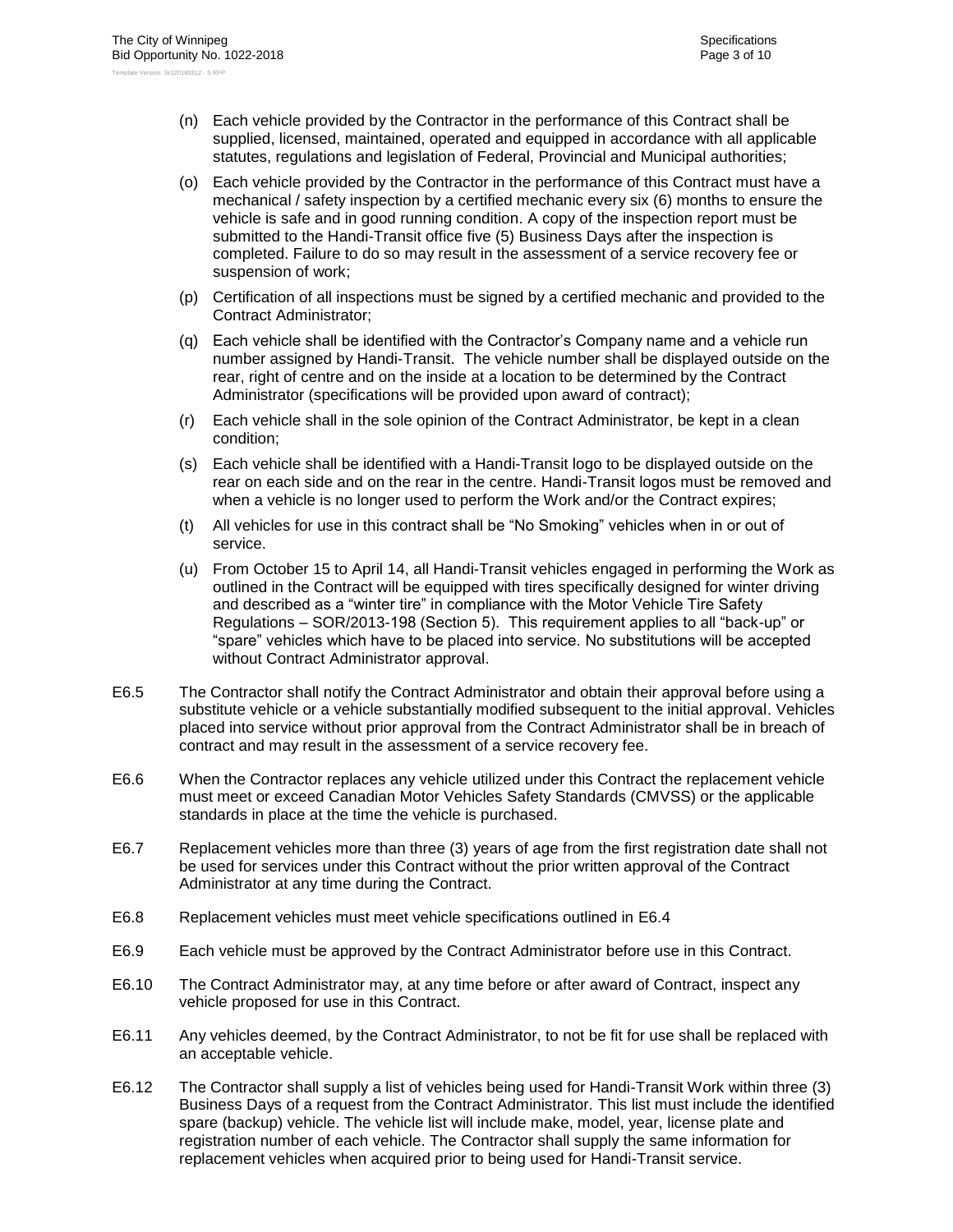#### <span id="page-30-0"></span>**E7. DRIVERS**

- E7.1 The Contractor will be required to establish an identified and dedicated pool of trained drivers who are willing and qualified to provide transportation service to persons with disabilities.
- E7.2 Drivers employed for Work under this Contract shall:
	- (a) possess a valid Manitoba driver licence for the class of vehicle to be operated, as required by Provincial Legislation and Regulations;
	- (b) provide a copy of his valid Manitoba driver licence before commencement of Work under this Contract to the Contract Administrator;
	- (c) provide his valid Manitoba driver licence to Handi-Transit Inspectors upon request;
	- (d) provide vehicle registration/insurance documents to Handi-Transit Inspectors upon request;
	- (e) possess a functional ability to read and communicate orally in the English language;
	- (f) be physically and mentally fit for the Work;
	- (g) be alert and well rested at all times while operating the vehicle;
	- (h) be polite and considerate of the public at all times;
	- (i) be well groomed and properly attired and have the employee identification in a laminated card visible at all times on City property and while in the performance of the Work;
	- (j) have a good knowledge of the location of streets and major activity areas in the City of Winnipeg;
	- (k) all operators must wear a high visibility safety vest at all times while carrying out the Work of this Contract
	- (l) Comply with security clearance requirements as described in [PART F -](#page-37-0) .
- E7.3 Drivers employed for Work under this Contract must successfully complete an orientation and training program conducted by the City before commencement of Work. The orientation and training program is generally as follows:
	- (a) the number of drivers attending such a training program and the times for attending the program will be determined by mutual agreement between the City and the Contractor;
	- (b) the normal class size will be determined by the City;
	- (c) a fee per driver will be charged in advance to cover the City's costs in providing this driver training;
	- (d) tests in public relations, ability to speak and read English, and physical abilities for this type of Work will be conducted. Drivers who do not pass these tests will not be allowed to do Handi-Transit Work and will not be refunded the training fee.
	- (e) the length and method of the training program may change as training and development needs are identified which may increase the fee of the training program to cover the City's costs;
	- (f) the City may require drivers employed for Work under this Contract to attend refresher training at various times during the period of the Contract. If such refresher training is required, it will be provided by the City and an applicable fee may be applied to the Contractor;
	- (g) the City may require re-training of a driver employed for Work under this Contract to improve performance. The re-training will be provided by the City and the established fee will be charged to the Contractor.
- E7.4 The Contract shall ensure that the Drivers shall perform the following tasks to assist passengers:
	- (a) at all times be courteous to their passengers;
	- (b) not smoke or permit a passenger(s) to smoke in the vehicle.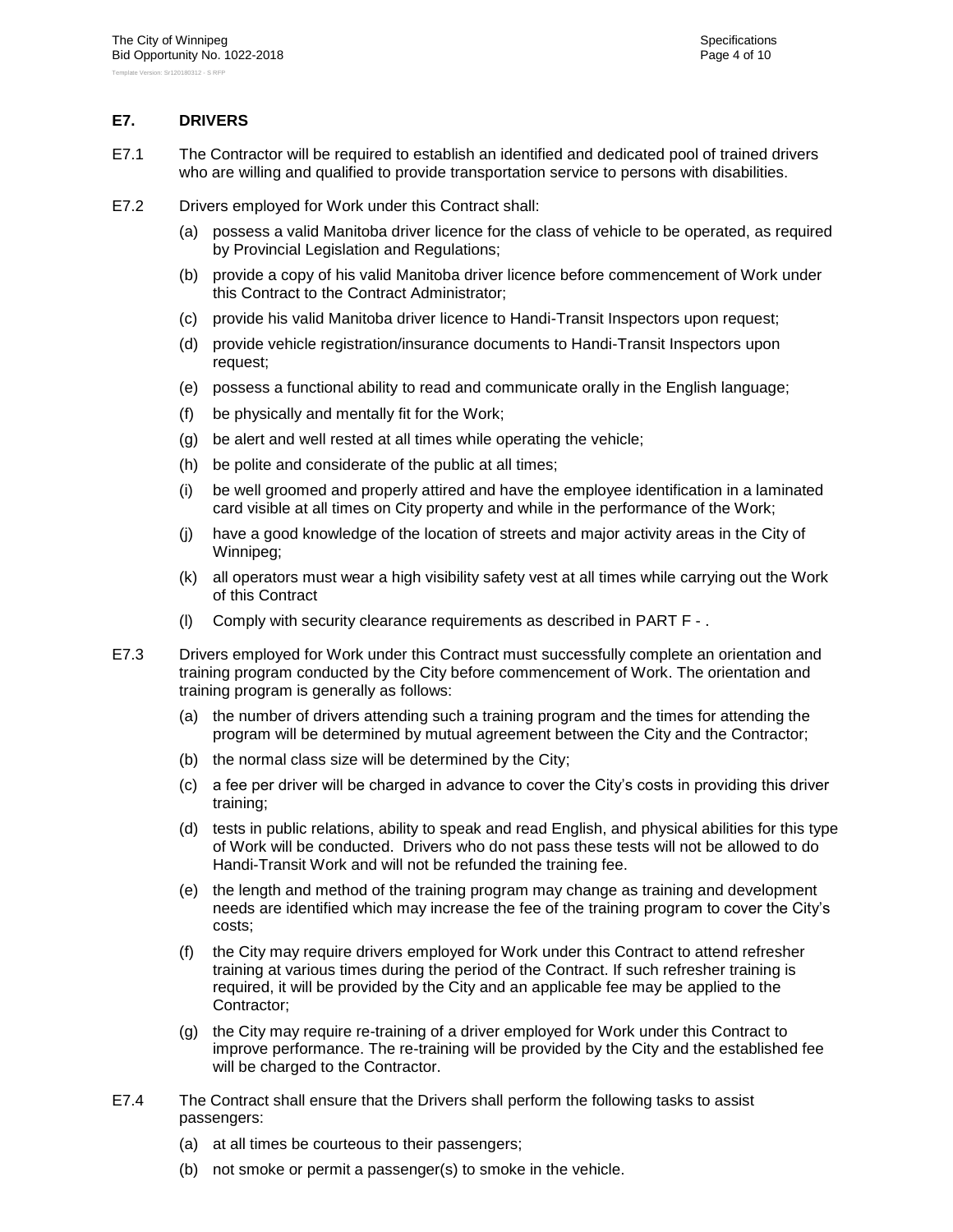- (c) wear a shirt, work pants, jacket and winter parka approved by the Contract Administrator;
- (d) not wear sandals or open toe shoes at any time when doing Work under this Contract.
- (e) wear a safety vest of a colour and style for the designated work as identified under the *Workplace Safety and Health Act* and approved by the Contract Administrator at all times to ensure visibility to passengers and drivers of other vehicles;
- (f) wear their Handi-Transit Identification card at all times (which will be issued following successful completion of the driver training session) in a visible location when doing Work under this Contract.
- <span id="page-31-1"></span>E7.5 The City has the right to remove drivers from service when, in the opinion of the Contract Administrator, it is in the best interests of passenger safety or quality of service, or failure to comply with specified regulations/procedures.
	- (a) Further to [E7.5](#page-31-1)
	- (b) above, drivers who have been removed from Handi-Transit service may undertake the following steps for appeal of the decision;
		- (i) Interview with the Contractor's company Manager;
		- (ii) Interview with the Contractor's company and Operations Supervisor of Handi-Transit

#### <span id="page-31-0"></span>**E8. SCHEDULING**

- E8.1 All trip requests will be received and scheduled by the City.
- E8.2 The City will provide the Contractor with the daily schedule for each run electronically (e-mail) by (19:00 hours) or (7:00 p.m.) the day before or upon a revised schedule that is operational feasible.
- E8.3 The Contractor shall schedule vehicles to meet the Handi-Transit service demands and must provide the Handi-Transit Office with a list of the vehicle run numbers and the names of the drivers and their ID numbers that will be used for the next day's Handi-Transit Work by (20:00 hours or 8:00 p.m.) the day before. Failure to do so may result in the assessment of a service recovery fee. The service recovery fee will be the cost of providing the service thru any means deemed appropriate by the Contract Administrator.
- E8.4 The City will notify the Contractor of any scheduled trips cancelled during the day. Contractors must provide Handi-Transit with a central phone number for notification of changes to the schedule including cancellations, add-ons and trip notifications. These cancelled trips will be communicated by the City to the Contractor and the Contractor will be responsible to provide appropriate notification to the driver. All drivers should be equipped with a mobile data device capable of receiving and sending messages.
- E8.5 The City may add short-notice trips subsequent to the posting of a day's schedule if the Contractor is not, in the sole opinion of the Contract Administrator, scheduled to full capacity for the time period in which the trip will occur. These trip requests will be communicated by the City to the Contractor's.
- E8.6 The Contractor shall inform Handi-Transit Dispatch within ten (10) minutes if a delay in the schedule is anticipated or encountered for any reason.
- E8.7 The driver must not arrive at the scheduled pick-up location any earlier than ten (10) minutes before the scheduled pick-up time.
- E8.8 The driver shall not depart from any scheduled pick-up location with the scheduled passenger(s) earlier than the scheduled pick-up time unless instructed by Handi-Transit Dispatch or the passenger(s) being picked up.
- E8.9 The driver must obtain approval from Handi-Transit Dispatch to leave after five (5) minutes has elapsed after the scheduled pick-up time and the passenger(s) has not appeared at the pick-up area.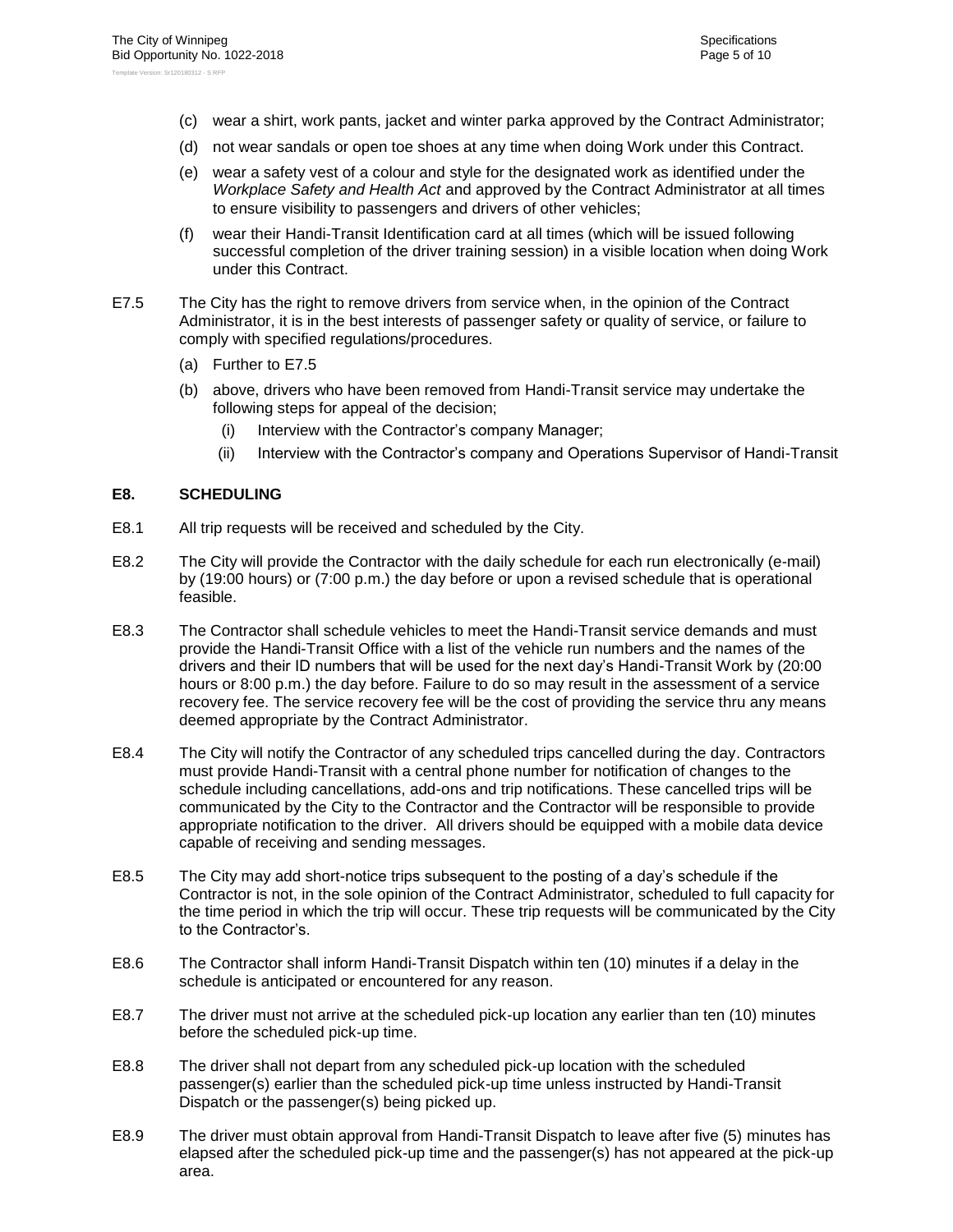- E8.10 The Contractor shall provide a backup vehicle in the event of a vehicle breakdown within two (2) hours. If the Contractor does not or cannot respond, a service recovery fee may be applied. The service recovery fee will be the cost of providing the service thru any means deemed appropriate by the Contract Administrator.
- E8.11 The Contractor shall cooperate with City staff in the implementation of any procedural changes that may result in increased productivity and efficiency associated with the service.

#### <span id="page-32-0"></span>**E9. FARES**

- E9.1 The Contractor shall collect fares from passengers in the form of:
	- (a) exact cash payment in the amount specified by the Contract Administrator; or
	- (b) a Transit ticket in the amount and form specified by the Contract Administrator and sold to passengers by the City;
	- (c) a small number of passengers will pay their fare with a "transit ride token" which will be collected by the driver;
	- (d) a small number of passengers use a monthly Handi-Transit pass, which will be recorded on the run sheet;
	- (e) a group of passengers will be enrolled on the fare payment from account system and will not be required to provide a fare to the driver.
- E9.2 The Contractor shall under no circumstances collect or attempt to collect any payment in excess of the prescribed fare. Drivers are not allowed to accept tips from passengers for Work performed under this Contract.
- E9.3 The Contractor shall deliver all fares in the form that they were collected to the City, at the location and time specified by the Contract Administrator, on a weekly basis.
- E9.4 The Contractor shall be responsible for all fares until delivered to and accepted by the City.
- E9.5 The fares are the property of the City and are not payment to the Contractor in addition to the unit prices.

#### <span id="page-32-1"></span>**E10. PASSENGER SERVICE**

- E10.1 Contractors must have a spare key for each vehicle labelled and kept at the company office/with the Contractor so it can be delivered to a driver if required.
- <span id="page-32-2"></span>E10.2 The Contractor's drivers must:
	- (a) assist the passenger from inside an accessible building entrance door into the vehicle;
	- (b) ensure that the passenger uses the vehicle seatbelt and offer to assist with securing it.
	- (c) ensure all passengers wear the vehicle seatbelt.
	- (d) wear the vehicle seatbelt while driving.
	- (e) transport the passenger to the scheduled destination;
	- (f) turn on the air conditioning at the request of a passenger(s).
	- (g) assist the passenger from the vehicle to just inside an accessible building entrance door;
	- (h) assist passengers in manual wheelchairs to an accessible building entrance;
	- (i) have a spare key for the vehicle or keyless entry remote on their person at all times, apart from the key ring the vehicle keys are kept, to ensure entry into the vehicle is possible if the key is lost or accidentally locked in the vehicle;
	- (j) remove the key from the ignition when leaving the vehicle. If weather conditions require the vehicle to remain running, drivers must turn off the vehicle, remove the key from the ignition and restart the vehicle with the remote starter;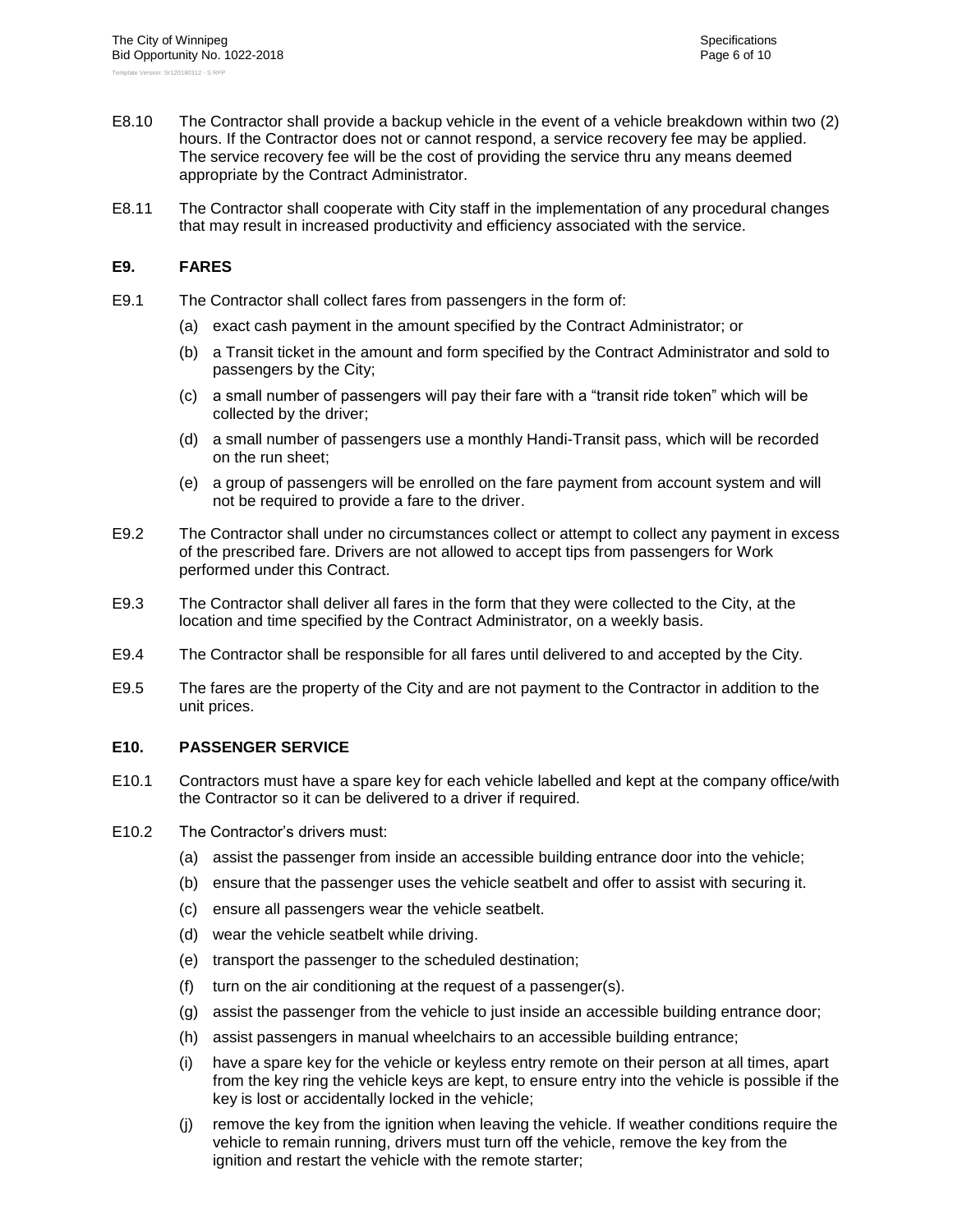- (k) close the door of the vehicle when getting a passenger(s);
- (l) not stop to put fuel in the vehicle when a passenger is onboard;
- (m) not make a personal stop when a passenger(s) is onboard;
- (n) not alter the scheduled destination of a trip without clearance from Handi-Transit Dispatch
- (o) not transport a passenger if the trip sheet indicates "mandatory attendant" and the attendant is not present to accompany the passenger on the trip.
- (p) not transport a passenger if they are not using the authorizing mobility devices
- <span id="page-33-2"></span>E10.3 Further to [E10.2](#page-32-2) of the Specifications contained herein, the Contractor's drivers shall provide service as specified in the Handi-Transit Service Manual, which will be made available at the training session. Additional copies will be made available on a direct cost basis.
- <span id="page-33-3"></span>E10.4 Drivers may have a cell phone, blackberry or similar electronic device for the purpose of contacting the Contractor for assistance or instruction, and
	- (a) will have the cell phone on vibrate when transporting a passenger(s);
	- (b) will not talk on a cell phone or make any personal calls (hand held or hands free) while the vehicle is moving,
	- (c) will not make personal calls on a cell phone even when the vehicle is stopped when a passenger is onboard. Drivers will pull over to receive and make calls on cell phones.
	- (d) will check voice-mail, e-mail, Handi-Transit Dispatch only when the vehicle is not moving.
- E10.5 Drivers failing to comply with [E10.2](#page-32-2) [E10.3](#page-33-2) and [E10.4](#page-33-3) contained herein, may result in the Contractor being charged a service recovery fee. The amount of this fee will be based on the direct costs incurred by the City to monitor the service and respond to passenger complaints resulting from a driver not fulfilling their responsibilities in accordance with the service specifications of this Contract.
- E10.6 The amount of the service recovery fee will be deducted from the Contractor's bi-monthly payment.
- E10.7 The City has the right to have a driver removed from the Work of the Handi-Transit Contract if in the opinion of the Contract Administrator the driver is not meeting the standards of performance established by Handi-Transit.

#### <span id="page-33-0"></span>**E11. DOCUMENTATION**

- E11.1 The Contractor shall submit, with the delivery of fares collected, the following:
	- (a) a trip summary sheet showing the number of trips, and the pick-up time, drop-off time and type of fare collected for each trip according to the schedule provided by the Handi-Transit office;
	- (b) a list of cancellations and no shows; and
	- (c) when applicable, complaint reports and accident/incident reports.
- E11.2 The Contractor shall submit the information on forms supplied by the City, in the manner specified by the Contract Administrator.

#### <span id="page-33-1"></span>**E12. SERVICE MONITORING**

- E12.1 The Contractor must monitor service being provided by the drivers during evenings and weekends (if applicable) as well as during the day.
- E12.2 Contractors are responsible for providing ongoing training and support to their drivers and to address any demonstrated, reported, or known areas of deficiency. Drivers, who fail to demonstrate improvement, may be removed from performing the Work by the Contract Administrator.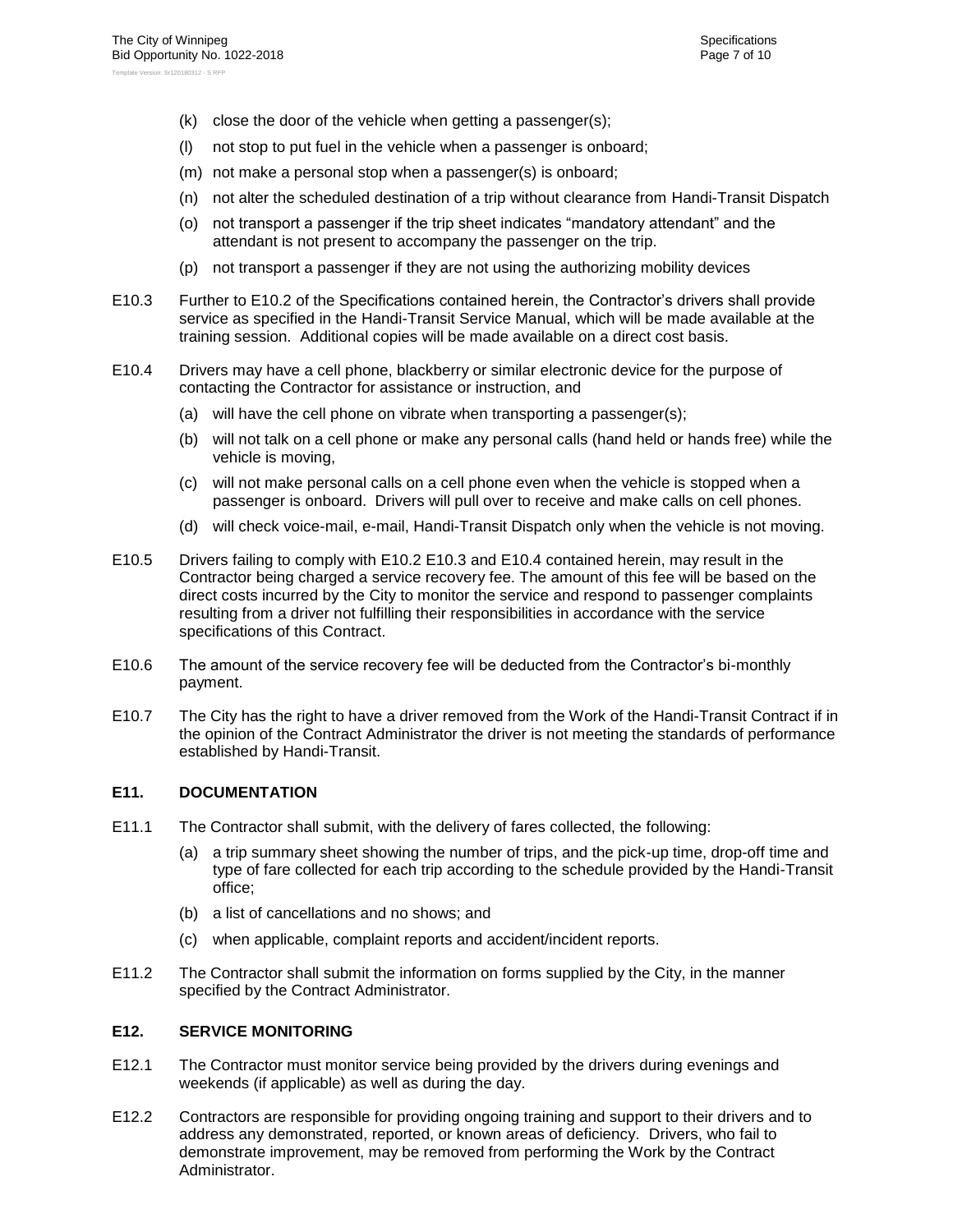E12.3 The Contractor shall ensure that all of its employees are capable of carrying out the Work listed in this contract. Employees must be able to perform the physical requirements as well as the ability to comprehend interpret and read trip data and communicate fluently in the English language.

#### <span id="page-34-0"></span>**E13. CUSTOMER COMPLAINTS**

- E13.1 The City will provide the Contractor with written notice of any customer complaint regarding the Contractor. Complaints will be categorized by the Contract Administrator as:
	- (a) **Class A** alleged vehicle condition or driver behaviour which, in the sole opinion of the Contract Administrator, constitutes a potential risk to passengers or the public;
	- (b) **Class B** alleged unacceptable vehicle condition or driver behaviour which, in the sole opinion of the Contract Administrator, is of a less severe nature than Class A; and
	- (c) **Class C** alleged failure to meet schedule or service specifications.
- E13.2 The Contractor shall, immediately upon receipt of notice of a Class A complaint, remove the subject vehicle and/or the subject driver from the Work. The subject vehicle or driver shall not be employed on the Work until authorized in writing by the Contract Administrator.
- <span id="page-34-2"></span>E13.3 The Contractor shall, within two (2) regular Business Days of receipt of notice of any complaint, respond in writing to the Contract Administrator or his/her designate identifying:
	- (a) If the complaint was accurate or inaccurate; and
	- (b) If accurate, the cause and the remedy for the specific problem, and the measures proposed to be instituted to prevent future occurrences; or
	- (c) If inaccurate, a statement of the facts as known by the Contractor.
- E13.4 If the Contractor does not or cannot respond to a Class B complaint in accordance with [E13.3](#page-34-2) above, the Contractor shall, within two.(2) regular Business Days of receipt of the notice of complaint, remove the subject vehicle and/or the subject driver from the Work.
- E13.5 If the Contractor does not or cannot respond to a Class B or Class C complaint in accordance with E14.3 above, a service recovery fee may be assessed.
- E13.6 The foregoing shall not in any way limit the authority of the Contract Administrator or limit the other remedies available to the City under the Contract or at law.
- E13.7 Complaints from passenger(s), or any other persons, regarding the service shall be referred to the Contract Administrator.
- E13.8 The Contractor will rectify passenger complaints effectively and efficiently providing the Contract Administrator with responses regarding any complaints within two (2) regular Business Days of receipt of same. A service recovery fee may be assessed for the additional Work required by City staff to resolve this issue.

#### <span id="page-34-1"></span>**E14. SUSPENSION OF WORK**

- E14.1 The Contract Administrator may suspend Work:
	- (a) If, in his sole opinion, weather or other emergency conditions so require; or
	- (b) In the event of a strike or walk-out that causes the City to suspend Handi-Transit service.
- E14.2 All trips in progress when a suspension of Work is invoked shall be completed unless otherwise authorized by the Contract Administrator. The Contractor will not receive payment for any period of time the Work is suspended.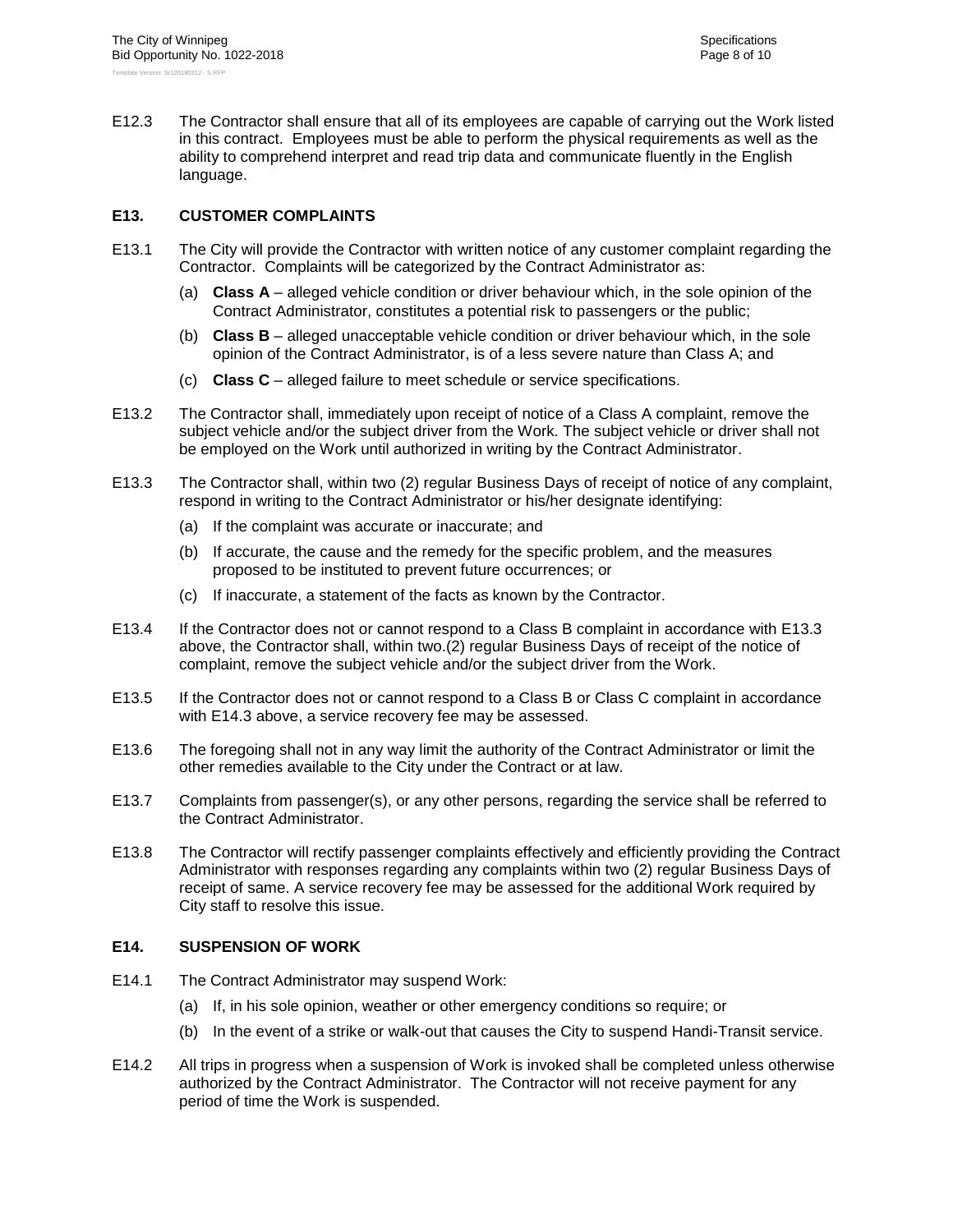#### <span id="page-35-0"></span>**E15. ESTIMATED QUANTITIES**

E15.1 Table 1 provides the estimated annual quantities of Work effective February 01, 2019 under this Contract for a white full-sized four-door car with a minimum seating capacity of three (3) ambulatory passengers in addition to the driver; eligible vehicle is a 2018 or 2019 white Volkswagen Sportwagen.

#### **Table 1**

#### **FULL-SIZED FOUR-DOOR CAR HOURLY RATE SERVICE**

| Day Type                                                                                   | <b>Approximate Annual</b><br><b>Vehicle Hours</b> |
|--------------------------------------------------------------------------------------------|---------------------------------------------------|
| Weekdays Winter (excluding all<br>statutory holidays except Easter<br><b>Monday</b> )      | 7.440                                             |
| <b>Weekday Summer (excluding</b><br>all statutory holidays except<br><b>Easter Monday)</b> | 7,500                                             |
| Saturday/Sunday/Statutory<br>holidays Winter<br>(October 16 - April 15)                    | 1,392                                             |
| Saturday/Sunday/Statutory<br>holidays Summer<br>(April 16 - October 15                     | 1,392                                             |

- E15.2 The following two (2) annual break periods will be recognized as seasonal reduced service. These periods will be adjusted yearly based on calendar dates. Both break periods will not exceed five (5) weekdays, two (2) Saturdays and two (2) Sundays.
	- (a) Spring School Break (Annually last week in March) five (5) Weekdays, two (2) Saturdays, two (2) Sundays. All runs will be reduced to a maximum of ten (10) hours with the total hours of the run not reduced more than two (2) hours
	- (b) Christmas Break (Annually end of December) five (5) Weekdays, two (2) Saturdays, two (2) Sundays. All runs will be reduced to a maximum of ten (10) hours with the total hours of the run not reduced more than two hours.
- E15.3 Table 1 has the distribution and assignment of runs related to seasonal/holiday requirements. These days/dates may change with the calendar years and as a result of seasonal demands increasing or decreasing not more that specified in the original contract.
- E15.4 Table 2 has the distribution of runs for the Work. All run start and end times are flexible and are determined daily based on service demand. Time Out and Time in May change on a daily basis, split with two (2) weeks' notice, but the total hours of the run will not be reduced more than the estimated quantities outlined below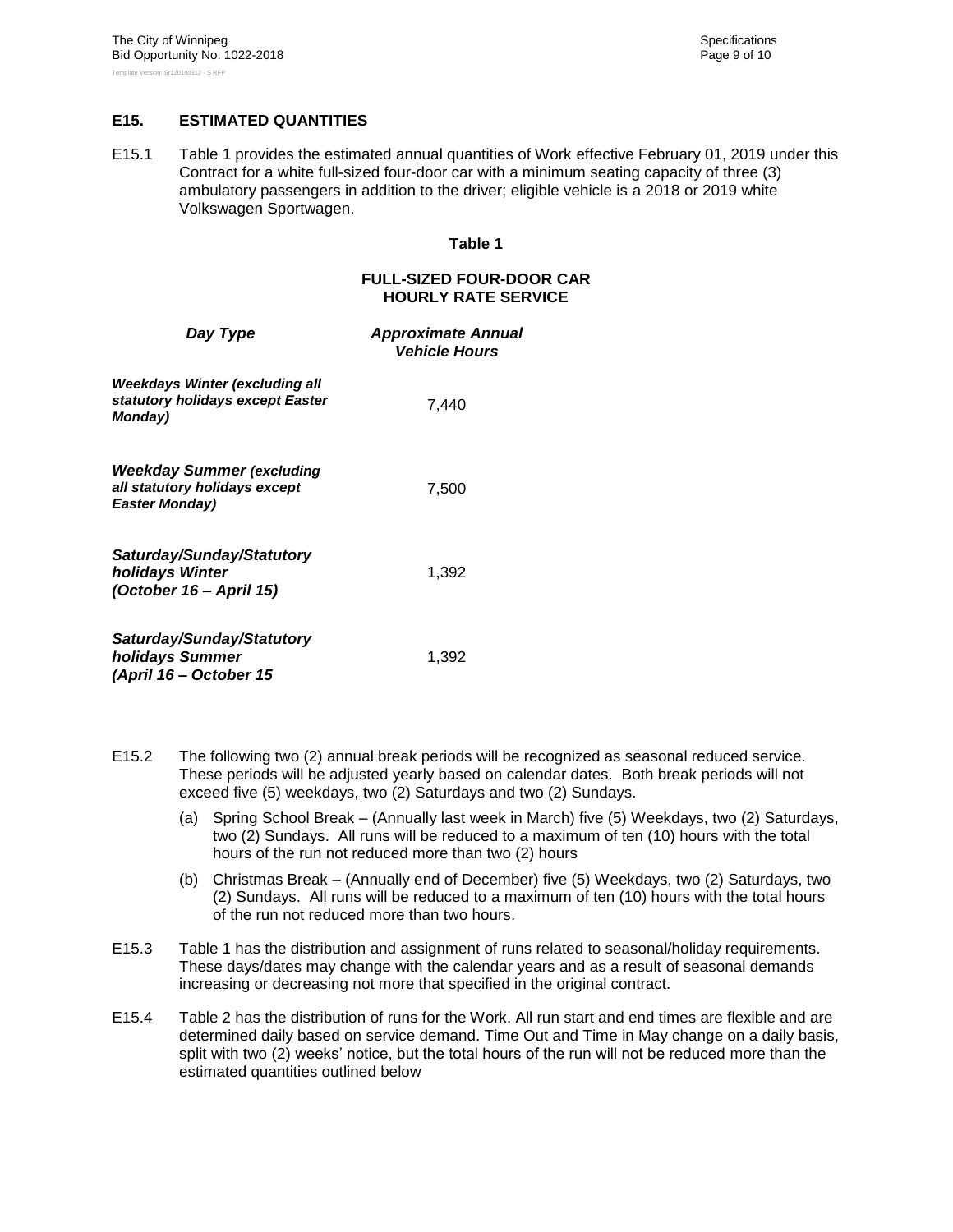# **TABLE 2**

| Day Type                                                                             | Run<br>(one<br>vehicle) | <b>Time Out</b> | <b>Time In</b> | <b>Maximum</b><br><b>Total</b><br><b>Hours</b> | <b>Minimum</b><br><b>Total</b><br><b>Hours</b> |
|--------------------------------------------------------------------------------------|-------------------------|-----------------|----------------|------------------------------------------------|------------------------------------------------|
| <b>Weekday Winter</b>                                                                | 1                       | flexible        | flexible       | 12                                             | 10 <sup>1</sup>                                |
| October 16 to April 15<br>(excluding all statutory holidays<br>except Easter Monday) | $\overline{2}$          | flexible        | flexible       | 12                                             | 10 <sup>1</sup>                                |
|                                                                                      | 3                       | flexible        | flexible       | 12                                             | 10                                             |
|                                                                                      | $\overline{4}$          | flexible        | flexible       | 12                                             | 10                                             |
|                                                                                      | 5                       | flexible        | flexible       | 12                                             | 10                                             |
| <b>Weekday Summer</b>                                                                | 1                       | flexible        | flexible       | 12                                             | 8                                              |
| April 16 to October 15<br>(excluding all statutory holidays<br>except Easter Monday) | $\overline{2}$          | flexible        | flexible       | 12                                             | 8                                              |
|                                                                                      | $\sqrt{3}$              | flexible        | flexible       | 12                                             | 8                                              |
|                                                                                      | 4                       | flexible        | flexible       | 12                                             | 8                                              |
|                                                                                      | 5                       | flexible        | flexible       | 12                                             | 8                                              |
| Saturday/Sunday/Statutory                                                            | 1                       | flexible        | flexible       | 12                                             | 8                                              |
| <b>Holidays Winter</b>                                                               | $\overline{2}$          | flexible        | flexible       | 12                                             | 8                                              |
| Saturday/Sunday/Statutory                                                            | 1                       | flexible        | flexible       | 12                                             | 8                                              |
| <b>Holidays Summer</b><br><b>Weekday Winter</b>                                      | $\overline{2}$          | flexible        | flexible       | 12                                             | 8                                              |